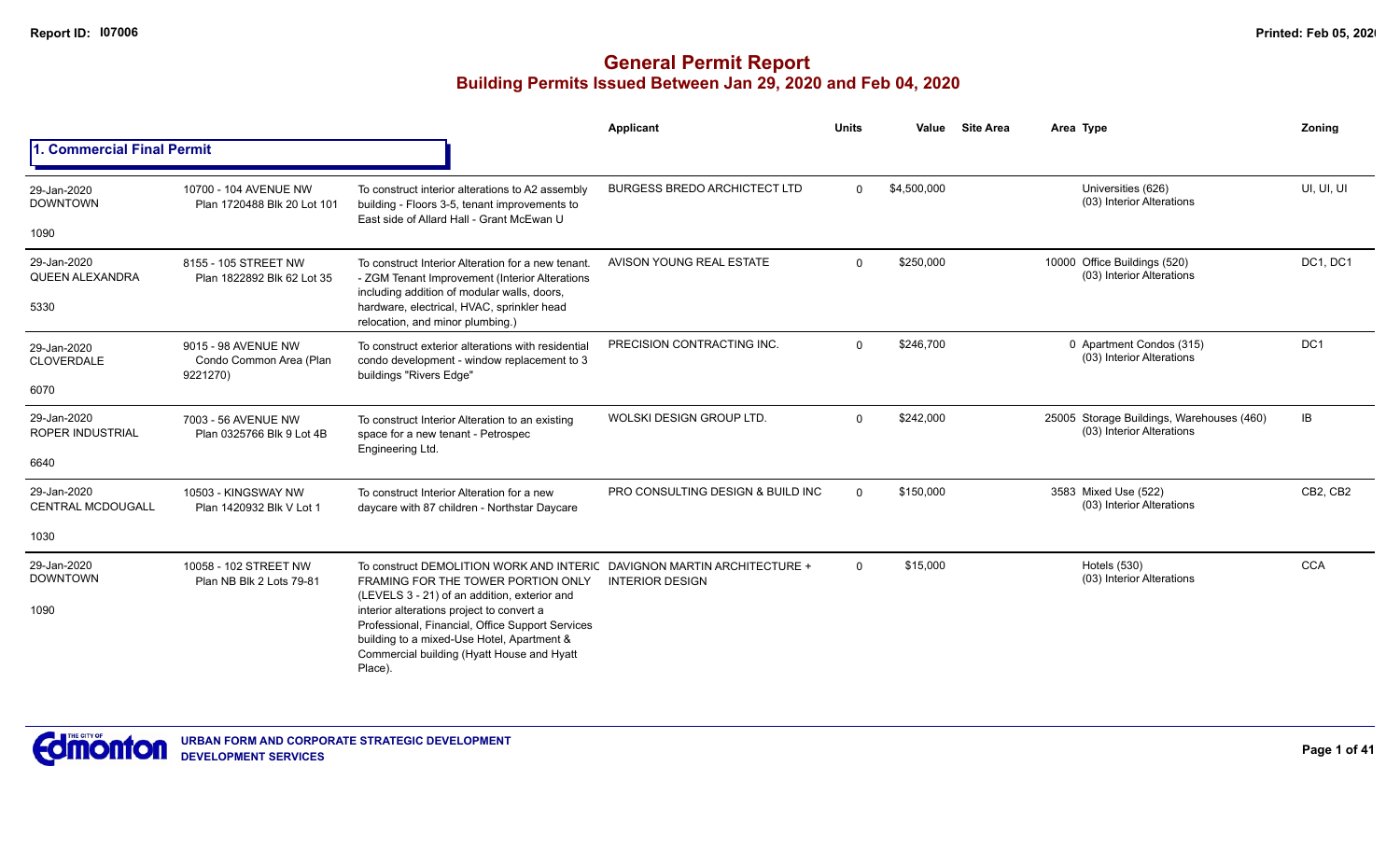|                                               |                                                                                                                                                                                                                                                                                                                                                         |                                                                                                                                                                                                        | <b>Applicant</b>                                      | <b>Units</b> | Value     | <b>Site Area</b> | Area Type                                                              | Zoning          |
|-----------------------------------------------|---------------------------------------------------------------------------------------------------------------------------------------------------------------------------------------------------------------------------------------------------------------------------------------------------------------------------------------------------------|--------------------------------------------------------------------------------------------------------------------------------------------------------------------------------------------------------|-------------------------------------------------------|--------------|-----------|------------------|------------------------------------------------------------------------|-----------------|
| . Commercial Final Permit                     |                                                                                                                                                                                                                                                                                                                                                         |                                                                                                                                                                                                        |                                                       |              |           |                  |                                                                        |                 |
| 29-Jan-2020<br><b>ROSSLYN</b>                 | 9703 - 137 AVENUE NW<br>Plan 9021630 Blk 10A Lot 7                                                                                                                                                                                                                                                                                                      | To construct interior alterations for a new<br>medical clinic with pharmacy - Excel Medical<br>Centre & Pharmacy.                                                                                      | <b>INFINITY RE INC</b>                                | $\mathbf{0}$ | \$200,000 |                  | Mixed Use (522)<br>(03) Interior Alterations                           | <b>CSC</b>      |
| 3390                                          |                                                                                                                                                                                                                                                                                                                                                         |                                                                                                                                                                                                        |                                                       |              |           |                  |                                                                        |                 |
| 29-Jan-2020<br><b>CRAWFORD PLAINS</b><br>6140 | 1411 - MILL WOODS ROAD<br><b>EAST NW</b><br>Condo Common Area (Plan<br>8220767)<br>17, 1411 - MILL WOODS ROAD<br><b>EAST NW</b><br>Plan 8220767 Unit 17<br>19, 1411 - MILL WOODS ROAD<br><b>EAST NW</b><br>Plan 8220767 Unit 19<br>16, 1411 - MILL WOODS ROAD<br><b>EAST NW</b><br>Plan 8220767 Unit 16<br>18, 1411 - MILL WOODS ROAD<br><b>EAST NW</b> | To construct exterior alterations to residential 2<br>story condo building - replace exterior stucco<br>and vinyl siding with new vinyl cladding,<br>replace windows and doors in existing<br>openings | CAPITALL EXTERIOR SOLUTION, JOE                       | $\mathbf{0}$ | \$75,000  |                  | 2500 Apartment Condos (315)<br>(03) Interior Alterations               | RF <sub>5</sub> |
| 29-Jan-2020<br>DAVIES INDUSTRIAL WEST<br>6170 | Plan 8220767 Unit 18<br>8235 - WAGNER ROAD NW<br>Plan 6214NY Blk 18 Lots<br>7,8U,9                                                                                                                                                                                                                                                                      | To construct interior alterations (selective<br>demolish to return to Shell).                                                                                                                          | DOWNRIGHT DEMOLITION LTD                              | $\mathbf{0}$ | \$30,000  |                  | 23845 Storage Buildings, Warehouses (460)<br>(03) Interior Alterations | IM, IB, IB      |
| 29-Jan-2020<br>DALY GROVE<br>6150             | 1888 - 37 STREET NW<br>Plan 9020307 Blk 26 Lot<br>122SR                                                                                                                                                                                                                                                                                                 | To construct interior alterations within A2<br>building (DALY GROVE SCHOOL) -Installation<br>of delayed egress electromagnetic lock<br>complete with bypass and fire alarm interlock                   | <b>EDMONTON PUBLIC SCHOOL</b><br>BOARD(JOHN ANDERSEN) | $\mathbf 0$  | \$9,000   |                  | 646 Elementary Schools (620)<br>(03) Interior Alterations              | US              |
| 29-Jan-2020<br><b>BALWIN</b><br>2020          | 7055 - 132 AVENUE NW<br>Plan 4422MC Blk 18 Lot R14                                                                                                                                                                                                                                                                                                      | To construct interior alterations to assembly<br>building (Balwin School) - Installation of a<br>delayed egress electromagnetic door lock<br>complete with a bypass and fire alarm interlock           | <b>EDMONTON PUBLIC SCHOOL</b><br>BOARD(JOHN ANDERSEN) | $\mathbf{0}$ | \$9,000   |                  | 646 Elementary Schools (620)<br>(03) Interior Alterations              | US              |

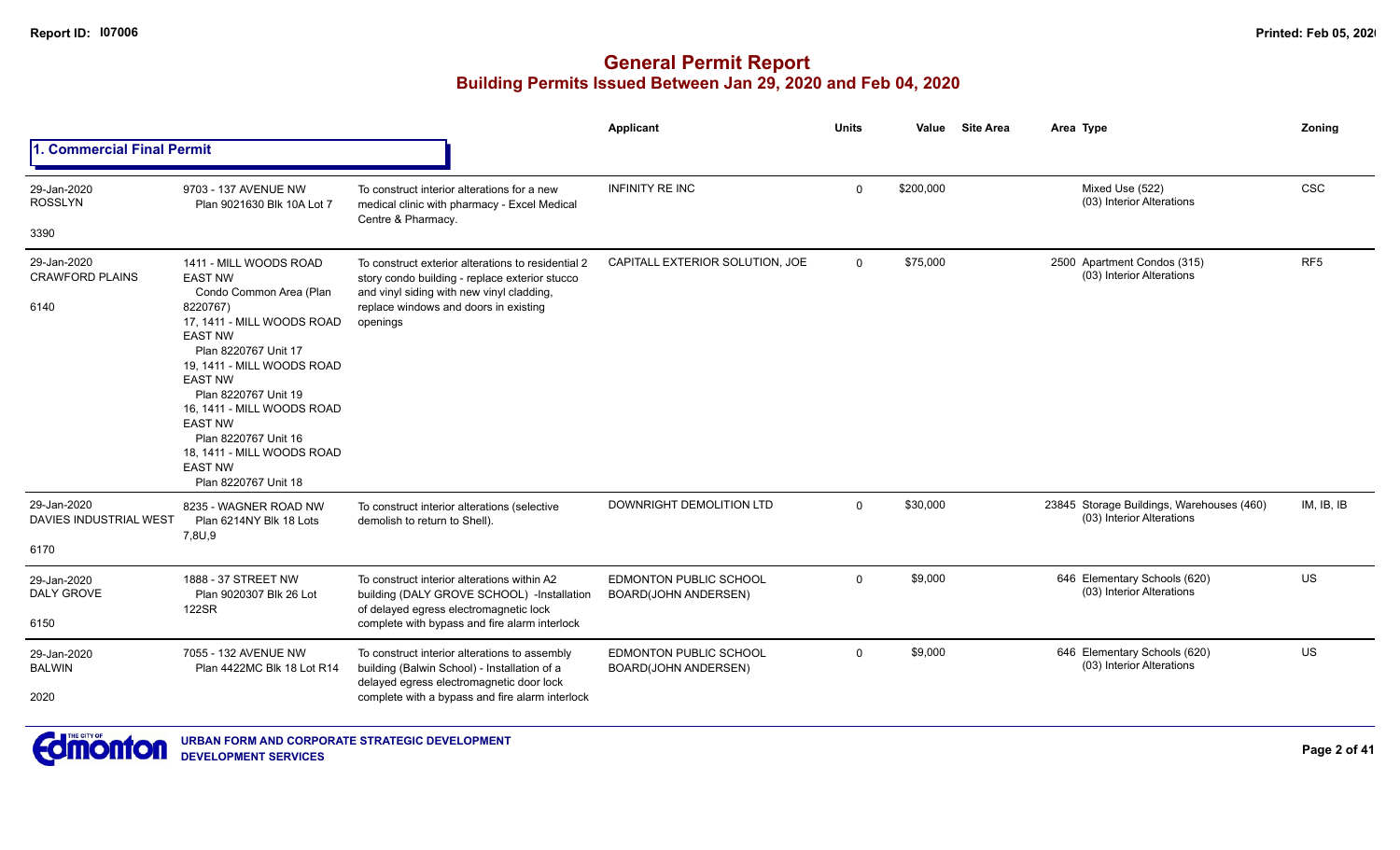|                                                    |                                                                                         |                                                                                                                                                                                                                                                                                                                                                      | Applicant                                                    | <b>Units</b> | Value    | <b>Site Area</b> | Area Type                                                  | Zoning                |
|----------------------------------------------------|-----------------------------------------------------------------------------------------|------------------------------------------------------------------------------------------------------------------------------------------------------------------------------------------------------------------------------------------------------------------------------------------------------------------------------------------------------|--------------------------------------------------------------|--------------|----------|------------------|------------------------------------------------------------|-----------------------|
| . Commercial Final Permit                          |                                                                                         |                                                                                                                                                                                                                                                                                                                                                      |                                                              |              |          |                  |                                                            |                       |
| 29-Jan-2020<br><b>BOYLE STREET</b><br>1020         | 10305 - 97 STREET NW<br>Plan ND Blk 10 Lots 33,A                                        | To construct interior alterations within 2nd floor<br>of general retail building to allow for specialty<br>food service vendors (S39,41,42,43,44) and<br>Public Space (115 m2), - Construct interior<br>partitions 1.5m and 2.4m high with plumbing &<br>electrical service for Specialty Food Services<br>vendors (Vendors Require Separate permit) | DUB ARCHITECTS LTD.                                          | $\mathbf 0$  | \$2,000  |                  | 1981 Mixed Use (522)<br>(03) Interior Alterations          | DC <sub>1</sub>       |
| 29-Jan-2020<br><b>OLIVER</b>                       | 10238 - 123 STREET NW<br>Plan RN22 Blk 20 Lot 18                                        | To Demolish a daycare.                                                                                                                                                                                                                                                                                                                               | <b>REVLYN DEMOLITION &amp; RECYCLING LTI</b>                 | $\Omega$     | \$18,200 |                  | Day Cares, Nursing Homes (650)<br>(99) Demolition          | DC1, DC1.<br>RA9, RA9 |
| 1150                                               |                                                                                         |                                                                                                                                                                                                                                                                                                                                                      |                                                              |              |          |                  |                                                            |                       |
| 29-Jan-2020<br><b>RIVER VALLEY MAYFAIR</b><br>5370 | 9330 - GROAT ROAD NW<br>Plan 6075AM Blk X<br>9330 - GROAT ROAD NW<br>Plan EDMONTO Lot 1 | To erect 15 temporary structures: (1-40'x90,<br>1-16'x40', 6-16'x20', 3-14'x16' tents, 3-15'<br>Teepees, 1-12' Tupiq Tent), 7 move-on trailers,<br>and 1 Scaffold Arch/stage for a temporary<br>event                                                                                                                                                | SILVER SKATE FESTIVAL                                        | $\mathbf 0$  | \$5,000  |                  | Temporary Structures (999)<br>(12) Move Building OnSite    | A                     |
|                                                    |                                                                                         | Event: Silver Skate Festival                                                                                                                                                                                                                                                                                                                         |                                                              |              |          |                  |                                                            |                       |
|                                                    |                                                                                         | Set Up date: Jan. 26, 2020<br>Event Dates: Feb 7 - 17, 2020<br>Take Down date: Feb 28, 2020                                                                                                                                                                                                                                                          |                                                              |              |          |                  |                                                            |                       |
| 29-Jan-2020<br><b>KENSINGTON</b>                   | 13410 - 119 STREET NW<br>Plan 4766KS Blk 7 Lot 1                                        | To construct interior alterations within assembly<br>occupancy - (Kensington School) - Installation<br>of a delayed egress electromagnetic lock                                                                                                                                                                                                      | <b>EDMONTON PUBLIC SCHOOL</b><br><b>BOARD(JOHN ANDERSEN)</b> | $\mathbf 0$  | \$9,000  |                  | 1292 Elementary Schools (620)<br>(03) Interior Alterations | US                    |
| 3250                                               |                                                                                         | complete with bypass and fire alarm interlock                                                                                                                                                                                                                                                                                                        |                                                              |              |          |                  |                                                            |                       |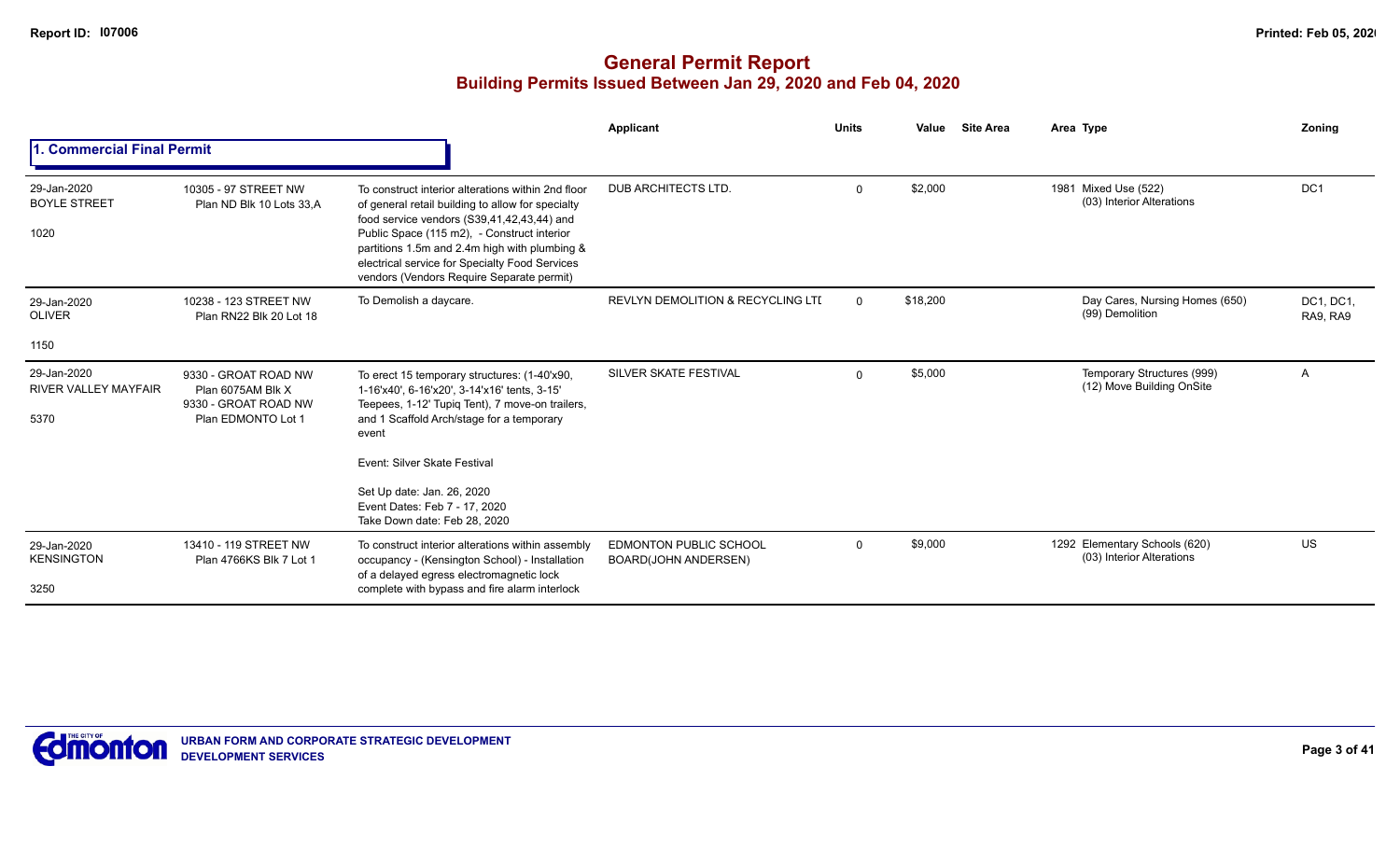|                                                 |                                                              |                                                                                                                                                                                                                                                                                   | <b>Applicant</b>                                                 | <b>Units</b> | Value<br><b>Site Area</b> | Area Type                                                             | Zoning          |
|-------------------------------------------------|--------------------------------------------------------------|-----------------------------------------------------------------------------------------------------------------------------------------------------------------------------------------------------------------------------------------------------------------------------------|------------------------------------------------------------------|--------------|---------------------------|-----------------------------------------------------------------------|-----------------|
| <b>I. Commercial Final Permit</b>               |                                                              |                                                                                                                                                                                                                                                                                   |                                                                  |              |                           |                                                                       |                 |
| 30-Jan-2020<br>WESTMOUNT<br>3440                | 10216 - 124 STREET NW<br>Plan RN22 Blk 33 Lots 14-16         | Interior Alteration: Demo existing walls within<br>suite. approximately 56'<br>Demo Existing Washrooms. Cap plumbing in<br>floor and above t-bar.<br>Build new demising wall as specified on<br>drawing.<br>Install new front entrance door for East Suite<br>as shown on drawing | ALL PRO CONSTRUCTION LTD.                                        | $\Omega$     | \$30,000                  | 3510 Office Buildings (520)<br>(03) Interior Alterations              | DC <sub>2</sub> |
| 30-Jan-2020<br><b>GIRARD INDUSTRIAL</b><br>6260 | 6950 - 76 AVENUE NW<br>Plan 1621131 Unit 12                  | To construct interior alterations within 2nd floor<br>suite of mixed use commercial building - original<br>tenant fitup for dental clinic "FLOSS BOSSES"                                                                                                                          | <b>RIVET MANAGEMENT LTD</b>                                      | $\Omega$     | \$140,000                 | 1055 Clinics, Health Units (642)<br>(03) Interior Alterations         | CB3. IB         |
| 30-Jan-2020<br><b>GIRARD INDUSTRIAL</b><br>6260 | 7105 - ARGYLL ROAD NW<br>Plan 4626NY Blk 2 Lots 2.3R         | To complete interior alterations (demo partition<br>wall) in an existing tenant space                                                                                                                                                                                             | 2207577 O/A RV MOBILE EDMONTON                                   | $\Omega$     | \$0                       | 4884 Storage Buildings, Warehouses (460)<br>(03) Interior Alterations | <b>IB</b>       |
| 30-Jan-2020<br>ROSEDALE INDUSTRIAL<br>6650      | 9765 - 63 AVENUE NW<br>Plan 6374MC Blk 3 Lot E               | To demolish a commercial building.                                                                                                                                                                                                                                                | <b>FILLMORE CONSTRUCTION</b><br>MANAGEMENT INC (USE THIS ACCOUN' | $\Omega$     | \$29,000                  | Retail and Shops (510)<br>(99) Demolition                             | <b>IB</b>       |
| 30-Jan-2020<br>LEWIS FARMS INDUSTRIAL<br>4485   | 9805 - WINTERBURN ROAD NW<br>Plan 5496HW Lot 16              | To Construct a Shell (Assembly) Building:<br>Restaurant with Drive-in (Secord Tim Horton's)<br>2 Rtu's                                                                                                                                                                            | KOR ALTA CONSTRUCTION LTD.                                       | $\Omega$     | \$490,000                 | Restaurants and Bars (540)<br>$(01)$ New                              | CB <sub>1</sub> |
| 30-Jan-2020<br>WESTMOUNT<br>3440                | 10434 - 125 STREET NW<br>Condo Common Area (Plan<br>0721858) | To construct exterior alterations to residential<br>apartment building - replace windows/doors<br>and change exterior facade in specified<br>locations                                                                                                                            | PRECISION CONTRACTING INC.                                       | $\Omega$     | \$212,000                 | 0 Apartment Condos (315)<br>(03) Exterior Alterations                 | RA7             |

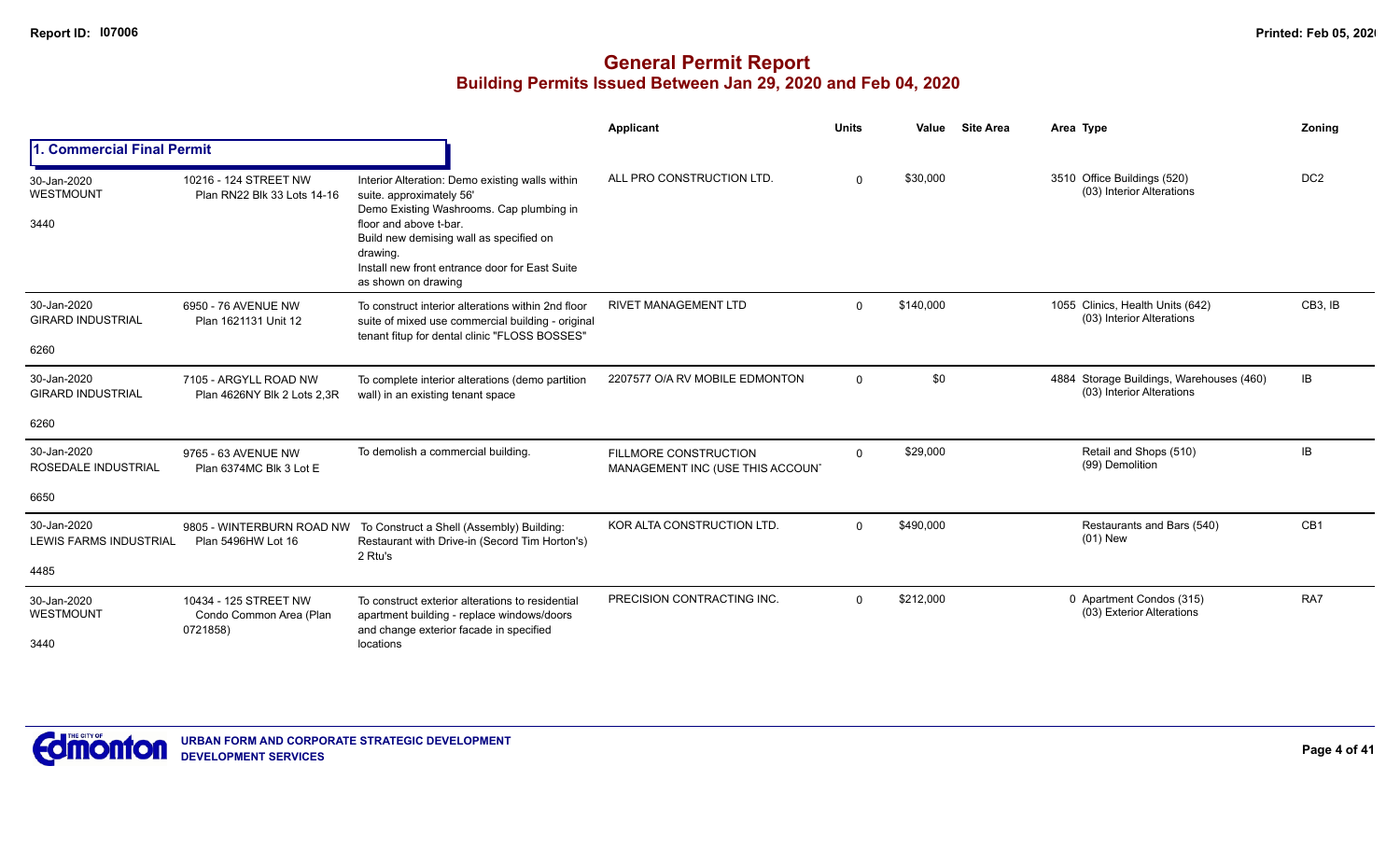|                                           |                                                    |                                                                                                                                           | Applicant                                                    | <b>Units</b> | Value        | <b>Site Area</b> | Area Type                                                 | Zoning                          |
|-------------------------------------------|----------------------------------------------------|-------------------------------------------------------------------------------------------------------------------------------------------|--------------------------------------------------------------|--------------|--------------|------------------|-----------------------------------------------------------|---------------------------------|
| 1. Commercial Final Permit                |                                                    |                                                                                                                                           |                                                              |              |              |                  |                                                           |                                 |
| 30-Jan-2020<br><b>HOLYROOD</b>            | 8311 - 93 AVENUE NW<br>Plan 1820389 Blk 26 Lot 23  | To construct PARKADE PH 1 to be use as an<br>underground parkade for future residential<br>buildings - Holyrood Gardens Parkade, Phase 1. | DER & ASSOCIATES ARCHITECTURE LT                             | $\Omega$     | \$10,095,100 |                  | Parkade (490)<br>$(01)$ New                               | DC <sub>2</sub>                 |
| 6310                                      |                                                    |                                                                                                                                           |                                                              |              |              |                  |                                                           |                                 |
| 30-Jan-2020<br><b>ABBOTTSFIELD</b>        | 12025 - 34 STREET NW<br>Plan 5624RS Blk 11 Lot 3   | To construct interior alterations within an<br>assembly building "ABBOT SCHOOL" -                                                         | <b>EDMONTON PUBLIC SCHOOL</b><br><b>BOARD(JOHN ANDERSEN)</b> | $\Omega$     | \$9,000      |                  | 657 Elementary Schools (620)<br>(03) Interior Alterations | US                              |
| 2010                                      |                                                    | Installation of a delayed egress electromagnetic<br>door lock complete with bypass and fire alarm<br>interlock                            |                                                              |              |              |                  |                                                           |                                 |
| 30-Jan-2020<br><b>CALGARY TRAIL SOUTH</b> | 3312 - GATEWAY BOULEVARD<br><b>NW</b>              | To construct interior alterations to an existing<br>retail bay (formerly liquor depot) to create 2                                        | <b>HESS STUDIO</b>                                           | $\Omega$     | \$75,000     |                  | 2547 Mixed Use (522)<br>(03) Interior Alterations         | DC <sub>2</sub>                 |
| 5120                                      | Plan 9222277 Blk 36 Lot 1B                         | bays. To construct demising wall, roof top units,<br>electrical services / panels.                                                        |                                                              |              |              |                  |                                                           |                                 |
| 30-Jan-2020<br><b>SUMMERLEA</b>           | 8882 - 170 STREET NW<br>Plan 8421891 Blk 28 Lot 5  | To construct Interior Alterations within group E<br>suite of retail building (WEM) - tenant<br>improvement - Add 2 change rooms to an     | <b>WEST EDMONTON MALL</b>                                    | $\Omega$     | \$3,000      |                  | 100 Retail and Shops (510)<br>(03) Interior Alterations   | DC2, DC2, DC<br>DC <sub>2</sub> |
| 4520                                      |                                                    | existing store for new tenant. Annabelle Prom                                                                                             |                                                              |              |              |                  |                                                           |                                 |
| 30-Jan-2020<br><b>OLIVER</b>              | 11904 - 104 AVENUE NW<br>Plan 1425753 Blk 21 Lot 2 | To construct interior alterations for a new retail<br>store - DSW                                                                         | <b>TURNER FLEISCHER ARCHITECTS</b>                           | $\Omega$     | \$300,000    |                  | Retail and Shops (510)<br>(03) Interior Alterations       | DC <sub>1</sub>                 |
| 1150                                      |                                                    |                                                                                                                                           |                                                              |              |              |                  |                                                           |                                 |
| 30-Jan-2020<br><b>CANORA</b>              | 15540 - STONY PLAIN ROAD<br><b>NW</b>              | To construct interior alterations within mixed<br>use commercial building - construct 1 hr rated                                          | N/A                                                          | $\Omega$     | \$10,000     |                  | 800 Hotels (530)<br>(03) Interior Alterations             | CB1                             |
| 4090                                      | Plan 9524233 Blk 2 Lot 2                           | demising wall to separate office occupancy<br>from assembly floor area, new office partitions<br>within suite                             |                                                              |              |              |                  |                                                           |                                 |
| 30-Jan-2020<br><b>DOWNTOWN</b>            | 10025 - JASPER AVENUE NW<br>Plan 882RS Lot 10A     | To construct interior alterations within D use<br>building - tenant improvement for an office<br>suite. ATB PLACE NORTH TOWER, 5th FLOOR  | KASIAN ARCHITECTURE AND INTERIOR<br><b>DESIGN</b>            | $\Omega$     | \$85,000     |                  | 7241 Office Buildings (520)<br>(03) Interior Alterations  | <b>CCA</b>                      |
| 1090                                      |                                                    | PSPC Pay Support"                                                                                                                         |                                                              |              |              |                  |                                                           |                                 |

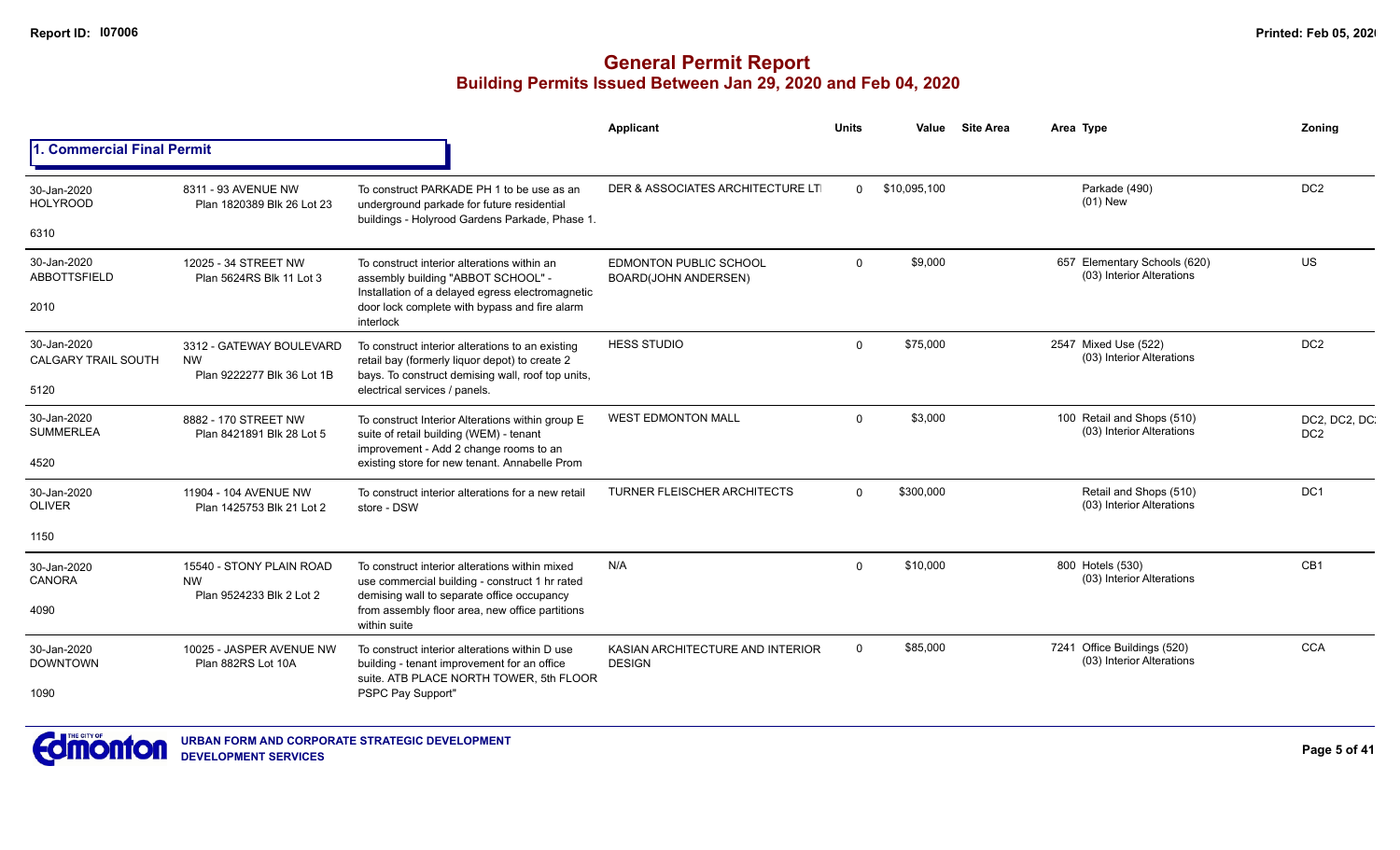|                                                                    |                                                      |                                                                                                                                                                                                       | <b>Applicant</b>                              | <b>Units</b> | Value     | <b>Site Area</b> | Area Type                                                             | Zoning          |
|--------------------------------------------------------------------|------------------------------------------------------|-------------------------------------------------------------------------------------------------------------------------------------------------------------------------------------------------------|-----------------------------------------------|--------------|-----------|------------------|-----------------------------------------------------------------------|-----------------|
| 1. Commercial Final Permit                                         |                                                      |                                                                                                                                                                                                       |                                               |              |           |                  |                                                                       |                 |
| 31-Jan-2020<br><b>CENTRAL MCDOUGALL</b>                            | 10730 - 101 STREET NW<br>Plan B4 Blk 1 Lot 287       | To construct interior alterations and exterior<br>alterations to a mixed use building. - Enclosing                                                                                                    | <b>KLN TRAN HOLDINGS INC.</b>                 | $\Omega$     | \$12,000  |                  | Mixed Use (522)<br>(03) Exterior Alterations                          | CB <sub>2</sub> |
| 1030                                                               |                                                      | rear of building and putting in a meeting room.                                                                                                                                                       |                                               |              |           |                  |                                                                       |                 |
| 31-Jan-2020<br><b>MEYONOHK</b>                                     | <b>NW</b><br>Plan 7621055 Blk 23 Lot 1               | 1503 - LAKEWOOD ROAD WEST To construct Interior Alterations for a restaurant<br>(Karinderya). Demsisig existing space into two<br>suites by having 2 hrs FSR. Suite 1525 to                           | SAFEGUARD CONSTRUCTION LTD                    | $\Omega$     | \$65,000  |                  | 1133 Restaurants and Bars (540)<br>(03) Interior Alterations          | DC <sub>2</sub> |
| 6470                                                               |                                                      | remain vacant                                                                                                                                                                                         |                                               |              |           |                  |                                                                       |                 |
| 31-Jan-2020<br><b>CLOVER BAR AREA</b>                              | 11941 - 28 STREET NE<br>Plan 8023189 Blk 4 Lot 14    | To construct interior alterations in an Industrial<br>Use Building (office area renovations)                                                                                                          | ARCHITECHNICS LTD. KENNETH<br><b>WILLIAMS</b> | $\mathbf 0$  | \$125,000 |                  | 2635 Mixed Use (522)<br>(03) Interior Alterations                     | IM              |
| 2160                                                               |                                                      |                                                                                                                                                                                                       |                                               |              |           |                  |                                                                       |                 |
| 31-Jan-2020<br><b>STRATHCONA INDUSTRIAL</b><br><b>PARK</b><br>6700 | 3460 - 93 STREET NW<br>Plan 7821552 Blk 21 Lot 6     | To construct Exterior (new rear door) and<br>Interior Alteration (demo existing partition walls<br>and construct new partition walls) for a new<br>seafood store - Neithal Seafoods & Grocery<br>Inc. | <b>GSKSC GROUP INC</b>                        | $\Omega$     | \$75,000  |                  | 2112 Mixed Use (522)<br>(03) Exterior Alterations                     | CB <sub>2</sub> |
| 31-Jan-2020                                                        | 9530 - 170 STREET NW                                 | To Change the Use from a General Retail Store                                                                                                                                                         | HOS CONSTRUCTION LTD., ANDY                   | $\Omega$     | \$60,000  |                  | 1299 Clinics, Health Units (642)                                      | DC <sub>1</sub> |
| <b>TERRA LOSA</b>                                                  | Plan 0123668 Blk 41 Lot 2A                           | to a Personal Service Shop, and construct<br>interior alterations "Q Nails"                                                                                                                           |                                               |              |           |                  | (03) Interior Alterations                                             |                 |
| 4540                                                               |                                                      |                                                                                                                                                                                                       |                                               |              |           |                  |                                                                       |                 |
| 31-Jan-2020<br><b>DOMINION INDUSTRIAL</b>                          | 14815 - YELLOWHEAD TRAIL<br><b>NW</b>                | To construct interior alterations to an existing<br>building. Change of use from Medium hazard                                                                                                        | TRUE EDGE CONTRACTING                         | $\Omega$     | \$8,500   |                  | 2520 Indoor Recreational Buildings (560)<br>(03) Interior Alterations | IB              |
| 3160                                                               | Plan 7069KS Blk 6 Lot 13                             | industrial (F2) to an Indoor Participant<br>Recreation (A2). Yoga Studio.                                                                                                                             |                                               |              |           |                  |                                                                       |                 |
| 31-Jan-2020<br><b>DOWNTOWN</b>                                     | 10700 - 104 AVENUE NW<br>Plan 1720488 Blk 20 Lot 101 | Interior Alteration - Initial tenant fit up for EDO<br>Japan. Food court, NFPA96 kitchen exhaust,<br>fire alarm and sprinkler modifications.                                                          | N/A                                           | $\Omega$     | \$80,000  |                  | 420 Restaurants and Bars (540)<br>(03) Interior Alterations           | UI, UI, UI      |
| 1090                                                               |                                                      |                                                                                                                                                                                                       |                                               |              |           |                  |                                                                       |                 |

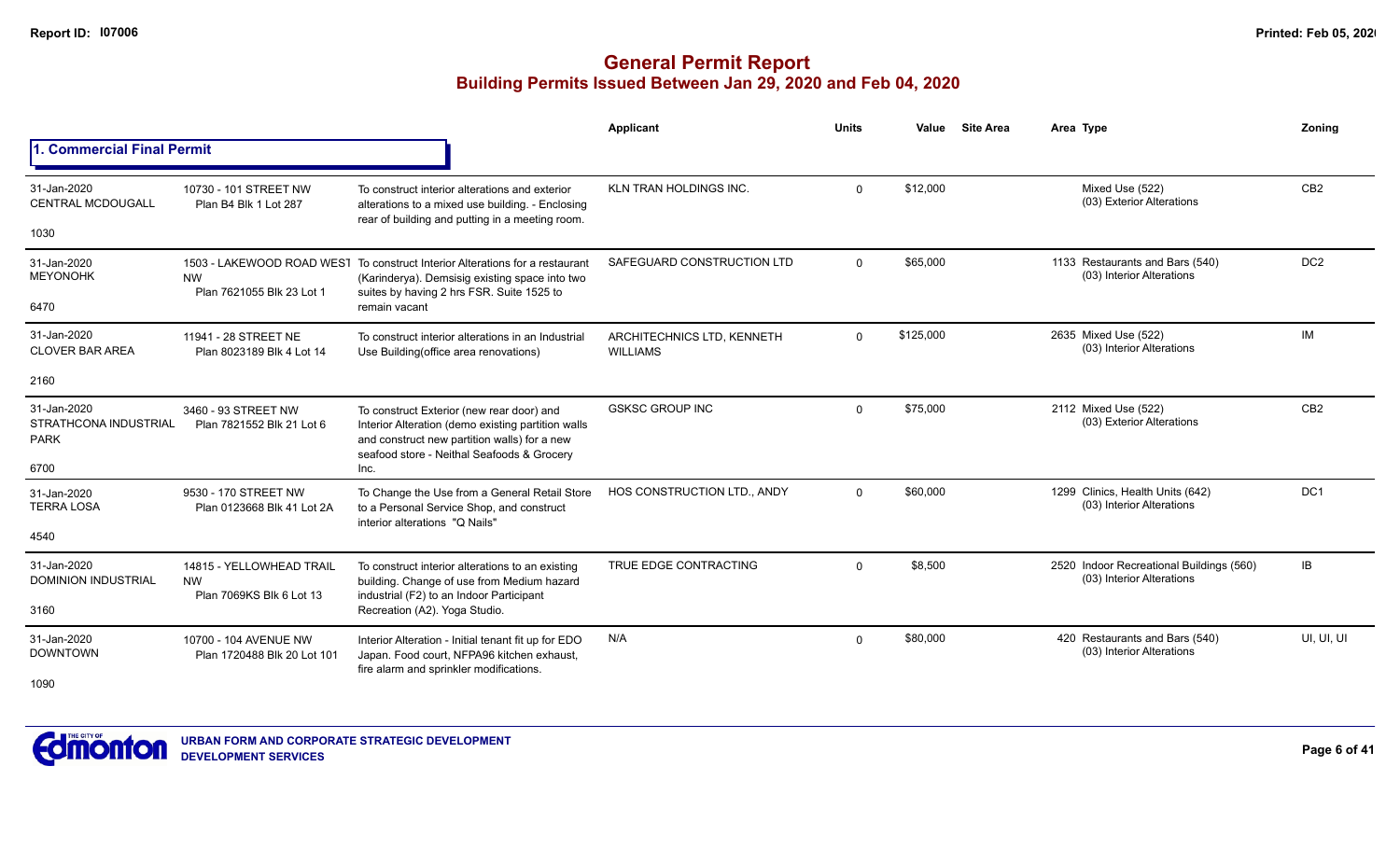## **General Permit Report Building Permits Issued Between Jan 29, 2020 and Feb 04, 2020**

|                                                     |                                                            |                                                                                                                                                                                          | Applicant                                         | <b>Units</b> | Value       | <b>Site Area</b> | Area Type                                                             | Zonina                          |
|-----------------------------------------------------|------------------------------------------------------------|------------------------------------------------------------------------------------------------------------------------------------------------------------------------------------------|---------------------------------------------------|--------------|-------------|------------------|-----------------------------------------------------------------------|---------------------------------|
| . Commercial Final Permit                           |                                                            |                                                                                                                                                                                          |                                                   |              |             |                  |                                                                       |                                 |
| 31-Jan-2020<br><b>TAMARACK</b>                      | 3735 - 17 STREET NW<br>Plan 0829569 Blk 1 Lot 68           | To construct interior alterations within mixed<br>use commercial building - initial tenant fitup for<br>Cannabis Retail " 420 Premium market"                                            | <b>CHANDOS CONSTRUCTION LTD</b>                   | $\Omega$     | \$275,000   |                  | 2370 Retail and Shops (510)<br>(03) Interior Alterations              | <b>CSC</b>                      |
| 6443                                                |                                                            |                                                                                                                                                                                          |                                                   |              |             |                  |                                                                       |                                 |
| 31-Jan-2020<br><b>SUMMERLEA</b>                     | 8882 - 170 STREET NW<br>Plan 8421891 Blk 28 Lot 5          | To construct Interior Alterations to west<br>edmonton mall for the new location of Ricki's.<br>WEM CRU K203                                                                              | <b>WEST EDMONTON MALL</b>                         | $\Omega$     | \$325,000   |                  | 5242 Retail and Shops (510)<br>(03) Interior Alterations              | DC2, DC2, DC<br>DC <sub>2</sub> |
| 4520                                                |                                                            |                                                                                                                                                                                          |                                                   |              |             |                  |                                                                       |                                 |
| 31-Jan-2020<br><b>DOWNTOWN</b>                      | 10025 - JASPER AVENUE NW<br>Plan 882RS Lot 10A             | To construct interior alterations to a Suite in a<br>commercial Business And Personal Services<br>use building - ATB Place, North Tower, 5th                                             | KASIAN ARCHITECTURE AND INTERIOR<br><b>DESIGN</b> | $\Omega$     | \$98,000    |                  | 7255 Office Buildings (520)<br>(03) Interior Alterations              | <b>CCA</b>                      |
| 1090                                                |                                                            | floor.                                                                                                                                                                                   |                                                   |              |             |                  |                                                                       |                                 |
| 31-Jan-2020<br>STRATHCONA INDUSTRIAL<br><b>PARK</b> | 4265 - 95 STREET NW<br>Condo Common Area (Plan<br>9323638) | To change the use of a Suite from General<br>Industrial to Assembly and to construct interior<br>alterations, "Bangladesh Association of<br>Edmonton". Demo/Construct interior partition | MR ENG. LTD., MD MIZANUR RAHMAN                   | $\Omega$     | \$50,000    |                  | Mixed Use (522)<br>(03) Interior Alterations                          | <b>IB</b>                       |
| 6700                                                |                                                            | walls, add floor area onto existing Mezzanine<br>turning into 2nd floor, new bathroom facilities.                                                                                        |                                                   |              |             |                  |                                                                       |                                 |
| 31-Jan-2020<br>DAVIES INDUSTRIAL WEST               | 5820 - 90 STREET NW<br>Plan 8322409 Blk 1 Lot 1A           | To construct Interior Alteration (including Mix<br>Room for an existing paint booth's under permit<br>344131766-007) for new autobody shop (NOT                                          | SPRUCE CONSTRUCTION INC                           | $\Omega$     | \$75,000    |                  | 1148 Storage Buildings, Warehouses (460)<br>(03) Interior Alterations | IB                              |
| 6170                                                |                                                            | to used as a repair garage) with ceilings, NO<br>MEZZANINE, NO STAIRS- Frank's autobody Itd                                                                                              |                                                   |              |             |                  |                                                                       |                                 |
| 31-Jan-2020<br><b>MACTAGGART</b>                    | 5139 - MULLEN ROAD NW<br>Plan 1823035 Blk 20 Lot 19        | To Construct a new Commercial retail building -<br>Freson Bros, Market - Rabbit Hill                                                                                                     | N/A                                               | $\Omega$     | \$9,750,000 |                  | Retail and Shops (510)<br>$(01)$ New                                  | CSC, CSC, CS                    |

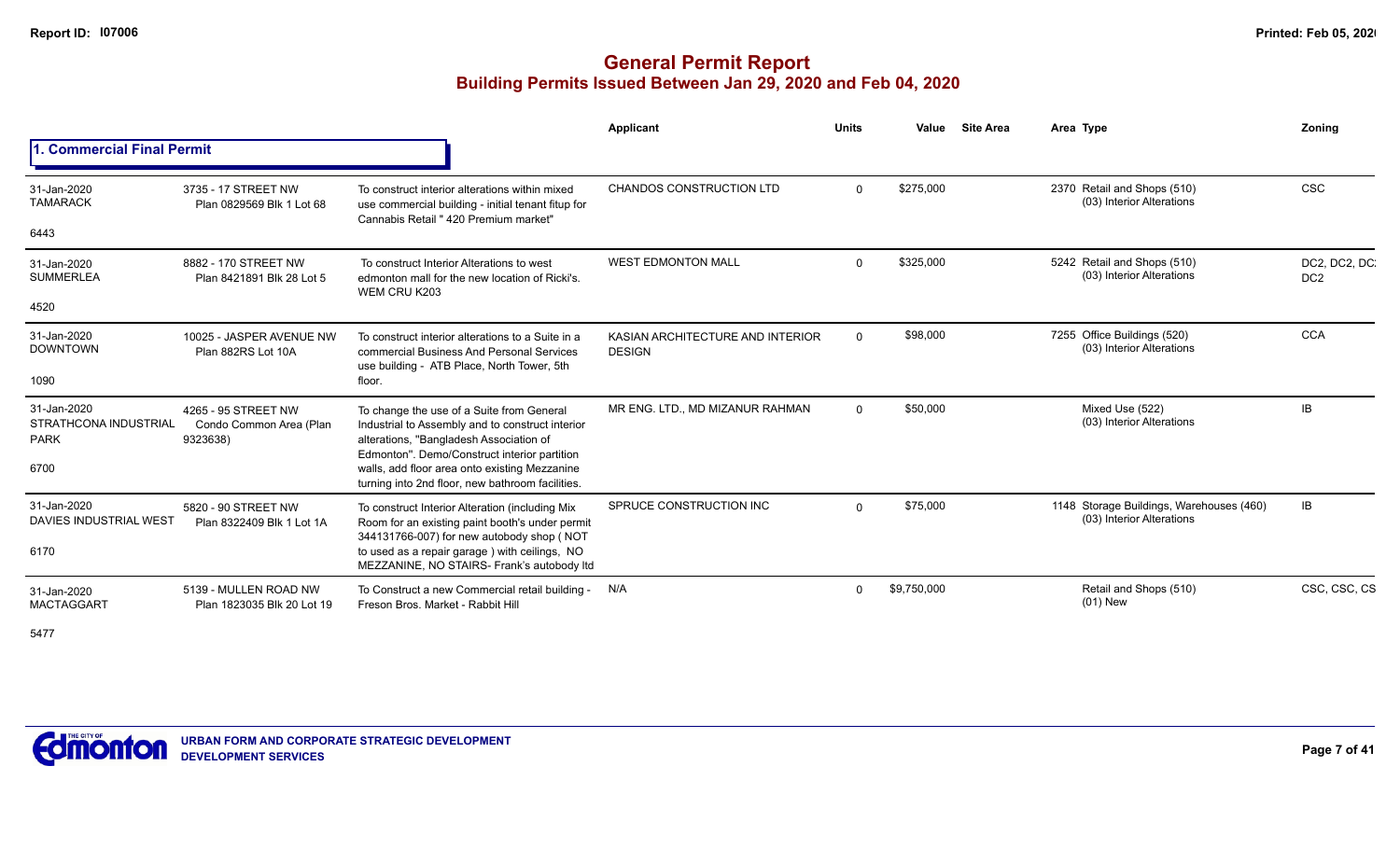## **General Permit Report Building Permits Issued Between Jan 29, 2020 and Feb 04, 2020**

|                                                       |                                                     |                                                                                                                                                                     | Applicant                           | <b>Units</b> | Value     | <b>Site Area</b> | Area Type                                                            | Zonina          |
|-------------------------------------------------------|-----------------------------------------------------|---------------------------------------------------------------------------------------------------------------------------------------------------------------------|-------------------------------------|--------------|-----------|------------------|----------------------------------------------------------------------|-----------------|
| 1. Commercial Final Permit                            |                                                     |                                                                                                                                                                     |                                     |              |           |                  |                                                                      |                 |
| 31-Jan-2020<br><b>CENTRAL MCDOUGALL</b><br>1030       | 10703 - 103 STREET NW<br>Plan B4 Blk 2 Lot 271      | To construct int/exterior alterations to existing<br>assembly suite- mechanical ventilation<br>upgrades to support Sheesha use within Red<br>Sea Fast food and Cafe | RED SEA FAST FOOD AND CAFE          | $\Omega$     | \$18,000  |                  | 1400 Restaurants and Bars (540)<br>(03) Interior Alterations         | CB <sub>1</sub> |
| 03-Feb-2020<br><b>CUMBERLAND</b>                      | 15134 - 127 STREET NW<br>Plan 0625614 Blk 16 Lot 5  | To construct interior alteration for Goodwill<br><b>Donation Centre</b>                                                                                             | SPACE STUDIO INC                    | $\mathbf{0}$ | \$1,000   |                  | Storage Buildings, Warehouses (460)<br>(03) Interior Alterations     | RF5. CSC        |
| 3150                                                  |                                                     |                                                                                                                                                                     |                                     |              |           |                  |                                                                      |                 |
| 03-Feb-2020<br><b>LAMBTON INDUSTRIAL</b>              | 4225 - 92 AVENUE NW<br>Plan 1420821 Blk 1 Lot 2     | To construct interior alterations within general<br>industrial suite - IPEX - Pallet RACKING<br>installation within Outdoor Tent Building                           | CAM INDUSTRIAL SUPPLY LTD           | $\mathbf{0}$ | \$12,000  |                  | 400 Storage Buildings, Warehouses (460)<br>(03) Interior Alterations | IH.             |
| 6380                                                  |                                                     |                                                                                                                                                                     |                                     |              |           |                  |                                                                      |                 |
| 03-Feb-2020<br><b>HIGHLANDS</b>                       | 6513 - 112 AVENUE NW<br>Plan 600U Blk 22 Lots 17-18 | To change the use from General Retail to Indoor<br>Participant Recreation Service, "Highlands Yoga<br>Room". Maximum occupant load of 10 persons.                   | <b>HIGHLANDS YOGA ROOM</b>          | 0            | \$500     |                  | 694 Indoor Recreational Buildings (560)<br>(03) Interior Alterations | <b>CNC</b>      |
| 2330                                                  |                                                     |                                                                                                                                                                     |                                     |              |           |                  |                                                                      |                 |
| 03-Feb-2020<br><b>DOWNTOWN</b>                        | 9700 - JASPER AVENUE NW<br>Plan 8622482 Blk 1 Lot 2 | To construct Interior Alteration to an existing<br>tenant - adding a control room / Cooler Tower<br>Refurbishing on the 17th floor and Roof- VFD                    | SEAGATE CONTRACT MANAGEMENT<br>LTD. | $\Omega$     | \$113,000 |                  | 86 Retail and Shops (510)<br>(03) Interior Alterations               | <b>CCA</b>      |
| 1090                                                  |                                                     | Control room                                                                                                                                                        |                                     |              |           |                  |                                                                      |                 |
| 03-Feb-2020<br><b>CUMBERLAND</b>                      | 12703 - 153 AVENUE NW<br>Plan 0625614 Blk 16 Lot 4  | To construct interior alterations to a Suite in a<br>commercial Assembly Restaurant use building,<br>"COSMIC PIZZA".                                                | <b>GSKSC GROUP INC</b>              | $\Omega$     | \$75,000  |                  | 1327 Restaurants and Bars (540)<br>(03) Interior Alterations         | PU, RF5, CSC    |
| 3150                                                  |                                                     |                                                                                                                                                                     |                                     |              |           |                  |                                                                      |                 |
| 03-Feb-2020<br><b>SOUTH EDMONTON</b><br><b>COMMON</b> | 1403 - 99 STREET NW<br>Plan 9926548 Blk 15 Lot 1    | To construct interior alterations within retail<br>building - tenant improvement "VANS"                                                                             | DEHAAN DESIGN CO INC                | $\Omega$     | \$330,000 |                  | 4973 Retail and Shops (510)<br>(03) Interior Alterations             | DC2, DC2        |

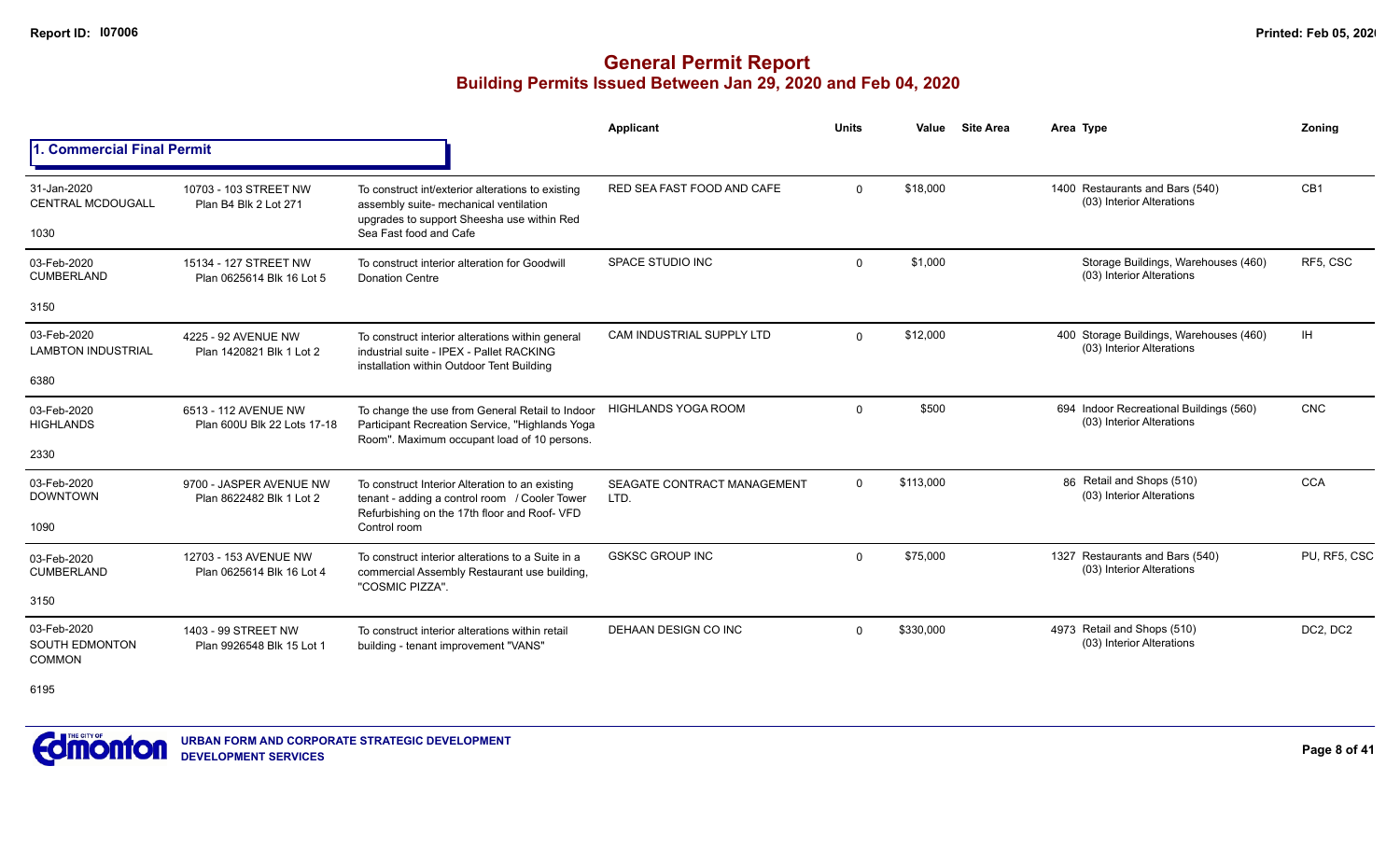|                                          |                                                                    |                                                                                                                                                                                                               | Applicant                                      | Units       | Value     | <b>Site Area</b> | Area Type                                                   | Zoning          |
|------------------------------------------|--------------------------------------------------------------------|---------------------------------------------------------------------------------------------------------------------------------------------------------------------------------------------------------------|------------------------------------------------|-------------|-----------|------------------|-------------------------------------------------------------|-----------------|
| <b>Commercial Final Permit</b>           |                                                                    |                                                                                                                                                                                                               |                                                |             |           |                  |                                                             |                 |
| 03-Feb-2020<br><b>DOWNTOWN</b><br>1090   | 10055 - 106 STREET NW<br>Plan NB Blk 5 Lots 61-62                  | To construct interior alterations within office<br>use building - tenant improvement -building<br>core/demising walls to remain "Entuitive<br>Edmonton"                                                       | <b>SYNERGY PROJECTS</b>                        | $\mathbf 0$ | \$96,000  |                  | 2400 Office Buildings (520)<br>(03) Interior Alterations    | <b>JAMSC</b>    |
| 03-Feb-2020<br>CALLINGWOOD SOUTH         | 6627 - 177 STREET NW<br>Plan 8320631 Blk 9 Lot 8                   | To change use and construct Interior Alterations<br>for a new retail space.<br>Building B, Callingwood Shopping Centre                                                                                        | 2232395 ALBERTA LTD.                           | $\mathbf 0$ | \$3,800   |                  | 800 Mixed Use (522)<br>(03) Interior Alterations            | <b>CSC</b>      |
| 4080                                     |                                                                    |                                                                                                                                                                                                               |                                                |             |           |                  |                                                             |                 |
| 03-Feb-2020<br><b>RAPPERSWILL</b>        | 16703 - 127 STREET NW<br>Plan 1321434 Blk 1 Lot 2                  | To construct interior/exterior alterations within<br>commercial retail suite. - Commission Remaining<br>RTU's, Install new double front door in place of                                                      | <b>CLARK BUILDERS</b>                          | $\Omega$    | \$60,000  |                  | Retail and Shops (510)<br>8550<br>(03) Interior Alterations | <b>CSC</b>      |
| 3370                                     |                                                                    | existing, new 1.5 door to back lane to replace<br>existing single, upgrade exit signage, new<br>tenant panel and meter. Cap off roughed in<br>ground plumbing. (No washrooms in suite - not<br>for occupancy) |                                                |             |           |                  |                                                             |                 |
| 03-Feb-2020<br><b>DOWNTOWN</b>           | 7 - SIR WINSTON CHURCHILL<br><b>SQUARE NW</b><br>Plan 4390NY Blk E | To construct interior alterations to a vacant CRU<br>in a commercial building - Second Cup @<br>Stanley Milner Library.                                                                                       | <b>HAGER DESIGN INTERNATIONAL</b>              | $\Omega$    | \$100,000 |                  | Restaurants and Bars (540)<br>(03) Interior Alterations     | <b>CCA</b>      |
| 1090                                     |                                                                    |                                                                                                                                                                                                               |                                                |             |           |                  |                                                             |                 |
| 04-Feb-2020<br><b>EMPIRE PARK</b>        | 5015 - 111 STREET NW<br>Plan 0725320 Blk D Lot 4A                  | To construct interior alterations to a Suite in a<br>Commercial shopping mall, "Indigo". Minor<br>improvements including interior partitions,                                                                 | <b>QUADRANGLE ARCHITECTS LIMITED</b>           | $\Omega$    | \$320,000 |                  | 3479 Retail and Shops (510)<br>(03) Interior Alterations    | DC <sub>2</sub> |
| 5170                                     |                                                                    | Mechanical and Electrical.                                                                                                                                                                                    |                                                |             |           |                  |                                                             |                 |
| 04-Feb-2020<br><b>ERMINESKIN</b><br>5180 | 2423 - 111 STREET NW<br>Plan 0022925 Blk 32 Lot 5A                 | To construct interior alterations within parkade<br>level of apartment building - convert storage<br>area to resident fitness/amenity area                                                                    | PROCURA REAL ESTATE SERVICES<br><b>LIMITED</b> | $\Omega$    | \$50,000  |                  | 2602 Apartments (310)<br>(03) Interior Alterations          | DC2, DC2        |
|                                          |                                                                    |                                                                                                                                                                                                               |                                                |             |           |                  |                                                             |                 |

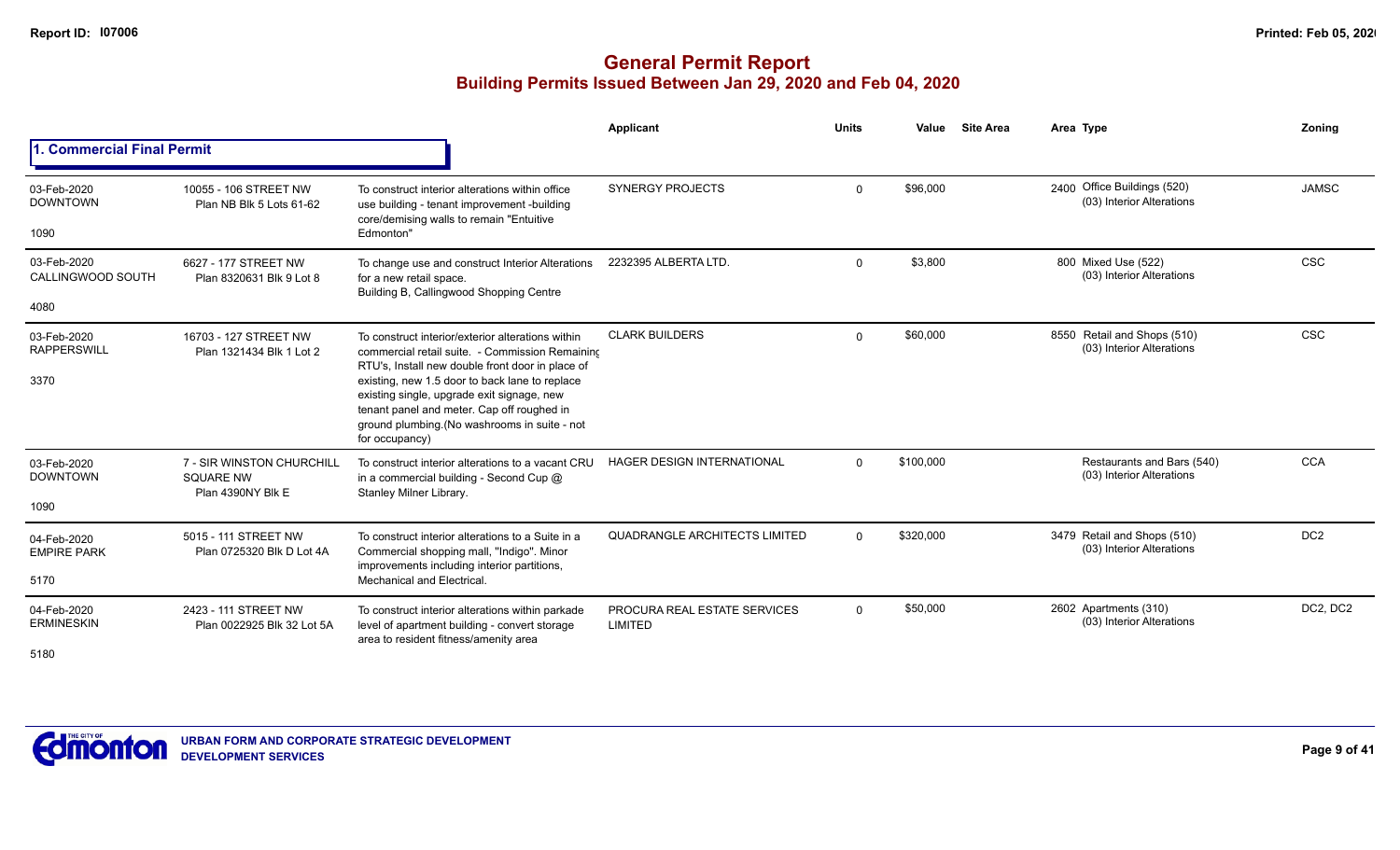|                                                     |                                                                                                                                                                                                                                                                                                                                                                                                                                                                                   |                                                                                                                                                                                                                                                        | <b>Applicant</b>                    | <b>Units</b>   | Value    | <b>Site Area</b> | Area Type                                                 | Zoning          |
|-----------------------------------------------------|-----------------------------------------------------------------------------------------------------------------------------------------------------------------------------------------------------------------------------------------------------------------------------------------------------------------------------------------------------------------------------------------------------------------------------------------------------------------------------------|--------------------------------------------------------------------------------------------------------------------------------------------------------------------------------------------------------------------------------------------------------|-------------------------------------|----------------|----------|------------------|-----------------------------------------------------------|-----------------|
| 1. Commercial Final Permit                          |                                                                                                                                                                                                                                                                                                                                                                                                                                                                                   |                                                                                                                                                                                                                                                        |                                     |                |          |                  |                                                           |                 |
| 04-Feb-2020<br>STRATHCONA INDUSTRIAL<br><b>PARK</b> | 4212 - 97 STREET NW<br>Plan 0724415 Blk 6 Lot 11                                                                                                                                                                                                                                                                                                                                                                                                                                  | To construct Interior Alteration for an office -<br><b>Dyer Financial</b>                                                                                                                                                                              | SEAGATE CONTRACT MANAGEMENT<br>LTD. | $\mathsf{O}$   | \$24,600 |                  | 1321 Office Buildings (520)<br>(03) Interior Alterations  | IB              |
| 6700                                                |                                                                                                                                                                                                                                                                                                                                                                                                                                                                                   |                                                                                                                                                                                                                                                        |                                     |                |          |                  |                                                           |                 |
| 04-Feb-2020<br><b>BOYLE STREET</b><br>1020          | 10148 - 95 STREET NW<br>Plan 8923158 Blk 4 Lot 49<br>9516 - JASPER AVENUE NW<br>Plan 226CL Blk 4 Lots<br>9A, 10A, 11A<br>9524 - JASPER AVENUE NW<br>Plan 226CL Blk 4 Lots<br>12A,13A<br>9530 - JASPER AVENUE NW<br>Plan 226CL Blk 4 Lots<br>14A, 16A<br>9542 - JASPER AVENUE NW<br>Plan 226CL Blk 4 Lots<br>17A,18A<br>9556 - JASPER AVENUE NW<br>Plan 226CL Blk 4 Lot 19A<br>9560 - JASPER AVENUE NW<br>Plan 226CL Blk 4 Lot 20A<br>9545 - 102 AVENUE NW<br>Plan ND Blk 4 Lot 21 | To develop a Site as a Temporary Development<br>(4 years) for construction offices (trailers)<br>(CPP Storage, Lunch Room, A&H Trailer, Car<br>Wash, War Room, Office Complex) in support<br>of the construction of the LRT line (Quarters<br>Tunnel). | <b>TRANSED LRT</b>                  | $\overline{1}$ | \$75,000 |                  | Temporary Structures (999)<br>$(01)$ New                  | DC <sub>1</sub> |
| 04-Feb-2020<br><b>MCCAULEY</b><br>1140              | 10602 - 97 STREET NW<br>Plan NA Blk 12 Lots 1-2                                                                                                                                                                                                                                                                                                                                                                                                                                   | To construct Interior Alteration - modification of<br>HVAC sytem and ceiling (new Make-up Air Unit<br>and Condenser) - 97 Hotpot                                                                                                                       | N/A                                 | $\mathbf 0$    | \$60,000 |                  | 0 Restaurants and Bars (540)<br>(03) Interior Alterations | CB <sub>2</sub> |
| 04-Feb-2020<br><b>DOWNTOWN</b><br>1090              | 10410C - 102 AVENUE NW<br>Condo Common Area (Plan<br>1821310,1721739)                                                                                                                                                                                                                                                                                                                                                                                                             | Interior Alterations within mixed use commercial<br>building - Move the interior lobby door of the<br>building to the identified location                                                                                                              | N/A                                 | $\mathbf 0$    | \$3,200  |                  | 576 Apartment Condos (315)<br>(03) Interior Alterations   | HA              |

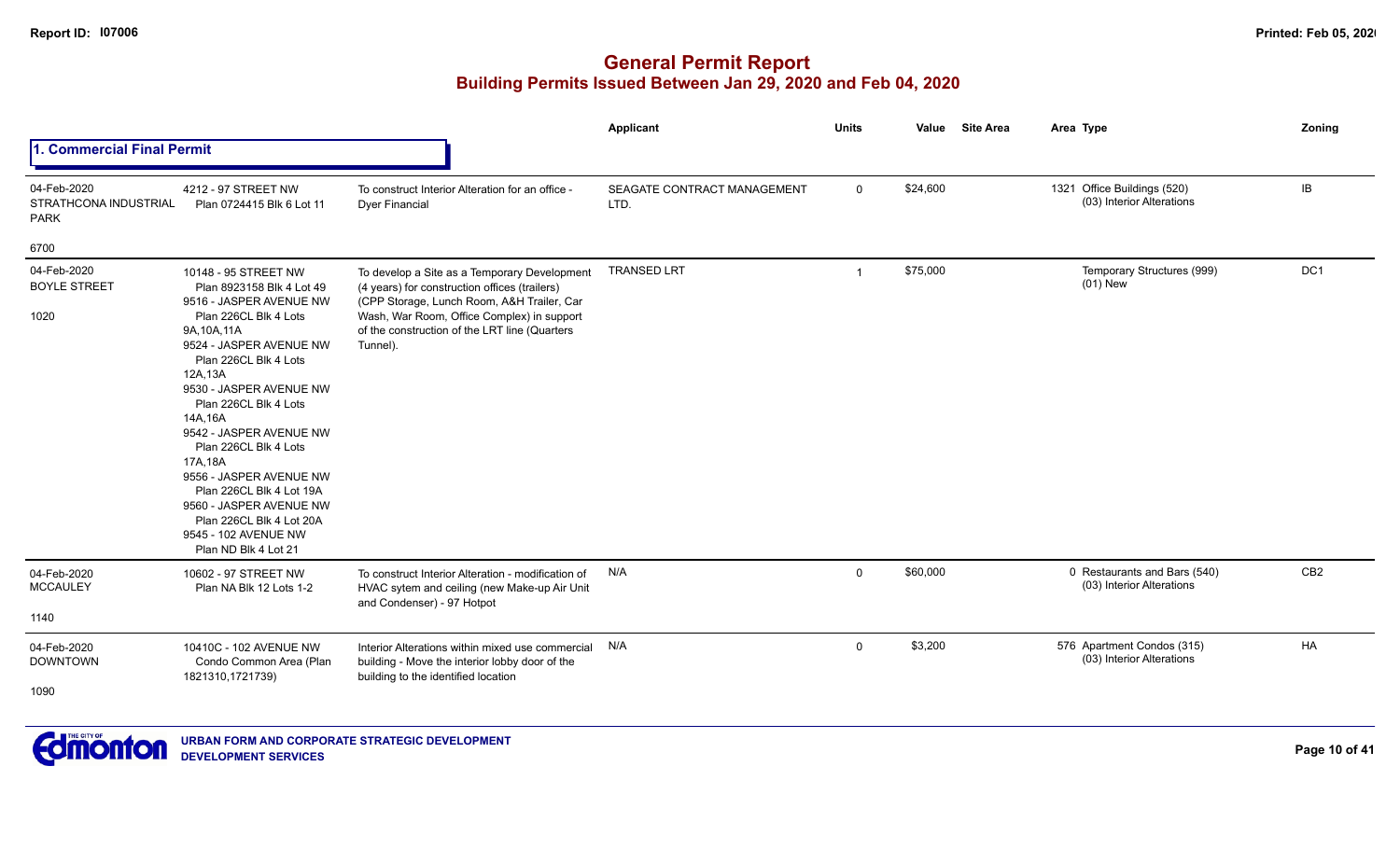|                                                  |                                                     |                                                                                                                                                                                                                                                                        | Applicant                    | <b>Units</b> | Value     | <b>Site Area</b> | Area Type                                                             | Zonina                           |
|--------------------------------------------------|-----------------------------------------------------|------------------------------------------------------------------------------------------------------------------------------------------------------------------------------------------------------------------------------------------------------------------------|------------------------------|--------------|-----------|------------------|-----------------------------------------------------------------------|----------------------------------|
| <b>Commercial Final Permit</b>                   |                                                     |                                                                                                                                                                                                                                                                        |                              |              |           |                  |                                                                       |                                  |
| 04-Feb-2020<br><b>SUMMERLEA</b><br>4520          | 8882 - 170 STREET NW<br>Plan 8421891 Blk 28 Lot 5   | To construct interior alterations, tenant<br>imprvoment within retail building - fitup of shell<br>space for retail occupancy "International<br>Clothiers" within WEM                                                                                                  | <b>WEST EDMONTON MALL</b>    | $\Omega$     | \$10,500  |                  | 26478 Retail and Shops (510)<br>(03) Interior Alterations             | DC2, DC2, DC.<br>DC <sub>2</sub> |
| 6. House Building Permit                         |                                                     |                                                                                                                                                                                                                                                                        |                              |              |           |                  |                                                                       |                                  |
| 29-Jan-2020<br>CHARLESWORTH<br>6661              | 320 - 40 STREET SW<br>Plan 1922741 Blk 8 Lot 5      | To construct a Single Detached House with<br>front attached Garage, Unenclosed Front<br>Porch, rear uncovered deck (3.66m x 3.05m),<br>fireplace and to install a Renewable Energy<br>Device to a Single Detached House (6<br>Solar-electric (PV) panels on the roof). | JAYMAN MASTERBUILT INC       |              | \$219,700 |                  | 1910 Single Detached House (110)<br>(01) Building - New<br>2-storey   | <b>RLD</b>                       |
| 29-Jan-2020<br><b>GLENRIDDING RAVINE</b><br>5579 | 16507 - 31 AVENUE SW<br>Plan 1922383 Blk 2 Lot 52   | To construct a Single Detached House with<br>front attached Garage and Unenclosed Front<br>Porch.                                                                                                                                                                      | <b>ROHIT COMMUNITIES INC</b> |              | \$253,900 |                  | 2208 Single Detached House (110)<br>(01) Building - New<br>2-storey   | <b>RMD</b>                       |
| 29-Jan-2020<br><b>MCCONACHIE AREA</b><br>2521    | 6442 - 177A AVENUE NW<br>Plan 1721305 Blk 23 Lot 51 | To construct a Single Detached House with<br>Unenclosed Front Porch and rear uncovered<br>deck (3.05m x 3.05m).                                                                                                                                                        | <b>SANGAM HOMES LTD</b>      | -1           | \$176,100 |                  | 1531 Single Detached House (110)<br>$(01)$ Building - New<br>2-storey | <b>RMD</b>                       |
| 29-Jan-2020<br><b>MCKERNAN</b><br>5290           | 7202 - 112 STREET NW<br>Plan 1324HW Blk 10 Lot 32   | To construct a Garden Suite with balcony (1<br>bedroom. 1 bathroom, kitchen on the second<br>floor: one bathroom and mechanical room on<br>garage level).                                                                                                              | MICHAEL HOMES INC            |              | \$68,800  |                  | 598 Garden Suite (110)<br>(01) Building - New                         | RF <sub>1</sub>                  |
| 29-Jan-2020<br><b>KING EDWARD PARK</b><br>6360   | 7224 - 81 AVENUE NW<br>Plan 7884AH Blk OT           | To construct a 4 Dwelling unit Row House with<br>2 hour non masonry firewall 4 secondary<br>suites and veranda. (DP 340820193-005)                                                                                                                                     | LIKE HOME DESIGN             | 8            | \$522,800 |                  | 4546 Row House (330)<br>(01) Building - New<br>2-storey               | RF3, RF3                         |

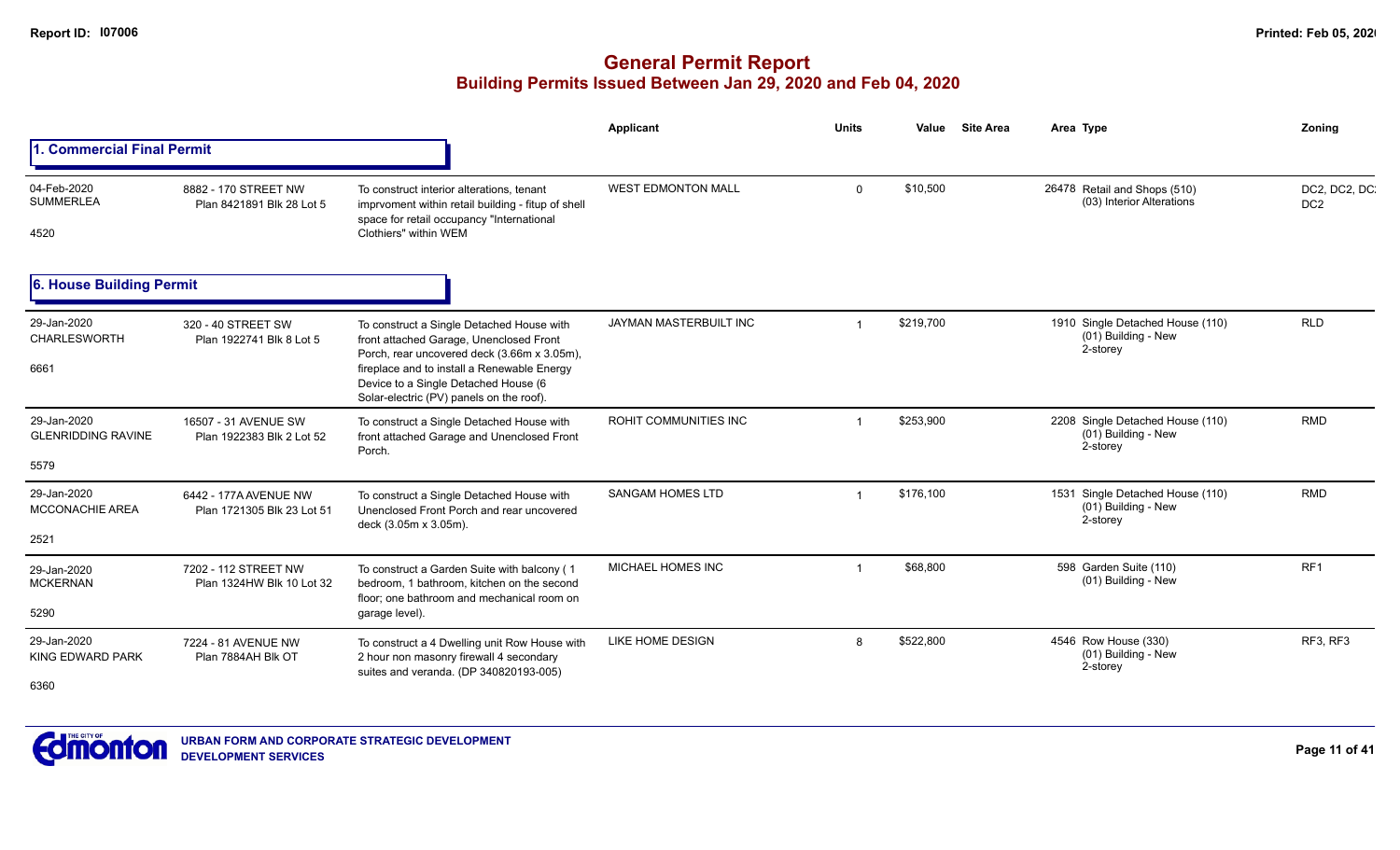### **General Permit Report Building Permits Issued Between Jan 29, 2020 and Feb 04, 2020**

|                                                    |                                                     |                                                                                                                                                                        | <b>Applicant</b>                      | <b>Units</b> | Value     | <b>Site Area</b> | Area Type                                                           | Zoning          |
|----------------------------------------------------|-----------------------------------------------------|------------------------------------------------------------------------------------------------------------------------------------------------------------------------|---------------------------------------|--------------|-----------|------------------|---------------------------------------------------------------------|-----------------|
| 6. House Building Permit                           |                                                     |                                                                                                                                                                        |                                       |              |           |                  |                                                                     |                 |
| 29-Jan-2020<br><b>PARKVIEW</b><br>3330             | 8908 - 140 STREET NW<br>Plan 4629KS Blk 12 Lot 2    | To construct a Single Detached House with<br>Unenclosed Front Porch, fireplace, rear balcony<br>and Basement development (NOT to be used as<br>an additional Dwelling) | ASTROGA SOTO RODRIGO, ASTROGA<br>SOTO |              | \$368,300 |                  | 3203 Single Detached House (110)<br>(01) Building - New<br>2-storey | RF <sub>1</sub> |
|                                                    |                                                     |                                                                                                                                                                        |                                       |              |           |                  |                                                                     |                 |
| 29-Jan-2020<br><b>ROSENTHAL</b>                    | 22612 - 82 AVENUE NW<br>Plan 1723497 Blk 3 Lot 68   | To construct a Single Detached House with<br>front attached Garage, Unenclosed Front Porch<br>and Basement development (NOT to be used as                              | <b>DOLCE VITA HOMES</b>               |              | \$216,300 |                  | 1881 Single Detached House (110)<br>(01) Building - New<br>2-storey | <b>RMD</b>      |
| 4750                                               |                                                     | an additional Dwelling).                                                                                                                                               |                                       |              |           |                  |                                                                     |                 |
| 30-Jan-2020<br>THE ORCHARDS AT<br><b>ELLERSLIE</b> | SW<br>Plan 1822463 Blk 16 Lot 113                   | 2925 - CHOKECHERRY COMMO To construct a Single Detached House with<br>front attached Garage and Unenclosed Front<br>Porch.                                             | <b>EXCEL HOMES</b>                    |              | \$214,000 |                  | 1861 Single Detached House (110)<br>(01) Building - New<br>2-storey | <b>RMD</b>      |
| 6216                                               |                                                     |                                                                                                                                                                        |                                       |              |           |                  |                                                                     |                 |
| 29-Jan-2020<br>ALBERTA AVENUE                      | 11227 - 95 STREET NW<br>Plan RN43 Blk 28 Lot 7      | To construct a Single Detached House with a<br>Unenclosed Front Porch (2.84m x 2.64m) with<br>a Privacy Screening, rear landing, balcony and                           | <b>HIBCO CONSTRUCTION</b>             |              | \$212,900 |                  | 1851 Single Detached House (110)<br>(01) Building - New<br>2-storey | RF <sub>3</sub> |
| 1010                                               |                                                     | a rear attached Garage.                                                                                                                                                |                                       |              |           |                  |                                                                     |                 |
| 29-Jan-2020<br><b>STEWART GREENS</b>               | 20556 - 100 AVENUE NW<br>Plan 1920902 Blk 10 Lot 12 | To construct a Single Detached House with<br>front attached Garage and veranda.                                                                                        | DAYTONA HOMES INC                     |              | \$185,500 |                  | 1613 Single Detached House (110)<br>(01) Building - New<br>2-storey | <b>RMD</b>      |
| 4486                                               |                                                     |                                                                                                                                                                        |                                       |              |           |                  |                                                                     |                 |
| 29-Jan-2020<br>CAVANAGH                            | 1416 - CHERNIAK WAY SW<br>Plan 1923129 Blk 15 Lot 7 | To construct a Single Detached House with<br>Unenclosed Front Porch.                                                                                                   | PACESETTER HOMES LTD                  |              | \$147,200 |                  | 1280 Single Detached House (110)<br>(01) Building - New<br>2-storey | <b>RMD</b>      |
| 5467                                               |                                                     |                                                                                                                                                                        |                                       |              |           |                  |                                                                     |                 |
| 29-Jan-2020<br>CAVANAGH                            | 1418 - CHERNIAK WAY SW<br>Plan 1923129 Blk 15 Lot 8 | To construct a Single Detached House with<br>Unenclosed Front Porch.                                                                                                   | PACESETTER HOMES LTD                  |              | \$169,500 |                  | 1474 Single Detached House (110)<br>(01) Building - New             | <b>RMD</b>      |

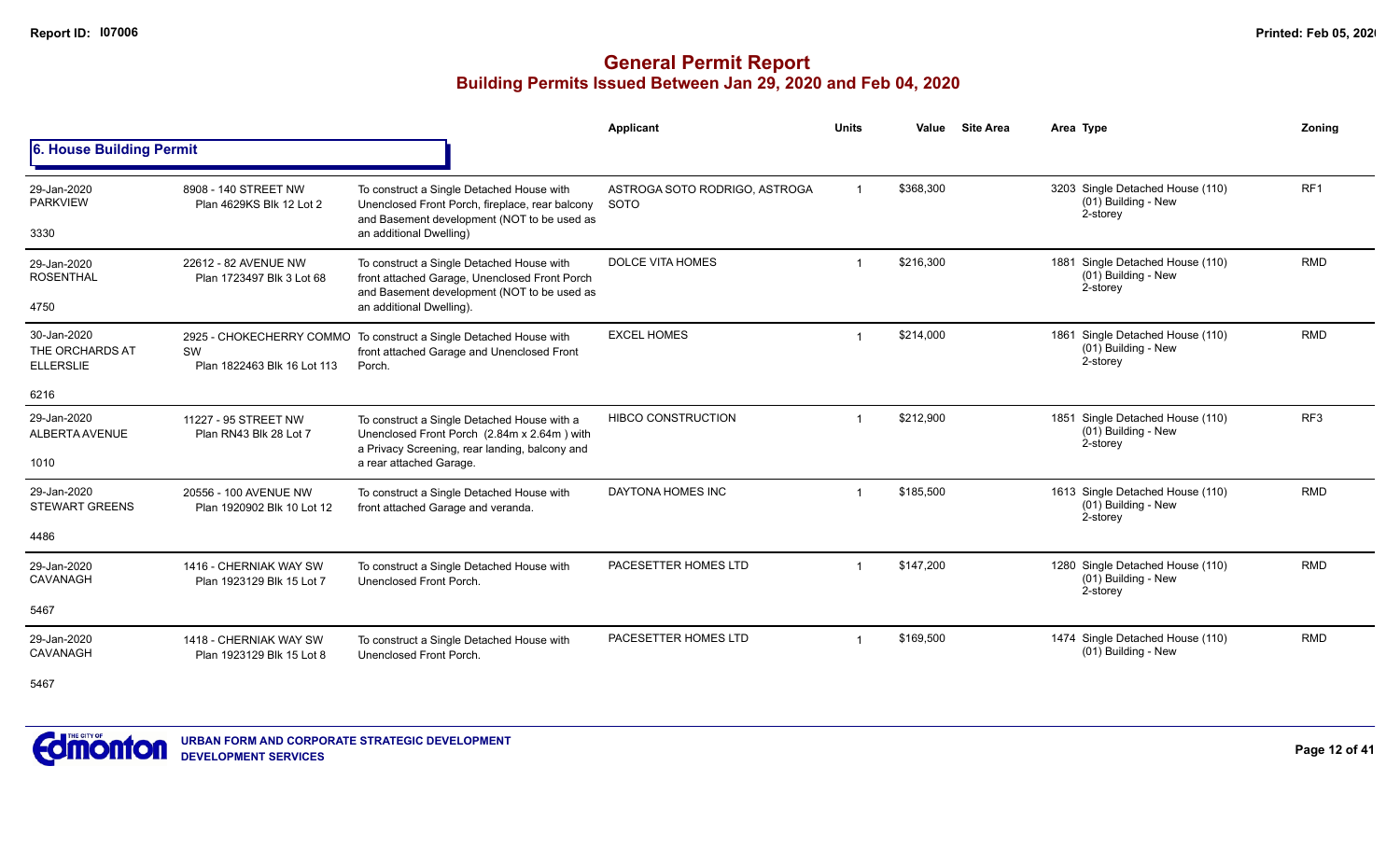|                                                            |                                                     |                                                                                                                                                                                                                                               | Applicant                        | <b>Units</b> | Value     | <b>Site Area</b> | Area Type                                                             | Zoning          |
|------------------------------------------------------------|-----------------------------------------------------|-----------------------------------------------------------------------------------------------------------------------------------------------------------------------------------------------------------------------------------------------|----------------------------------|--------------|-----------|------------------|-----------------------------------------------------------------------|-----------------|
| 6. House Building Permit                                   |                                                     |                                                                                                                                                                                                                                               |                                  |              |           |                  |                                                                       |                 |
| 29-Jan-2020<br><b>SECORD</b><br>4487                       | 9635 - 223 STREET NW<br>Plan 1425542 Blk 15 Lot 24  | To construct a Single Detached House with<br>front attached Garage, Unenclosed Front Porch<br>and fireplace.                                                                                                                                  | PACESETTER HOMES LTD             |              | \$260,500 |                  | 2171 Single Detached House (110)<br>(01) Building - New<br>2-storey   | <b>RSL</b>      |
|                                                            |                                                     |                                                                                                                                                                                                                                               |                                  |              |           |                  |                                                                       |                 |
| 30-Jan-2020<br><b>MCCONACHIE AREA</b>                      | 17503 - 64 STREET NW<br>Plan 1922870 Blk 24 Lot 54  | To construct a Single Detached House with<br>front attached Garage and Unenclosed Front<br>Porch.                                                                                                                                             | PACESETTER HOMES LTD             |              | \$175,400 |                  | 1525 Single Detached House (110)<br>(01) Building - New<br>2-storey   | <b>RMD</b>      |
| 2521                                                       |                                                     |                                                                                                                                                                                                                                               |                                  |              |           |                  |                                                                       |                 |
| 30-Jan-2020<br>THE ORCHARDS AT<br><b>ELLERSLIE</b><br>6216 | 8723 - MAYDAY LANE SW<br>Plan 1820076 Blk 4 Lot 6   | To construct a Single Detached House with<br>front attached Garage, Unenclosed Front<br>Porch, rear uncovered deck (9.75 m x 2.69 m),<br>walkout Basement, wet bar and Basement<br>development (NOT to be used as an additional<br>Dwelling). | SATCHA INVESTMENTS LTD           |              | \$259,000 |                  | 2252 Single Detached House (110)<br>(01) Building - New<br>2-storey   | DC <sub>1</sub> |
| 30-Jan-2020<br><b>MAPLE</b>                                | 3928 - 3 STREET NW<br>Plan 1822333 Blk 14 Lot 65    | To construct a Single Detached House with<br>Unenclosed Front Porch.                                                                                                                                                                          | <b>LANDMARK LEGACY HOMES INC</b> |              | \$150,900 |                  | 1312 Single Detached House (110)<br>(01) Building - New<br>2-storey   | <b>RMD</b>      |
| 6441                                                       |                                                     |                                                                                                                                                                                                                                               |                                  |              |           |                  |                                                                       |                 |
| 30-Jan-2020<br><b>KESWICK AREA</b>                         | 4099 - KINSELLA WAY SW<br>Plan 1920220 Blk 3 Lot 22 | To construct a Single Detached House with<br>front attached Garage, fireplace, Unenclosed<br>Front Porch and to install a Renewable Energy                                                                                                    | JAYMAN MASTERBUILT INC           |              | \$190.800 |                  | 1659 Single Detached House (110)<br>(01) Building - New<br>2-storey   | <b>RMD</b>      |
| 5576                                                       |                                                     | Device (6 Solar-electric (PV) panels on the<br>roof).                                                                                                                                                                                         |                                  |              |           |                  |                                                                       |                 |
| 30-Jan-2020<br><b>GLENRIDDING RAVINE</b><br>5579           | 1339 - 157 STREET SW<br>Plan 1822721 Blk 20 Lot 34  | To construct a Single Detached House with<br>front attached Garage, Unenclosed Front Porch<br>and fireplace.                                                                                                                                  | PACESETTER HOMES LTD             |              | \$242,500 |                  | 2109 Single Detached House (110)<br>$(01)$ Building - New<br>2-storey | <b>RSL</b>      |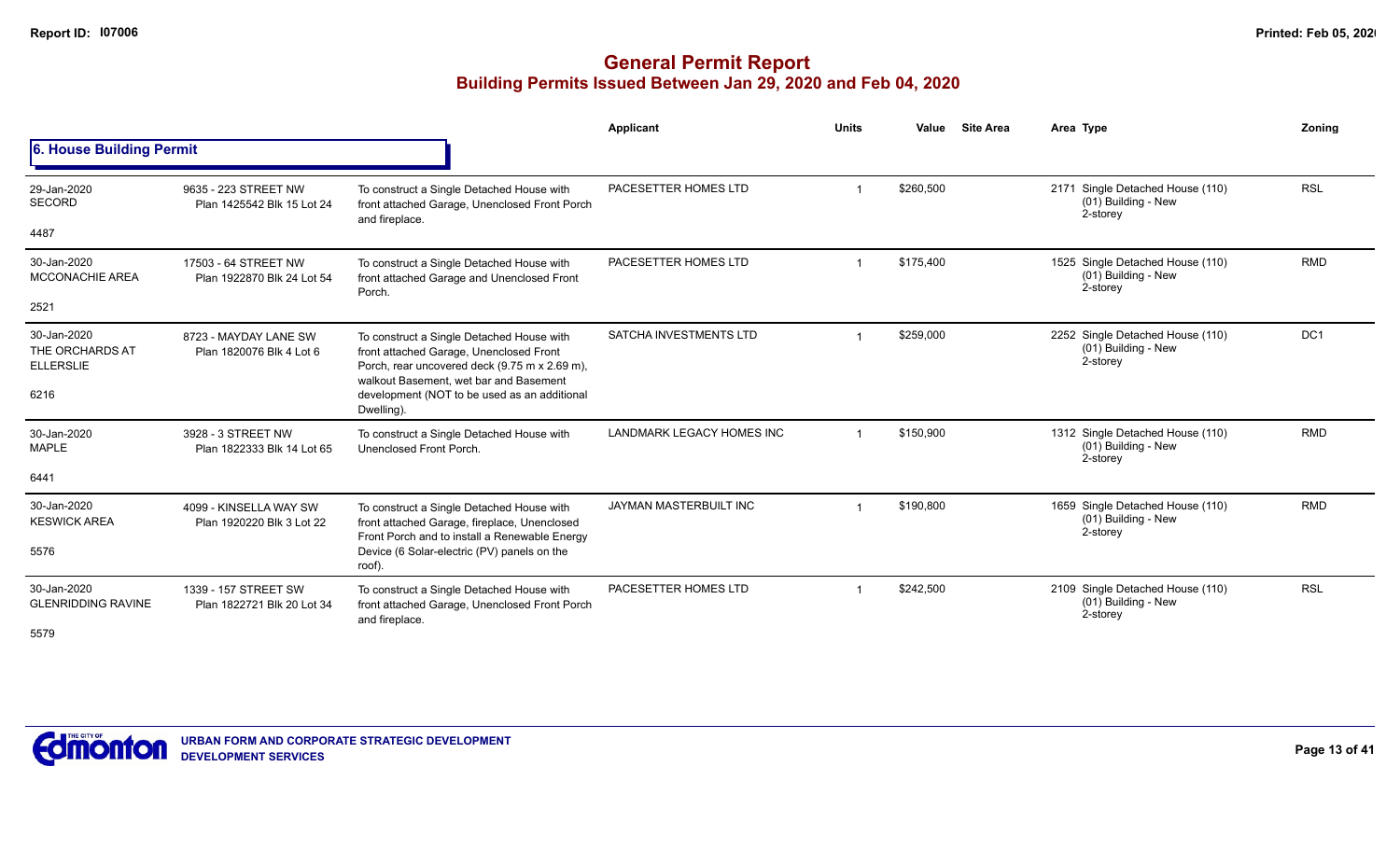|                                       |                                                       |                                                                                                                                          | <b>Applicant</b>                 | <b>Units</b>   | Value     | <b>Site Area</b> | Area Type                                                           | Zoning     |
|---------------------------------------|-------------------------------------------------------|------------------------------------------------------------------------------------------------------------------------------------------|----------------------------------|----------------|-----------|------------------|---------------------------------------------------------------------|------------|
| 6. House Building Permit              |                                                       |                                                                                                                                          |                                  |                |           |                  |                                                                     |            |
| 30-Jan-2020<br><b>WINDERMERE</b>      | 904 - 180 STREET SW<br>Plan 1520722 Blk 15 Lot 49     | To construct a Single Detached House with<br>front attached Garage, Unenclosed Front<br>Porch, side door, and to develop a Secondary     | SUNNY VALLEY HOMES LTD           | $\overline{2}$ | \$328,900 |                  | 2860 Single Detached House (110)<br>(01) Building - New<br>2-storey | <b>RSL</b> |
| 5570                                  |                                                       | Suite in the Basement.                                                                                                                   |                                  |                |           |                  |                                                                     |            |
| 31-Jan-2020<br>SECORD                 | 22343 - 93 AVENUE NW<br>Plan 1920570 Blk 28 Lot 20    | To construct a Single Detached House with<br>Unenclosed Front Porch and fireplace.                                                       | <b>IMPACT HOMES LTD</b>          | -1             | \$191,100 |                  | 1662 Single Detached House (110)<br>(01) Building - New<br>2-storey | <b>RMD</b> |
| 4487                                  |                                                       |                                                                                                                                          |                                  |                |           |                  |                                                                     |            |
| 30-Jan-2020<br><b>KESWICK AREA</b>    | 6490 - KING WYND SW<br>Plan 1723517 Blk 5 Lot 18      | To construct a Single Detached House with<br>front attached Garage and Unenclosed Front<br>Porch.                                        | <b>EXCEL HOMES</b>               | -1             | \$252,700 |                  | 2197 Single Detached House (110)<br>(01) Building - New<br>2-storey | DC1        |
| 5576                                  |                                                       |                                                                                                                                          |                                  |                |           |                  |                                                                     |            |
| 30-Jan-2020<br><b>MCCONACHIE AREA</b> | 17535 - 64 STREET NW<br>Plan 1922870 Blk 24 Lot 46    | To construct a Single Detached House with<br>front attached Garage, Unenclosed Front Porch<br>and rear uncovered deck (3.05 m x 4.27 m). | <b>SANGAM HOMES LTD</b>          | -1             | \$194,400 |                  | 1690 Single Detached House (110)<br>(01) Building - New<br>2-storey | <b>RMD</b> |
| 2521                                  |                                                       |                                                                                                                                          |                                  |                |           |                  |                                                                     |            |
| 30-Jan-2020<br><b>CHAPPELLE AREA</b>  | 6309 - CRAWFORD LINK SW<br>Plan 1722558 Blk 23 Lot 50 | To construct a Single Detached House with<br>front attached Garage, Unenclosed Front<br>Porch, rear uncovered deck (4.27 m x 3.05 m),    | KLAIR CUSTOM HOMES (EDMONTON) L' | $\overline{2}$ | \$258,600 |                  | 2249 Single Detached House (110)<br>(01) Building - New<br>2-storey | <b>RSL</b> |
| 5462                                  |                                                       | fireplace and develop a Secondary Suite in the<br>Basement.                                                                              |                                  |                |           |                  |                                                                     |            |
| 30-Jan-2020<br>SECORD                 | 9929 - 222A STREET NW<br>Plan 1820330 Blk 21 Lot 88   | To construct a Single Detached House with<br>front attached Garage and Unenclosed Front                                                  | STERLING HOMES EDMONTON LTD.     | $\overline{1}$ | \$171.600 |                  | 1492 Single Detached House (110)<br>(01) Building - New<br>2-storey | <b>RMD</b> |
| 4487                                  |                                                       | Porch.                                                                                                                                   |                                  |                |           |                  |                                                                     |            |
| 30-Jan-2020<br>CAVANAGH               | 1164 - CHRISTIE VISTA SW<br>Plan 1923129 Blk 16 Lot 8 | To construct a Single Detached House with<br>front attached Garage and Unenclosed Front<br>Porch.                                        | ROHIT COMMUNITIES INC            |                | \$216.900 |                  | 1886 Single Detached House (110)<br>(01) Building - New<br>2-storey | RMD, RMD   |
| 5467                                  |                                                       |                                                                                                                                          |                                  |                |           |                  |                                                                     |            |

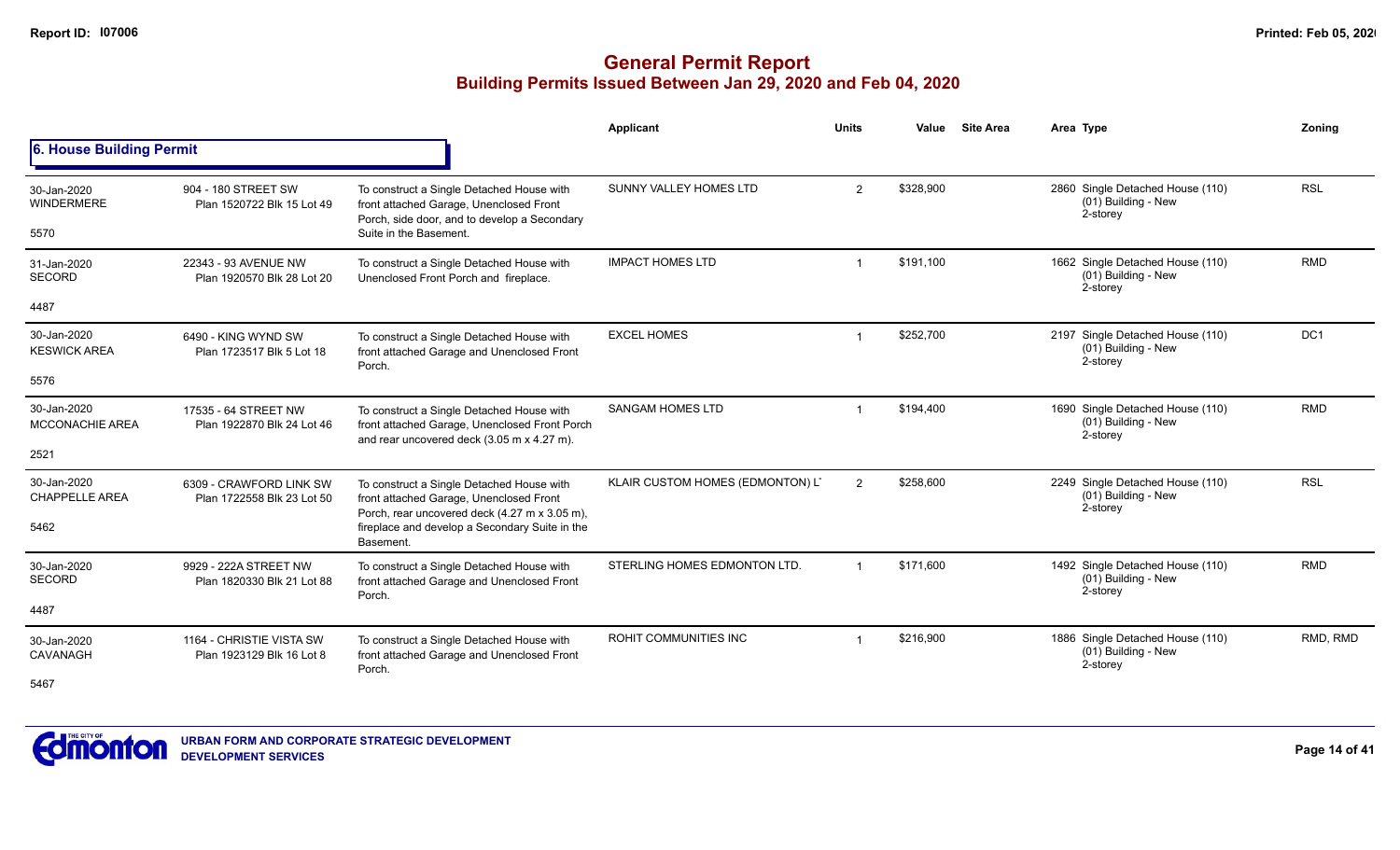|                                       |                                                                                                                                              |                                                                                                                                           | <b>Applicant</b>             | <b>Units</b> | Value     | <b>Site Area</b> | Area Type                                                           | Zoning          |
|---------------------------------------|----------------------------------------------------------------------------------------------------------------------------------------------|-------------------------------------------------------------------------------------------------------------------------------------------|------------------------------|--------------|-----------|------------------|---------------------------------------------------------------------|-----------------|
| <b>6. House Building Permit</b>       |                                                                                                                                              |                                                                                                                                           |                              |              |           |                  |                                                                     |                 |
| 30-Jan-2020<br><b>STEWART GREENS</b>  | 20560 - 100 AVENUE NW<br>Plan 1920902 Blk 10 Lot 11                                                                                          | To construct a Single Detached House with<br>front attached Garage, Unenclosed Front Porch<br>and fireplace.                              | DAYTONA HOMES INC            | -1           | \$215,300 |                  | 1872 Single Detached House (110)<br>(01) Building - New<br>2-storey | <b>RMD</b>      |
| 4486                                  |                                                                                                                                              |                                                                                                                                           |                              |              |           |                  |                                                                     |                 |
| 30-Jan-2020<br><b>LAUREL</b>          | 2411 - 14 AVENUE NW<br>Plan 1722980 Blk 8 Lot 145                                                                                            | To construct a Single Detached House with<br>Unenclosed Front Porch.                                                                      | <b>IMPACT HOMES LTD</b>      |              | \$157,100 |                  | 1366 Single Detached House (110)<br>(01) Building - New<br>2-storey | <b>RPL</b>      |
| 6444                                  |                                                                                                                                              |                                                                                                                                           |                              |              |           |                  |                                                                     |                 |
| 30-Jan-2020<br><b>TRUMPETER AREA</b>  | 20883 - 131 AVENUE NW<br>Plan 1922667 Blk 13 Lot 39                                                                                          | To construct a Single Detached House with<br>front attached Garage, Unenclosed Front<br>Porch, rear uncovered deck (3.05m x 3.96m),       | <b>SANGAM HOMES LTD</b>      |              | \$273,400 |                  | 2377 Single Detached House (110)<br>(01) Building - New<br>2-storey | <b>RSL</b>      |
| 4471                                  |                                                                                                                                              | fireplace and side door.                                                                                                                  |                              |              |           |                  |                                                                     |                 |
| 30-Jan-2020<br><b>HIGHLANDS</b>       | 11404 - 64 STREET NW<br>Plan 1922181 Blk 26 Lot 23A                                                                                          | To construct a Single Detached House with<br>Unenclosed Front Porch and fireplace.                                                        | <b>VIDA NOVA HOMES LTD</b>   |              | \$177,100 |                  | 1540 Single Detached House (110)<br>(01) Building - New<br>2-storey | RF <sub>1</sub> |
| 2330                                  |                                                                                                                                              |                                                                                                                                           |                              |              |           |                  |                                                                     |                 |
| 30-Jan-2020<br><b>DESROCHERS AREA</b> | 2626 - DONAGHEY CRESCENT<br>SW<br>Plan 1923442 Blk 20 Lot 42                                                                                 | To construct a Single Detached House with<br>front attached Garage, solar photovoltaic<br>system and veranda.                             | JAYMAN MASTERBUILT INC       |              | \$220,600 |                  | 1918 Single Detached House (110)<br>(01) Building - New<br>2-storey | <b>RMD</b>      |
| 5463                                  |                                                                                                                                              |                                                                                                                                           |                              |              |           |                  |                                                                     |                 |
| 30-Jan-2020<br><b>SECORD</b>          | 22327 - 94 AVENUE NW<br>Plan 1723442 Blk 14 Lot 44                                                                                           | To construct a Single Detached House with<br>front attached Garage, Basement development<br>(NOT to be used as an additional Dwelling) (1 | <b>COVENTRY HOMES INC</b>    |              | \$210,600 |                  | 1831 Single Detached House (110)<br>(01) Building - New<br>2-storey | <b>RMD</b>      |
| 4487                                  |                                                                                                                                              | bedroom, 1 bathroom, mechanical room),<br>fireplace and Unenclosed Front Porch.                                                           |                              |              |           |                  |                                                                     |                 |
| 31-Jan-2020<br>CAVANAGH               | 1404 - CHERNIAK WAY SW<br>To construct a Single Detached House with<br>Plan 1923129 Blk 15 Lot 1<br>Unenclosed Front Porch, side door and to |                                                                                                                                           | <b>ROHIT COMMUNITIES INC</b> | 2            | \$180,600 |                  | 1570 Single Detached House (110)<br>(01) Building - New<br>2-storey | <b>RMD</b>      |
| 5467                                  |                                                                                                                                              | develop a Secondary Suite in the Basement. 1<br>Bedroom, 1 Bathroom, 1 Mech Room, 1 Living<br>Room.                                       |                              |              |           |                  |                                                                     |                 |

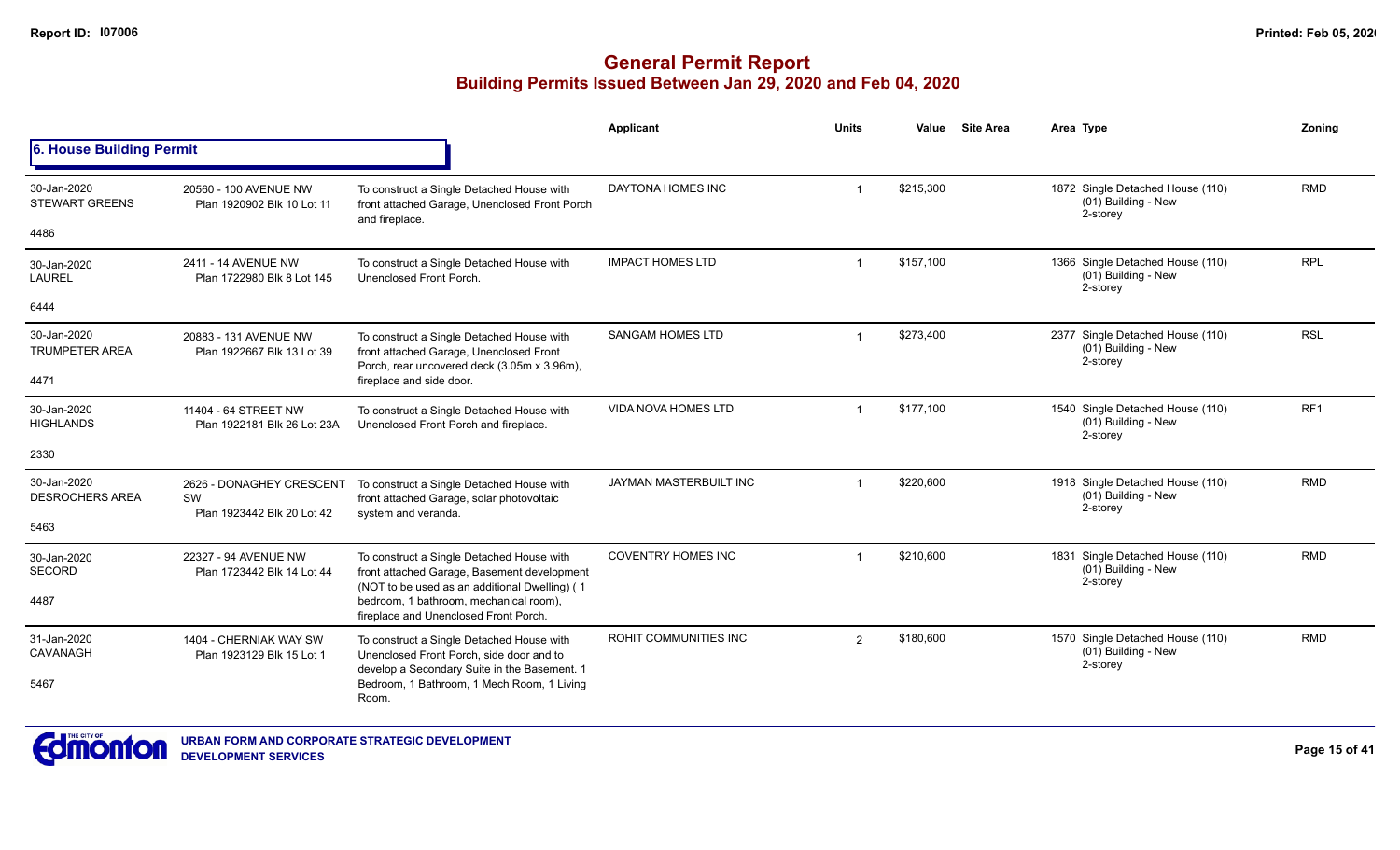## **General Permit Report Building Permits Issued Between Jan 29, 2020 and Feb 04, 2020**

|                                                                                                                                                                                                                                                                                                                                                                                                                                                                                                                                                                                                                                                                                                                                                                                                                                                                                                                                                                                                                                                                                                                                                                                                                                                                                                                                                                                                                                                                                                                                                                                                                                                                                                                                                                                                |                                                     |                                                                                                                                        | Applicant            | <b>Units</b> | Value     |  | Area Type                                                           | Zoning          |
|------------------------------------------------------------------------------------------------------------------------------------------------------------------------------------------------------------------------------------------------------------------------------------------------------------------------------------------------------------------------------------------------------------------------------------------------------------------------------------------------------------------------------------------------------------------------------------------------------------------------------------------------------------------------------------------------------------------------------------------------------------------------------------------------------------------------------------------------------------------------------------------------------------------------------------------------------------------------------------------------------------------------------------------------------------------------------------------------------------------------------------------------------------------------------------------------------------------------------------------------------------------------------------------------------------------------------------------------------------------------------------------------------------------------------------------------------------------------------------------------------------------------------------------------------------------------------------------------------------------------------------------------------------------------------------------------------------------------------------------------------------------------------------------------|-----------------------------------------------------|----------------------------------------------------------------------------------------------------------------------------------------|----------------------|--------------|-----------|--|---------------------------------------------------------------------|-----------------|
| <b>Site Area</b><br>6. House Building Permit<br>\$198,100<br>1723 Single Detached House (110)<br><b>BROOKFIELD RESIDENTIAL</b><br>544 - PATERSON WAY SW<br>To construct a Single Detached House with<br>31-Jan-2020<br>(01) Building - New<br><b>PAISLEY</b><br>Unenclosed Front Porch.<br>Plan 1821022 Blk 15 Lot 8<br>2-storey<br>5469<br>STREETSIDE DEVELOPMENTS<br>\$535,400<br>4656 Row House (330)<br>19318 - 27 AVENUE NW<br>To construct a 4 unit Row Housing Development<br>31-Jan-2020<br>(01) Building - New<br>THE UPLANDS<br>with rear attached Garages, Uncovered Front<br>Plan 1923051 Blk 14 Lot 5<br>3-storey<br>Porches, and front uncovered decks (Lot 5 -<br>19316 - 27 AVENUE NW<br>Plan 1923051 Blk 14 Lot 6<br>4.37 m x 1.37 m, Lot 6 - 3.05 m x 2.44 m, Lot 7 -<br>4464<br>19314 - 27 AVENUE NW<br>4.47 m x 1.37 m, Lot 8 - 3.05 m x 2.44 m).<br>Plan 1923051 Blk 14 Lot 7<br>19312 - 27 AVENUE NW<br>Plan 1923051 Blk 14 Lot 8<br>31-Jan-2020<br>To construct a Garden Suite.<br><b>R &amp; R BUILDINGS LTD</b><br>\$74,200<br>645 Garden Suite (110)<br>6602 - 107 STREET NW<br>$\overline{\mathbf{1}}$<br>(01) Building - New<br><b>ALLENDALE</b><br>Plan 1412HW Blk 7 Lot 1<br>2-storey<br>5010<br>\$206,700<br><b>SANGAM HOMES LTD</b><br>1797 Single Detached House (110)<br>31-Jan-2020<br>17523 - 64 STREET NW<br>To construct a Single Detached House with<br>(01) Building - New<br>MCCONACHIE AREA<br>front attached Garage, Unenclosed Front Porch<br>Plan 1922870 Blk 24 Lot 49<br>2-storey<br>and rear uncovered deck (3.05 m x 3.05 m).<br>2521<br><b>MACKLYNN CONSTRUCTION &amp; DESIGN</b><br>\$191,200<br>1663 Single Detached House (110)<br>7641 - 92 AVENUE NW<br>To construct a Single Detached House with<br>03-Feb-2020<br>(01) Building - New |                                                     |                                                                                                                                        |                      |              |           |  |                                                                     |                 |
|                                                                                                                                                                                                                                                                                                                                                                                                                                                                                                                                                                                                                                                                                                                                                                                                                                                                                                                                                                                                                                                                                                                                                                                                                                                                                                                                                                                                                                                                                                                                                                                                                                                                                                                                                                                                |                                                     |                                                                                                                                        |                      |              |           |  |                                                                     | <b>HVLD</b>     |
|                                                                                                                                                                                                                                                                                                                                                                                                                                                                                                                                                                                                                                                                                                                                                                                                                                                                                                                                                                                                                                                                                                                                                                                                                                                                                                                                                                                                                                                                                                                                                                                                                                                                                                                                                                                                |                                                     |                                                                                                                                        |                      |              |           |  |                                                                     |                 |
|                                                                                                                                                                                                                                                                                                                                                                                                                                                                                                                                                                                                                                                                                                                                                                                                                                                                                                                                                                                                                                                                                                                                                                                                                                                                                                                                                                                                                                                                                                                                                                                                                                                                                                                                                                                                |                                                     |                                                                                                                                        |                      |              |           |  |                                                                     | DC <sub>2</sub> |
|                                                                                                                                                                                                                                                                                                                                                                                                                                                                                                                                                                                                                                                                                                                                                                                                                                                                                                                                                                                                                                                                                                                                                                                                                                                                                                                                                                                                                                                                                                                                                                                                                                                                                                                                                                                                |                                                     |                                                                                                                                        |                      |              |           |  |                                                                     | RF <sub>3</sub> |
|                                                                                                                                                                                                                                                                                                                                                                                                                                                                                                                                                                                                                                                                                                                                                                                                                                                                                                                                                                                                                                                                                                                                                                                                                                                                                                                                                                                                                                                                                                                                                                                                                                                                                                                                                                                                |                                                     |                                                                                                                                        |                      |              |           |  |                                                                     | <b>RMD</b>      |
|                                                                                                                                                                                                                                                                                                                                                                                                                                                                                                                                                                                                                                                                                                                                                                                                                                                                                                                                                                                                                                                                                                                                                                                                                                                                                                                                                                                                                                                                                                                                                                                                                                                                                                                                                                                                |                                                     |                                                                                                                                        |                      |              |           |  |                                                                     |                 |
|                                                                                                                                                                                                                                                                                                                                                                                                                                                                                                                                                                                                                                                                                                                                                                                                                                                                                                                                                                                                                                                                                                                                                                                                                                                                                                                                                                                                                                                                                                                                                                                                                                                                                                                                                                                                |                                                     |                                                                                                                                        |                      |              |           |  |                                                                     |                 |
| <b>HOLYROOD</b><br>6310                                                                                                                                                                                                                                                                                                                                                                                                                                                                                                                                                                                                                                                                                                                                                                                                                                                                                                                                                                                                                                                                                                                                                                                                                                                                                                                                                                                                                                                                                                                                                                                                                                                                                                                                                                        | Plan 1922643 Blk 24 Lot 28A                         | Basement development (NOT to be used as an<br>additional Dwelling) (1 bedroom, 1 bathroom,<br>mechanical room), fireplace and veranda. |                      |              |           |  | 2-storey                                                            | RF <sub>1</sub> |
| 03-Feb-2020<br><b>CAVANAGH</b><br>$-10-$                                                                                                                                                                                                                                                                                                                                                                                                                                                                                                                                                                                                                                                                                                                                                                                                                                                                                                                                                                                                                                                                                                                                                                                                                                                                                                                                                                                                                                                                                                                                                                                                                                                                                                                                                       | 1412 - CHERNIAK WAY SW<br>Plan 1923129 Blk 15 Lot 5 | To construct a Single Detached House with<br>Unenclosed Front Porch.                                                                   | PACESETTER HOMES LTD |              | \$169,500 |  | 1474 Single Detached House (110)<br>(01) Building - New<br>2-storey | <b>RMD</b>      |

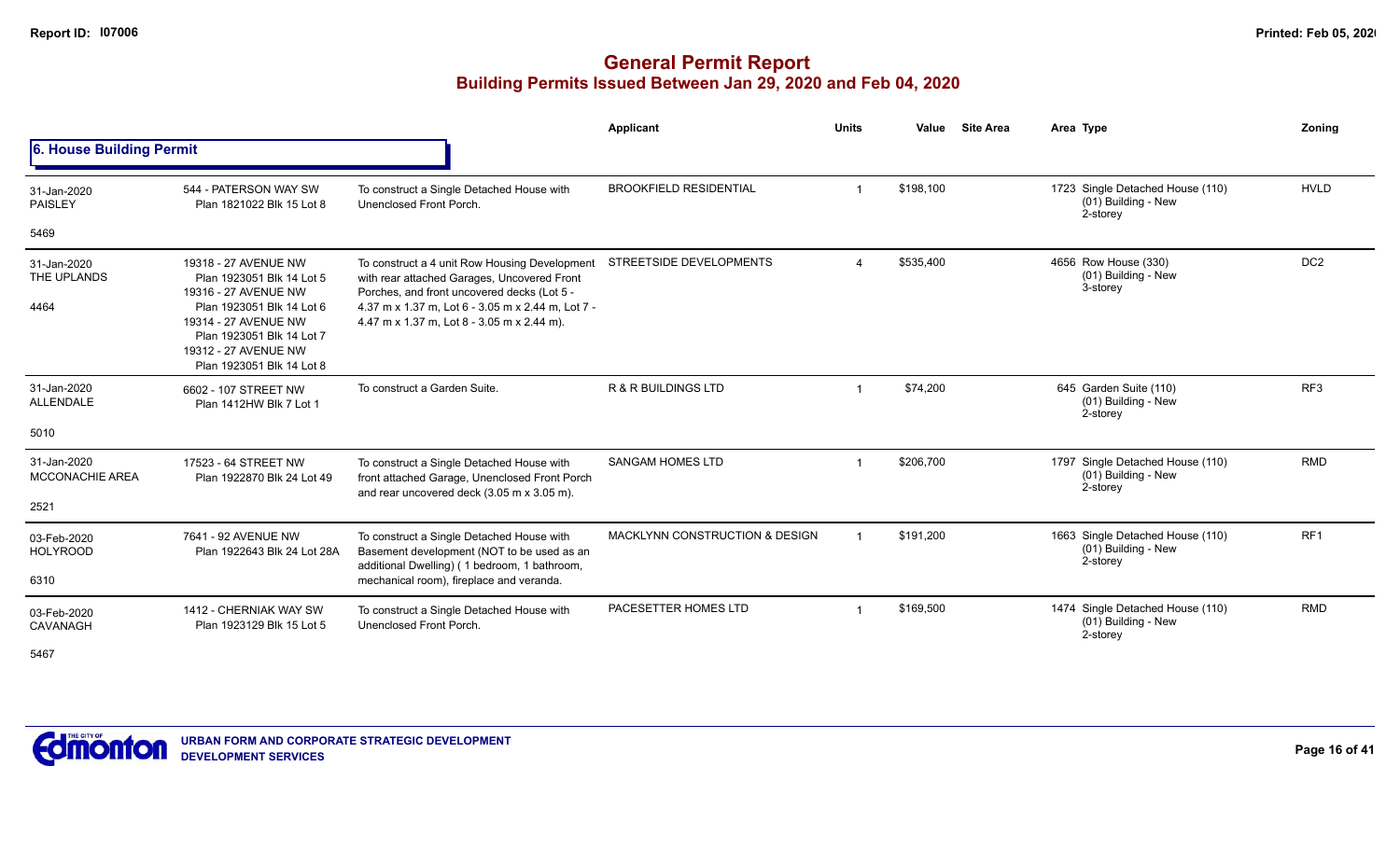|                                                            |                                                                                                        |                                                                                                                                                                                                                     | <b>Applicant</b>          | <b>Units</b> | <b>Site Area</b><br>Value | Area Type                                                             | Zoning          |
|------------------------------------------------------------|--------------------------------------------------------------------------------------------------------|---------------------------------------------------------------------------------------------------------------------------------------------------------------------------------------------------------------------|---------------------------|--------------|---------------------------|-----------------------------------------------------------------------|-----------------|
| 6. House Building Permit                                   |                                                                                                        |                                                                                                                                                                                                                     |                           |              |                           |                                                                       |                 |
| 04-Feb-2020<br><b>KING EDWARD PARK</b><br>6360             | 8754 - 79 AVENUE NW<br>Plan 1389HW Blk 15 Lot 1                                                        | To construct a Semi-Detached House with<br>Basement development (NOT to be used as an<br>additional Dwelling - Lot 1A).                                                                                             | <b>ACCENT INFILLS LTD</b> | 2            | \$356,700                 | 3102 Semi-Detached House (210)<br>(01) Building - New<br>2-storey     | RF3             |
| 04-Feb-2020<br>THE ORCHARDS AT<br><b>ELLERSLIE</b><br>6216 | 9148 - PEAR DRIVE SW<br>Plan 1822610 Blk 1 Lot 23<br>9150 - PEAR DRIVE SW<br>Plan 1822610 Blk 1 Lot 24 | To construct a Semi-detached House with front<br>attached Garages, Unenclosed Front Porches,<br>and rear uncovered deck (Lot 23 only - 2.44m x<br>$3.05m$ ).                                                        | <b>BEDROCK HOMES LTD</b>  | 2            | \$427.700                 | 3564 Semi-Detached House (210)<br>(01) Building - New<br>2-storey     | RF4             |
| 04-Feb-2020<br><b>KESWICK AREA</b><br>5576                 | 2320 - KELLY CIRCLE SW<br>Plan 1920465 Blk 12 Lot 76                                                   | To construct a Single Detached House with<br>front attached Garage and Unenclosed Front<br>Porch.                                                                                                                   | <b>BEDROCK HOMES LTD</b>  |              | \$217,200                 | 1810 Single Detached House (110)<br>(01) Building - New<br>2-storey   | RF <sub>1</sub> |
| 31-Jan-2020<br><b>STILLWATER</b><br>4468                   | 20308 - 17 AVENUE NW<br>Plan 1923073 Blk 1 Lot 52                                                      | To construct a Single Detached House with<br>front attached Garage, Unenclosed Front<br>Porch, rear uncovered deck (3.05m x 3.05m)<br>and fireplace.                                                                | <b>MATTAMY CORP</b>       |              | \$293,500                 | 2552 Single Detached House (110)<br>$(01)$ Building - New<br>2-storey | <b>SLD</b>      |
| 31-Jan-2020<br><b>GLENRIDDING RAVINE</b><br>5579           | 1351 - 157 STREET SW<br>Plan 1822721 Blk 20 Lot 31                                                     | To construct a Single Detached House with<br>front attached Garage, Unenclosed Front<br>Porch, rear uncovered deck (3.05 m x 4.52 m)<br>and fireplace.                                                              | ALLSEASON CUSTOM HOMES    |              | \$306,100                 | 2662 Single Detached House (110)<br>(01) Building - New<br>2-storey   | <b>RSL</b>      |
| 31-Jan-2020<br><b>WINDSOR PARK</b><br>5580                 | 11606 - 89 AVENUE NW<br>Plan 1252AH Blk 27 Lot 1                                                       | To construct a two-Storey Garden Suite (main<br>floor Garage 6.40m x 9.14m, second floor<br>Garden Suite 5.37m x 9.21m) and to install a<br>Renewable Energy Device (30 Solar-electric<br>(PV) panels on the roof). | LANDMARK LEGACY HOMES INC |              | \$60,400                  | 525 Garden Suite (110)<br>(01) Building - New                         | RF <sub>1</sub> |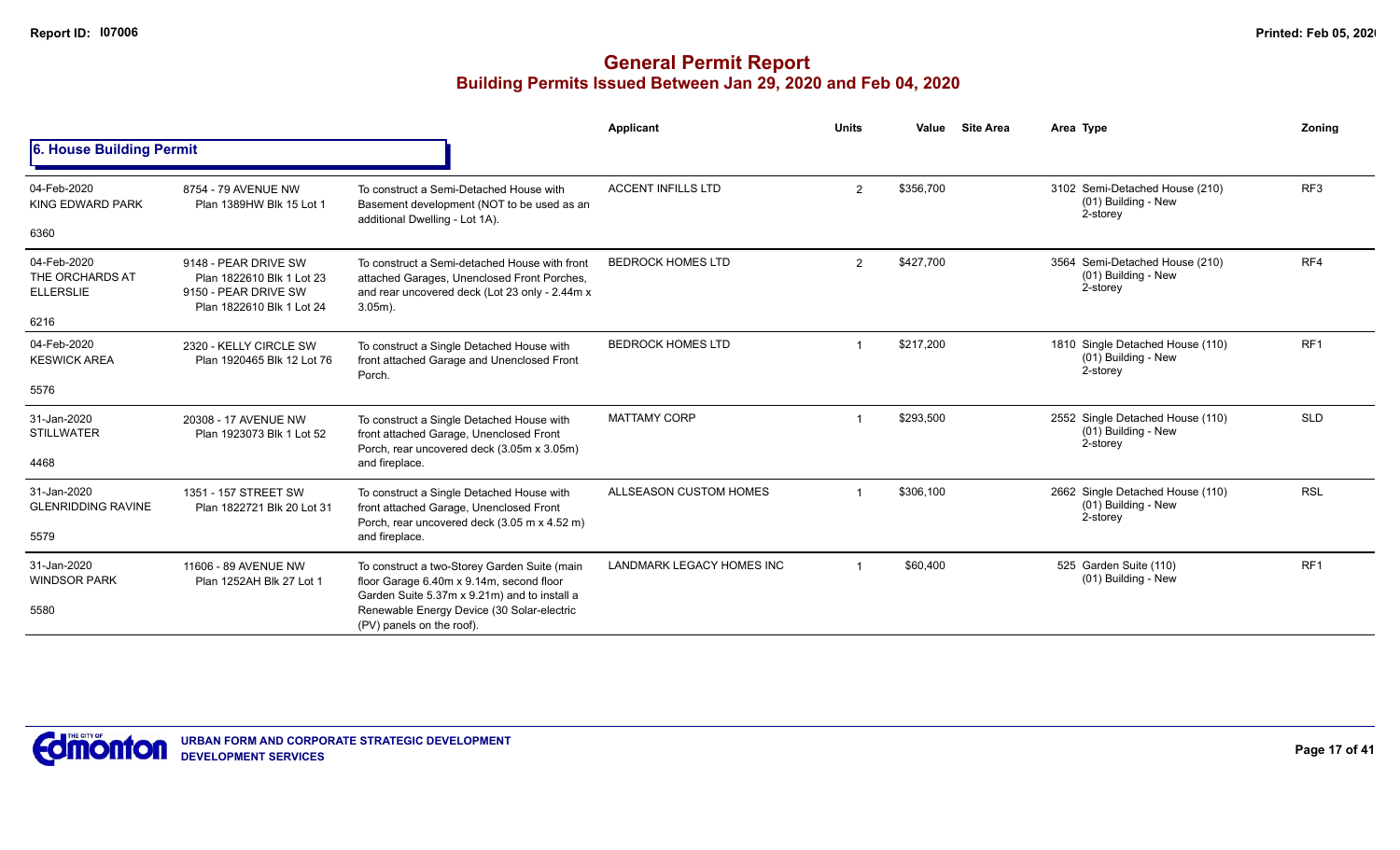|                                                     |                                                                                                                                                                                                                  |                                                                                                                                                                                                                                                 | Applicant                 | <b>Units</b> | Value     | <b>Site Area</b> | Area Type                                                             | Zoning          |
|-----------------------------------------------------|------------------------------------------------------------------------------------------------------------------------------------------------------------------------------------------------------------------|-------------------------------------------------------------------------------------------------------------------------------------------------------------------------------------------------------------------------------------------------|---------------------------|--------------|-----------|------------------|-----------------------------------------------------------------------|-----------------|
| 6. House Building Permit                            |                                                                                                                                                                                                                  |                                                                                                                                                                                                                                                 |                           |              |           |                  |                                                                       |                 |
| 31-Jan-2020<br>THE UPLANDS<br>4464                  | 19326 - 27 AVENUE NW<br>Plan 1923051 Blk 14 Lot 1<br>19324 - 27 AVENUE NW<br>Plan 1923051 Blk 14 Lot 2<br>19322 - 27 AVENUE NW<br>Plan 1923051 Blk 14 Lot 3<br>19320 - 27 AVENUE NW<br>Plan 1923051 Blk 14 Lot 4 | To construct a 4 unit Row Housing Development<br>with rear attached Garages, Unenclosed Front<br>Porches, and front uncovered decks (Lot 1 -<br>2.44 m x 2.95 m, Lot 2 - 1.37 m x 4.47 m, Lot 3 -<br>2.44 m x 2.95 m, Lot 4 - 1.37 m x 4.37 m). | STREETSIDE DEVELOPMENTS   |              | \$539.800 |                  | 4694 Row House (330)<br>(01) Building - New<br>3-storey               | DC <sub>2</sub> |
| 31-Jan-2020<br>PLEASANTVIEW<br>5320                 | 5721 - 110 STREET NW<br>Plan 1823136 Blk 12 Lot 4B                                                                                                                                                               | To construct a Single Detached House with<br>front attached Garage, fireplace, Unenclosed<br>Front Porch and Basement development (NOT<br>to be used as an additional Dwelling) (1<br>bedroom, 1 bathroom, mechanical room).                    | <b>ACCENT INFILLS LTD</b> |              | \$264,700 |                  | 2302 Single Detached House (110)<br>(01) Building - New<br>2-storey   | RF <sub>1</sub> |
| 31-Jan-2020<br><b>CHAPPELLE AREA</b><br>5462        | 4716 - CHARLES BAY SW<br>Plan 1820476 Blk 27 Lot 28                                                                                                                                                              | To construct a Single Detached House with<br>front attached Garage, Unenclosed Front<br>Porch, and rear uncovered deck (4.88m x<br>$3.05,$ ).                                                                                                   | 2129612 ALBERTA LTD       |              | \$256,500 |                  | 2230 Single Detached House (110)<br>$(01)$ Building - New<br>2-storey | <b>RSL</b>      |
| 31-Jan-2020<br><b>CRYSTALLINA NERA WEST</b><br>2463 | 7905 - 174A AVENUE NW<br>Plan 1822549 Blk 16 Lot 37                                                                                                                                                              | To construct a Single Detached House with<br>front attached Garage, balcony, Unenclosed<br>Front Porch, rear uncovered deck (3.66 m x<br>3.05 m) and side door.                                                                                 | ROYAL LUXURY HOMES LTD    |              | \$298,100 |                  | 2592 Single Detached House (110)<br>(01) Building - New<br>2-storey   | <b>RMD</b>      |
| 31-Jan-2020<br><b>MCKERNAN</b><br>5290              | 11137 - 73 AVENUE NW<br>Plan 1366HW Blk 9 Lot 9                                                                                                                                                                  | To construct a Single Detached House with<br>Unenclosed Front Porch, fireplace and<br>Basement development (NOT to be used as an<br>additional Dwelling).                                                                                       | THE HOUSE COMPANY         |              | \$125,700 |                  | 1093 Single Detached House (110)<br>(01) Building - New<br>2-storey   | RF <sub>1</sub> |
| 31-Jan-2020<br><b>DESROCHERS AREA</b><br>5463       | 2630 - DONAGHEY CRESCENT<br>SW<br>Plan 1923442 Blk 20 Lot 44                                                                                                                                                     | To construct a Single Detached House with<br>front attached Garage, Unenclosed Front<br>Porch, fireplace and side door.                                                                                                                         | PACESETTER HOMES LTD      |              | \$206,300 |                  | 1794 Single Detached House (110)<br>(01) Building - New<br>2-storey   | <b>RMD</b>      |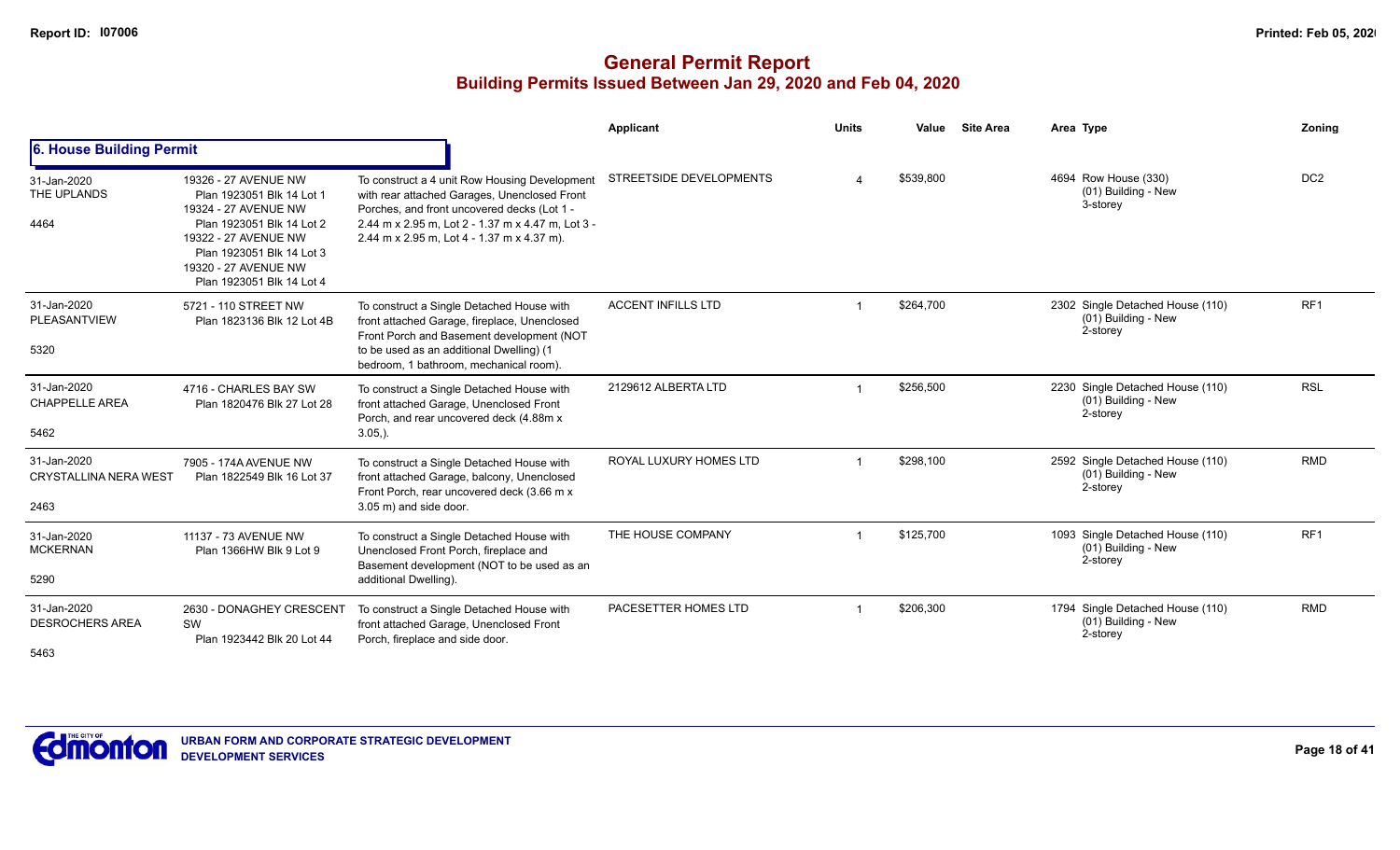|                                          |                                                                           |                                                                                                                                              | Applicant                     | <b>Units</b> | Value     | <b>Site Area</b> | Area Type                                                           | Zoning          |
|------------------------------------------|---------------------------------------------------------------------------|----------------------------------------------------------------------------------------------------------------------------------------------|-------------------------------|--------------|-----------|------------------|---------------------------------------------------------------------|-----------------|
| 6. House Building Permit                 |                                                                           |                                                                                                                                              |                               |              |           |                  |                                                                     |                 |
| 31-Jan-2020<br>THE UPLANDS               | 2807 - 202 STREET NW<br>Plan 1721594 Blk 2 Lot 2                          | To construct a Single Detached House with<br>front attached Garage, Basement development<br>(NOT to be used as an additional Dwelling) (1)   | <b>HOMES BY AVI</b>           |              | \$298,300 |                  | 2594 Single Detached House (110)<br>(01) Building - New<br>2-storey | <b>RSL</b>      |
| 4464                                     |                                                                           | bedroom, 1 bathroom, mechanical room),<br>fireplace and Unenclosed Front Porch.                                                              |                               |              |           |                  |                                                                     |                 |
| 31-Jan-2020<br><b>DESROCHERS AREA</b>    | 2624 - DONAGHEY CRESCENT<br>SW<br>Plan 1923442 Blk 20 Lot 41              | To construct a Single Detached House with<br>front attached Garage, Unenclosed Front<br>Porch, solar photovoltaic system (6                  | JAYMAN MASTERBUILT INC        |              | \$202,600 |                  | 1762 Single Detached House (110)<br>(01) Building - New<br>2-storey | <b>RMD</b>      |
| 5463                                     |                                                                           | Solar-electric (PV) panels on the roof).                                                                                                     |                               |              |           |                  |                                                                     |                 |
| 31-Jan-2020<br><b>KESWICK AREA</b>       | 2146 - KOSHAL WAY SW<br>Plan 1622397 Blk 14 Lot 19                        | To construct a Single Detached House with<br>front attached Garage, Unenclosed Front Porch<br>and fireplace.                                 | <b>BEDROCK HOMES LTD</b>      |              | \$238,800 |                  | 1990 Single Detached House (110)<br>(01) Building - New<br>2-storey | <b>RSL</b>      |
| 5576                                     |                                                                           |                                                                                                                                              |                               |              |           |                  |                                                                     |                 |
| 03-Feb-2020<br><b>ROSENTHAL</b>          | 22432 - 80 AVENUE NW<br>Plan 1823281 Blk 4 Lot 57                         | To construct a Single Detached House with<br>Unenclosed Front Porch and side entrance.                                                       | PACESETTER HOMES LTD          |              | \$176,900 |                  | 1474 Single Detached House (110)<br>(01) Building - New             | <b>RPL</b>      |
| 4750                                     |                                                                           |                                                                                                                                              |                               |              |           |                  |                                                                     |                 |
| 03-Feb-2020<br><b>GLENRIDDING RAVINE</b> | 15628 - 15 AVENUE SW<br>Plan 1823052 Blk 20 Lot 66                        | To construct a Single Detached House with<br>front attached Garage, Unenclosed Front Porch<br>and fireplace.                                 | PARKWOOD MASTER BUILDER       |              | \$260,600 |                  | 2172 Single Detached House (110)<br>(01) Building - New<br>2-storey | <b>RSL</b>      |
| 5579                                     |                                                                           |                                                                                                                                              |                               |              |           |                  |                                                                     |                 |
| 03-Feb-2020<br><b>WEBBER GREENS</b>      | 20684 - 94 AVENUE NW<br>Plan 1823471 Blk 37 Lot 1<br>20680 - 94 AVENUE NW | To construct a Semi-Detached House with front<br>attached Garages, rear uncovered decks (both<br>Lots - 3.05m x 3.05m), and Unenclosed Front | <b>SAN RUFO HOMES LTD</b>     | 2            | \$379,900 |                  | 3166 Semi-Detached House (210)<br>(01) Building - New<br>2-storey   | RF <sub>5</sub> |
| 4740                                     | Plan 1823471 Blk 37 Lot 2                                                 | Porches.                                                                                                                                     |                               |              |           |                  |                                                                     |                 |
| 03-Feb-2020<br>SECORD                    | 22708 - 96 AVENUE NW<br>Plan 1920924 Blk 26 Lot 10                        | To construct a Single Detached House with<br>front attached Garage and Unenclosed Front<br>Porch.                                            | CITY HOMES MASTER BUILDER INC |              | \$216,500 |                  | 1804 Single Detached House (110)<br>(01) Building - New<br>2-storey | <b>RMD</b>      |
| 4487                                     |                                                                           |                                                                                                                                              |                               |              |           |                  |                                                                     |                 |

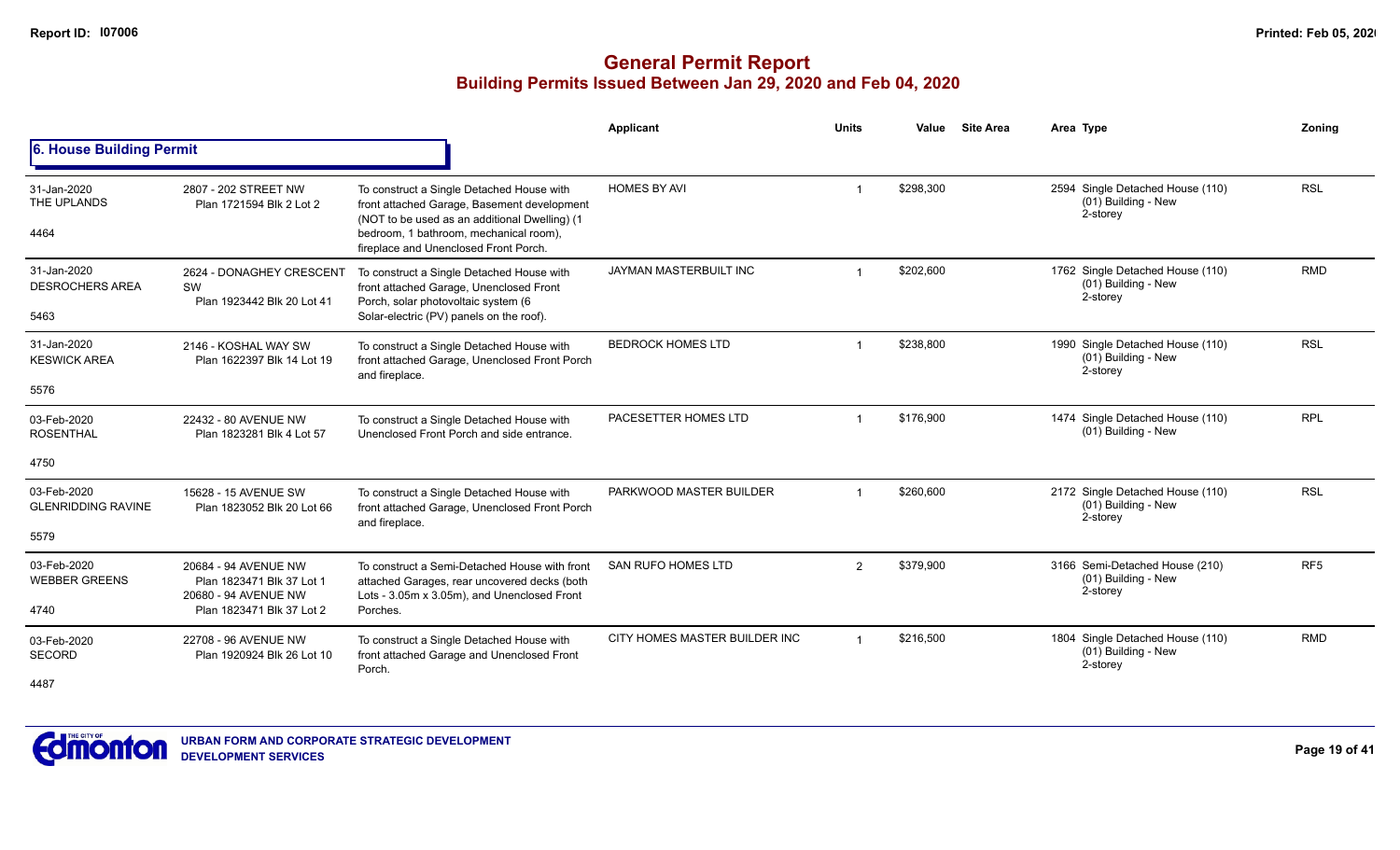|                                                    |                                                                                                      |                                                                                                                                          | <b>Applicant</b>          | <b>Units</b>   | Value       | <b>Site Area</b>                                                    | Area Type                                                             | Zonina        |
|----------------------------------------------------|------------------------------------------------------------------------------------------------------|------------------------------------------------------------------------------------------------------------------------------------------|---------------------------|----------------|-------------|---------------------------------------------------------------------|-----------------------------------------------------------------------|---------------|
| 6. House Building Permit                           |                                                                                                      |                                                                                                                                          |                           |                |             |                                                                     |                                                                       |               |
| 03-Feb-2020<br>THE ORCHARDS AT<br><b>ELLERSLIE</b> | 8130 - ORCHARDS GREEN SW<br>Plan 1822610 Blk 4 Lot 11                                                | To construct a Single Detached House with<br>front attached Garage, and Unenclosed Front<br>Porch.                                       | <b>DOLCE VITA HOMES</b>   |                | \$280,400   |                                                                     | 2438 Single Detached House (110)<br>(01) Building - New<br>2-storey   | <b>RSL</b>    |
| 6216                                               |                                                                                                      |                                                                                                                                          |                           |                |             |                                                                     |                                                                       |               |
| 03-Feb-2020<br>MCCONACHIE AREA                     | 17920 - 62 STREET NW<br>Plan 1823225 Blk 30 Lot 11                                                   | To construct a Single Detached House with rear<br>uncovered deck (3.05m x 3.05m) and<br>Unenclosed Front Porch.                          | <b>MONTORIO HOMES</b>     |                | \$182,900   | 1590 Single Detached House (110)<br>(01) Building - New<br>2-storey | <b>RPL</b>                                                            |               |
| 2521                                               |                                                                                                      |                                                                                                                                          |                           |                |             |                                                                     |                                                                       |               |
| 03-Feb-2020<br>CAVANAGH                            | 1414 - CHERNIAK WAY SW<br>Plan 1923129 Blk 15 Lot 6                                                  | To construct a Single Detached House with<br>Unenclosed Front Porch.                                                                     | PACESETTER HOMES LTD      | $\overline{1}$ | \$162,800   |                                                                     | 1416 Single Detached House (110)<br>(01) Building - New<br>2-storey   | <b>RMD</b>    |
| 5467                                               |                                                                                                      |                                                                                                                                          |                           |                |             |                                                                     |                                                                       |               |
| 04-Feb-2020<br><b>LAUREL</b>                       | 1460 - 25 STREET NW<br>Plan 1822989 Blk 13 Lot 17                                                    | To construct a Single Detached House with<br>front attached Garage, Unenclosed Front Porch<br>and rear uncovered deck (4.27 m x 3.66 m). | <b>VICTORY HOMES LTD</b>  |                | \$311,000   |                                                                     | 2704 Single Detached House (110)<br>(01) Building - New<br>2-storey   | <b>RSL</b>    |
| 6444                                               |                                                                                                      |                                                                                                                                          |                           |                |             |                                                                     |                                                                       |               |
| 03-Feb-2020<br>CHARLESWORTH                        | 3732 - 1 AVENUE SW<br>Plan 1922728 Blk 11 Lot 40                                                     | To construct a Single Detached House with<br>front attached Garage, Unenclosed Front                                                     | <b>JAI HOMES LTD</b>      | $\overline{1}$ | \$266,900   |                                                                     | 2321 Single Detached House (110)<br>$(01)$ Building - New<br>2-storey | <b>RMD</b>    |
| 6661                                               |                                                                                                      | Porch, rear uncovered deck (4.57m x 1.98m),<br>and side door.                                                                            |                           |                |             |                                                                     |                                                                       |               |
| 03-Feb-2020<br><b>WALKER</b>                       | 2072C - WONNACOTT WAY SW<br>Condo Common Area (Plan<br>1923062)                                      | To construct a 6 Unit Row House (Building 4,<br>Units 28-33)                                                                             | <b>MATTAMY HOMES</b>      | 6              | \$1,084,200 |                                                                     | 9428 Row House Condo (335)<br>(01) Building - New<br>3-storey         | RA7, RF6, RF6 |
| 6662                                               |                                                                                                      |                                                                                                                                          |                           |                |             |                                                                     |                                                                       |               |
| 04-Feb-2020<br>THE ORCHARDS AT<br><b>ELLERSLIE</b> | 9310 - PEAR LINK SW<br>Plan 1822610 Blk 2 Lot 57<br>9308 - PEAR LINK SW<br>Plan 1822610 Blk 2 Lot 58 | To construct a Semi-Detached House with front<br>attached Garages, and Unenclosed Front<br>Porches.                                      | <b>SAN RUFO HOMES LTD</b> | 2              | \$362,300   |                                                                     | 3150 Semi-Detached House (210)<br>(01) Building - New                 | RF4           |
| 6216                                               |                                                                                                      |                                                                                                                                          |                           |                |             |                                                                     |                                                                       |               |

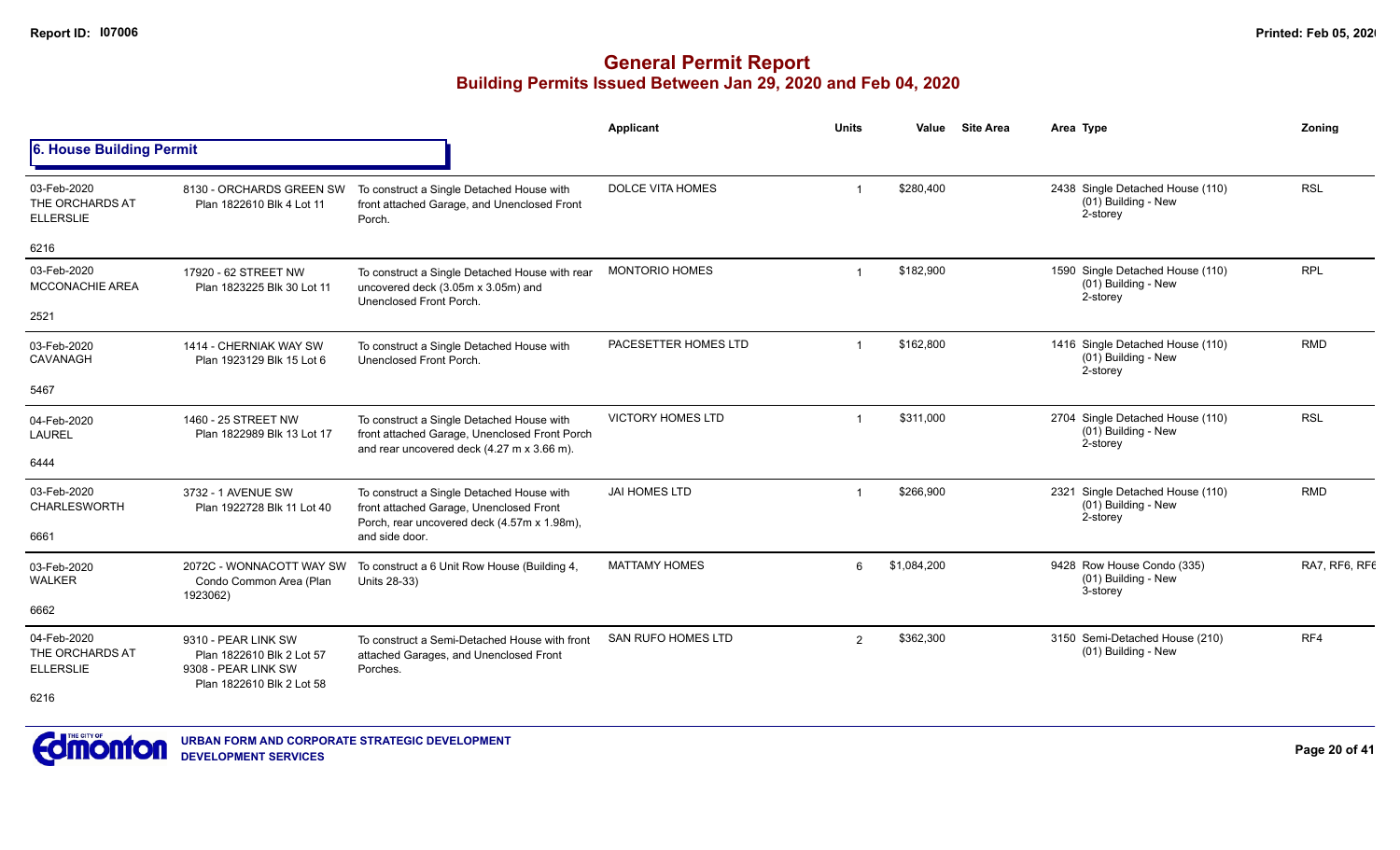|                                                            |                                                                                                                                |                                                                                                                                                                                                                                                                                                       | Applicant                     | <b>Units</b>   | Value     | <b>Site Area</b> | Area Type                                                             | Zoning          |
|------------------------------------------------------------|--------------------------------------------------------------------------------------------------------------------------------|-------------------------------------------------------------------------------------------------------------------------------------------------------------------------------------------------------------------------------------------------------------------------------------------------------|-------------------------------|----------------|-----------|------------------|-----------------------------------------------------------------------|-----------------|
| <b>6. House Building Permit</b>                            |                                                                                                                                |                                                                                                                                                                                                                                                                                                       |                               |                |           |                  |                                                                       |                 |
| 04-Feb-2020<br>THE ORCHARDS AT<br><b>ELLERSLIE</b><br>6216 | 2735 - CHOKECHERRY PLACE<br>SW<br>Plan 1722245 Blk 14 Lot 131<br>2733 - CHOKECHERRY PLACE<br>SW<br>Plan 1722245 Blk 14 Lot 132 | To construct a Semi-detached House with front<br>attached Garages, and Unenclosed Front<br>Porches.                                                                                                                                                                                                   | <b>BROOKFIELD RESIDENTIAL</b> | $\overline{2}$ | \$407.100 |                  | 3540 Semi-Detached House (210)<br>(01) Building - New<br>2-storey     | RF4             |
| 04-Feb-2020<br><b>KESWICK AREA</b><br>5576                 | 4056 - KINSELLA WAY SW<br>Plan 1920220 Blk 2 Lot 27<br>4058 - KINSELLA WAY SW<br>Plan 1920220 Blk 2 Lot 28                     | To construct a Semi-Detached House with front<br>attached Garages, uncovered rear decks<br>(2.74m x 2.59m) and Unenclosed Front<br>Porches.                                                                                                                                                           | <b>AKASH HOMES LTD</b>        | 2              | \$342,500 |                  | 2978 Semi-Detached House (210)<br>(01) Building - New<br>2-storey     | RMD, RMD        |
| 04-Feb-2020<br>CAVANAGH<br>5467                            | Plan 1822233 Blk 6 Lot 36                                                                                                      | 2741 - COLLINS CRESCENT SW To construct a Single Detached House with<br>front attached Garage and Unenclosed Front<br>Porch.                                                                                                                                                                          | <b>EXCEL HOMES</b>            | -1             | \$184,300 |                  | 1603 Single Detached House (110)<br>(01) Building - New<br>2-storey   | <b>RMD</b>      |
| 04-Feb-2020<br><b>DESROCHERS AREA</b><br>5463              | 2734 - DONAGHEY CRESCENT<br>SW<br>Plan 1923457 Blk 20 Lot 92                                                                   | To construct a Single Detached House with<br>front attached Garage, Unenclosed Front<br>Porch, Basement development (NOT to be used<br>as an additional Dwelling), rear uncovered deck<br>(3.05m x 3.66m), and to install a Renewable<br>Energy Device (6 Solar-electric (PV) panels on<br>the roof)  | JAYMAN MASTERBUILT INC        |                | \$262,800 |                  | 2285 Single Detached House (110)<br>$(01)$ Building - New<br>2-storey | <b>RMD</b>      |
| 04-Feb-2020<br><b>DESROCHERS AREA</b><br>5463              | 2736 - DONAGHEY CRESCENT<br>SW<br>Plan 1923457 Blk 20 Lot 93                                                                   | To construct a Single Detached House with<br>front attached Garage, Unenclosed Front<br>Porch, Basement development (NOT to be used<br>as an additional Dwelling), rear uncovered deck<br>(3.81m x 3.05m), and to install a Renewable<br>Energy Device (6 Solar-electric (PV) panels on<br>the roof). | JAYMAN MASTERBUILT INC        |                | \$254,600 |                  | 2214 Single Detached House (110)<br>(01) Building - New<br>2-storey   | <b>RMD</b>      |
| 04-Feb-2020<br><b>GLENRIDDING RAVINE</b><br>5579           | 16022 - 32 AVENUE SW<br>Plan 1921203 Blk 3 Lot 34<br>16020 - 32 AVENUE SW<br>Plan 1921203 Blk 3 Lot 35                         | To construct a Semi-Detached House with front<br>attached Garage (Lot 35) and Unenclosed Front<br>Porches.                                                                                                                                                                                            | ROHIT COMMUNITIES INC         | $\overline{2}$ | \$364,300 |                  | 3036 Semi-Detached House (210)<br>(01) Building - New<br>2-storey     | DC <sub>1</sub> |

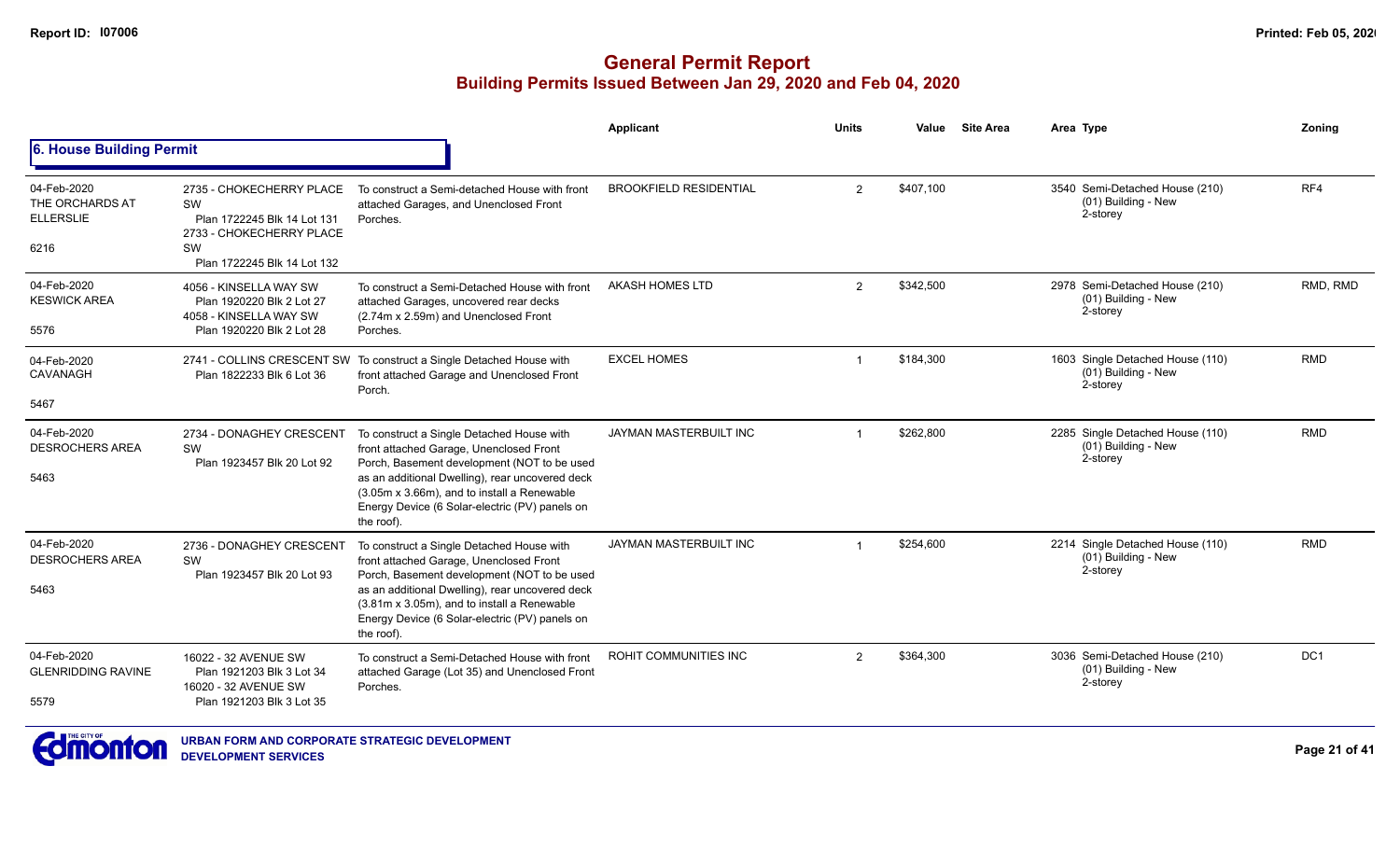### **General Permit Report Building Permits Issued Between Jan 29, 2020 and Feb 04, 2020**

|                                              |                                                                                                          |                                                                                                                                          | Applicant                     | <b>Units</b> | Value     | <b>Site Area</b> | Area Type                                                           | Zoning      |
|----------------------------------------------|----------------------------------------------------------------------------------------------------------|------------------------------------------------------------------------------------------------------------------------------------------|-------------------------------|--------------|-----------|------------------|---------------------------------------------------------------------|-------------|
| <b>6. House Building Permit</b>              |                                                                                                          |                                                                                                                                          |                               |              |           |                  |                                                                     |             |
| 04-Feb-2020<br><b>STEWART GREENS</b><br>4486 | 20742 - 99B AVENUE NW<br>Plan 1920902 Blk 5 Lot 88<br>20740 - 99B AVENUE NW<br>Plan 1920902 Blk 5 Lot 89 | To construct a Semi-Detached House with<br>Unenclosed Front Porches.                                                                     | DAYTONA HOMES INC             | 2            | \$330,500 |                  | 2754 Semi-Detached House (210)<br>(01) Building - New<br>2-storey   | <b>UCRH</b> |
| 04-Feb-2020<br><b>KESWICK AREA</b>           | 2467 - KELLY CIRCLE SW<br>Plan 1723548 Blk 13 Lot 10                                                     | To construct a Single Detached House with<br>Unenclosed Front Porch.                                                                     | LANDMARK LEGACY HOMES INC     |              | \$163,900 |                  | 1366 Single Detached House (110)<br>(01) Building - New<br>2-storey | <b>RPL</b>  |
| 5576                                         |                                                                                                          |                                                                                                                                          |                               |              |           |                  |                                                                     |             |
| 04-Feb-2020<br><b>PAISLEY</b>                | 3371 - PARKER LOOP SW<br>Plan 1723283 Blk 7 Lot 16                                                       | To construct a Single Detached House with<br>front attached Garage and Unenclosed Front<br>Porch.                                        | <b>BROOKFIELD RESIDENTIAL</b> |              | \$210.600 |                  | 1831 Single Detached House (110)<br>(01) Building - New<br>2-storey | <b>HVLD</b> |
| 5469                                         |                                                                                                          |                                                                                                                                          |                               |              |           |                  |                                                                     |             |
| 04-Feb-2020<br><b>LAUREL</b>                 | 1119 - 30 STREET NW<br>Plan 1722070 Blk 24 Lot 5                                                         | To construct a Single Detached House with<br>front attached Garage and Unenclosed Front<br>Porch.                                        | <b>ACTIVE HOMES LTD</b>       |              | \$242,500 |                  | 2109 Single Detached House (110)<br>(01) Building - New<br>2-storey | <b>RMD</b>  |
| 6444                                         |                                                                                                          |                                                                                                                                          |                               |              |           |                  |                                                                     |             |
| 04-Feb-2020<br><b>LAUREL</b>                 | 1104 - 29 STREET NW<br>Plan 1722070 Blk 24 Lot 16                                                        | To construct a Single Detached House with<br>front attached Garage, Unenclosed Front Porch<br>and rear uncovered deck (3.96 m x 3.05 m). | <b>ACTIVE HOMES LTD</b>       |              | \$288,500 |                  | 2509 Single Detached House (110)<br>(01) Building - New<br>2-storey | <b>RMD</b>  |
| 6444                                         |                                                                                                          |                                                                                                                                          |                               |              |           |                  |                                                                     |             |
| 04-Feb-2020<br><b>WALKER</b>                 | 2119 - WONNACOTT WAY SW<br>Plan 1624323 Blk 8 Lot 63                                                     | To construct a Single Detached House with<br>front attached Garage, Unenclosed Front<br>Porch, fireplace, and side door.                 | <b>ART HOMES</b>              |              | \$230,000 |                  | 2000 Single Detached House (110)<br>(01) Building - New<br>2-storey | <b>RSL</b>  |
| 6662                                         |                                                                                                          |                                                                                                                                          |                               |              |           |                  |                                                                     |             |

**7. Other Misc. Building Permits**

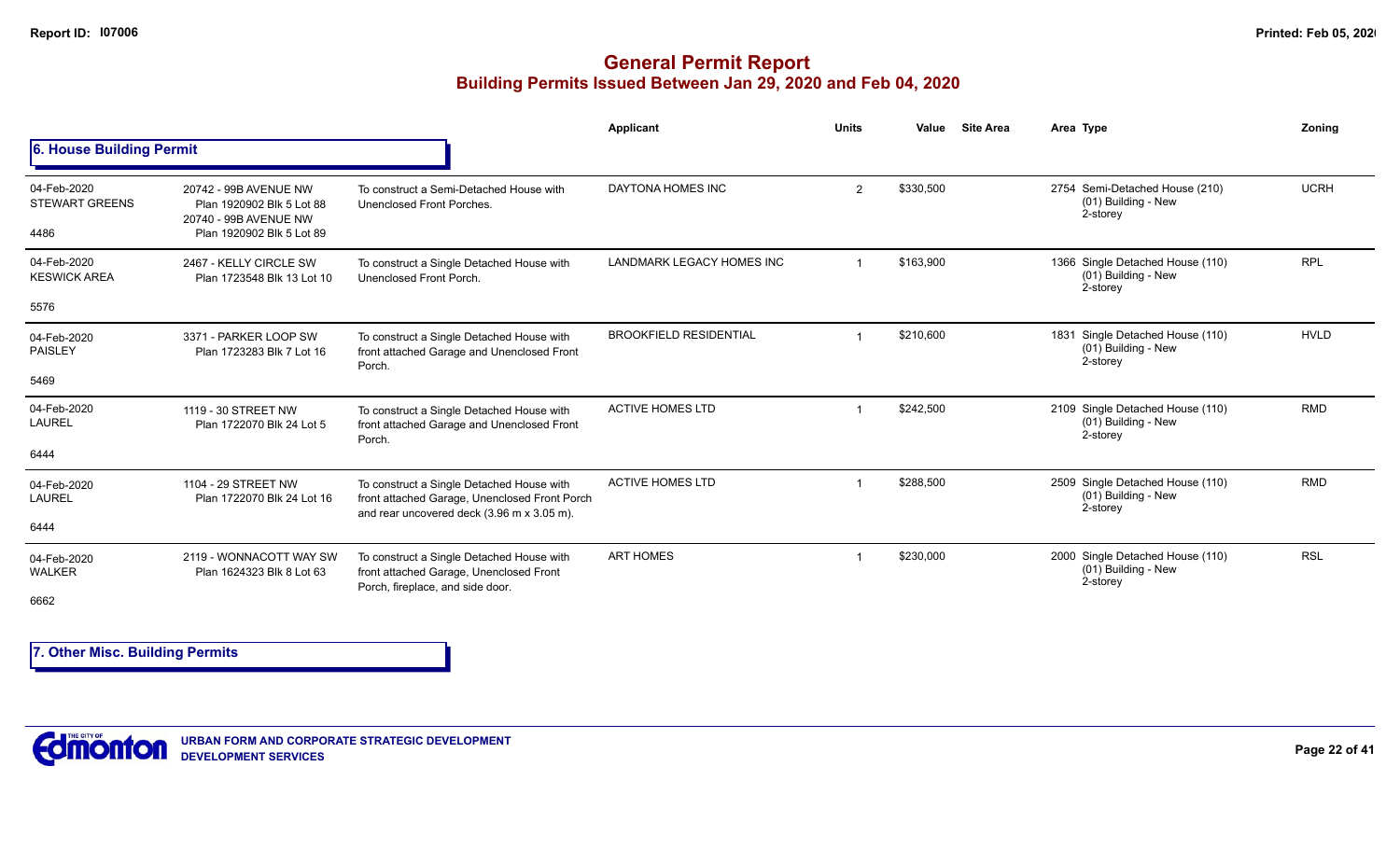|                                               |                                                                                                                                                              |                                                                                                                                                                                                                    | <b>Applicant</b>              | <b>Units</b> | Value    | <b>Site Area</b> | Area Type                                                    | Zoning      |
|-----------------------------------------------|--------------------------------------------------------------------------------------------------------------------------------------------------------------|--------------------------------------------------------------------------------------------------------------------------------------------------------------------------------------------------------------------|-------------------------------|--------------|----------|------------------|--------------------------------------------------------------|-------------|
| 7. Other Misc. Building Permits               |                                                                                                                                                              |                                                                                                                                                                                                                    |                               |              |          |                  |                                                              |             |
| 03-Feb-2020<br><b>ALLARD</b><br>5458          | 2430 - ASHCRAFT CRESCENT<br>SW<br>Plan 1320080 Blk 12 Lot 22                                                                                                 | To construct interior alterations to a Single<br>Detached House (Basement development, NOT<br>to be used as an additional Dwelling). 1 office,<br>1 utility room, 1 bathroom, and 1 living space)                  | N/A                           | $\Omega$     | \$20,000 |                  | 900 Single Detached House (110)<br>(03) Interior Alterations | <b>RSL</b>  |
| 04-Feb-2020<br><b>RUTHERFORD</b><br>5454      | 1367 - 118A STREET SW<br>Plan 0525787 Blk 16 Lot 30                                                                                                          | To construct interior alterations to an existing<br>Single Detached House, Basement development<br>(NOT to be used as an additional Dwelling). NO<br>bedrooms, NO bathrooms, living room and<br>service room only. | N/A                           | $\mathbf{0}$ | \$1,000  |                  | 252 Single Detached House (110)<br>(03) Interior Alterations | <b>RSL</b>  |
| <b>Accessory Building Combo Permit</b>        |                                                                                                                                                              |                                                                                                                                                                                                                    |                               |              |          |                  |                                                              |             |
| 31-Jan-2020<br><b>BONNIE DOON</b><br>6040     | 8756 - 84 AVENUE NW<br>Plan 6900R Blk 7 Lots 16-17<br>8756 - 84 AVENUE NW<br>Plan 1821605 Blk 7 Lot 17A<br>8758 - 84 AVENUE NW<br>Plan 1821605 Blk 7 Lot 17B | To construct an Accessory building (rear<br>detached Garage, 6.10m x 12.20m).                                                                                                                                      | N/A                           | $\mathbf{0}$ | \$9,000  | 608.02           | Detached Garage (010)<br>$(01)$ New                          | RF3         |
| <b>Home Improvement Permit</b>                |                                                                                                                                                              |                                                                                                                                                                                                                    |                               |              |          |                  |                                                              |             |
| 03-Feb-2020<br><b>PAISLEY</b>                 | 544 - PATERSON WAY SW<br>Plan 1821022 Blk 15 Lot 8                                                                                                           | To construct an Accessory Building (detached<br>Garage 6.10m x 6.10m).                                                                                                                                             | <b>BROOKFIELD RESIDENTIAL</b> | $\mathbf{0}$ | \$6,000  |                  | 37 Detached Garage (010)<br>(01) Building - New              | <b>HVLD</b> |
| 5469                                          |                                                                                                                                                              |                                                                                                                                                                                                                    |                               |              |          |                  |                                                              |             |
| 29-Jan-2020<br><b>DESROCHERS AREA</b><br>5463 | 1417 - DARBY GREEN SW<br>Plan 1823252 Blk 2 Lot 66                                                                                                           | To construct interior alterations to a Single<br>Detached House (Basement development w/<br>wetbar. NOT to be used as an additional<br>Dwelling).                                                                  | N/A                           | $\Omega$     | \$22,000 |                  | Single Detached House (110)<br>(03) Interior Alterations     | <b>RMD</b>  |
|                                               |                                                                                                                                                              |                                                                                                                                                                                                                    |                               |              |          |                  |                                                              |             |

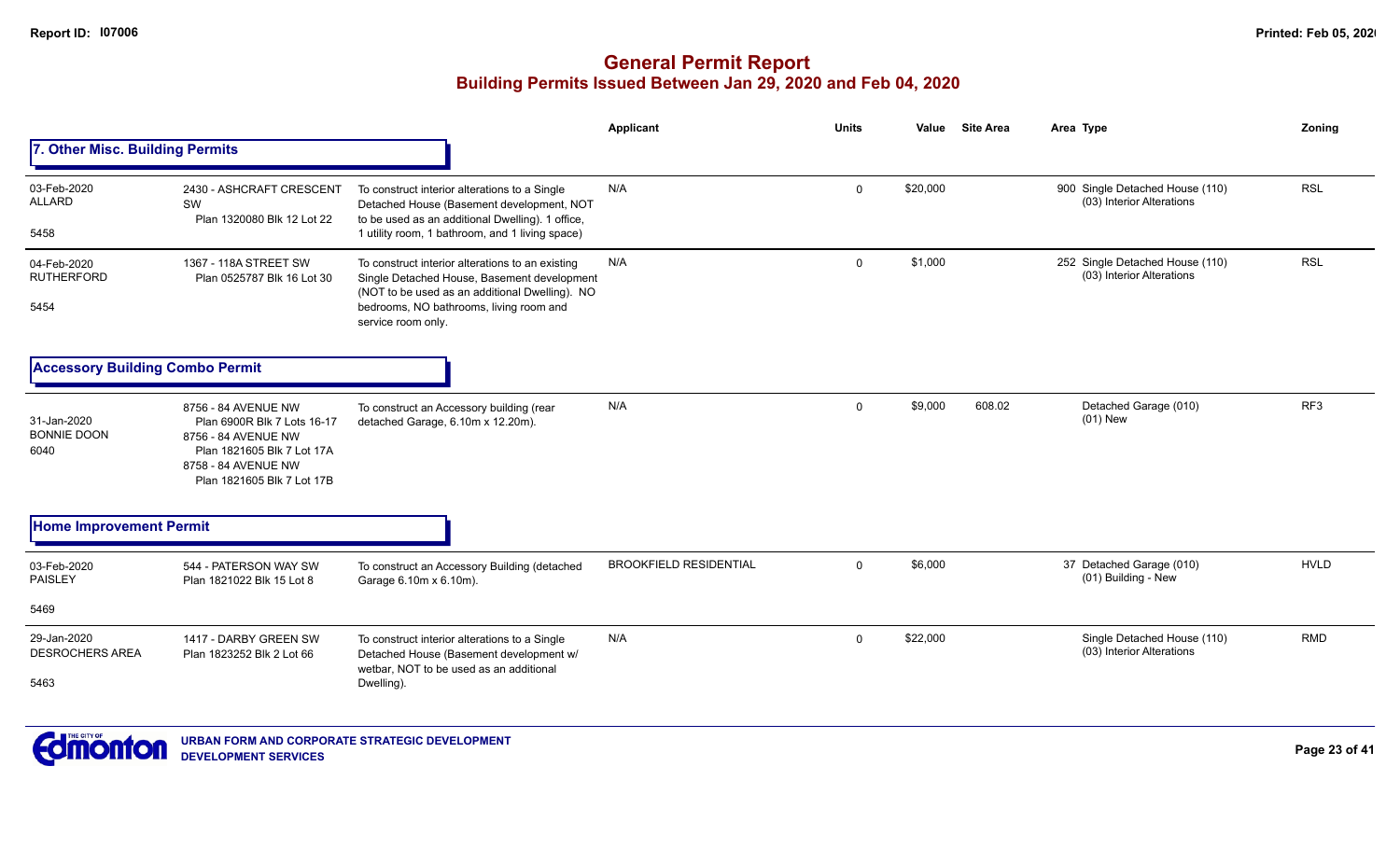### **General Permit Report Building Permits Issued Between Jan 29, 2020 and Feb 04, 2020**

|                                                    |                                                          |                                                                                                                                            | <b>Applicant</b>             | <b>Units</b> | Value    | <b>Site Area</b> | Area Type                                                            | Zoning          |
|----------------------------------------------------|----------------------------------------------------------|--------------------------------------------------------------------------------------------------------------------------------------------|------------------------------|--------------|----------|------------------|----------------------------------------------------------------------|-----------------|
| <b>Home Improvement Permit</b>                     |                                                          |                                                                                                                                            |                              |              |          |                  |                                                                      |                 |
| 03-Feb-2020<br><b>OTTEWELL</b>                     | 5712 - 95 AVENUE NW<br>Plan 6258KS Blk 8 Lot 17          | To construct a rear uncovered deck (7.36m x)<br>3.78m @ .8m in Height) and to construct a rear<br>uncovered deck (landing) (1.2m x 1.83m @ | N/A                          | $\Omega$     | \$7,000  |                  | 28 Single Detached House (110)<br>(03) Deck Attached                 | RF <sub>1</sub> |
| 6550                                               |                                                          | 1.2m in Height) and to install a Hot Tub.                                                                                                  |                              |              |          |                  |                                                                      |                 |
| 03-Feb-2020<br><b>OTTEWELL</b>                     | 5712 - 95 AVENUE NW<br>Plan 6258KS Blk 8 Lot 17          | To construct a rear uncovered deck (7.36m x)<br>3.78m @ .8m in Height) and to construct a rear<br>uncovered deck (landing) (1.2m x 1.83m @ | N/A                          | $\Omega$     | \$600    |                  | 2 Single Detached House (110)<br>(03) Deck Attached                  | RF <sub>1</sub> |
| 6550                                               |                                                          | 1.2m in Height) and to install a Hot Tub.                                                                                                  |                              |              |          |                  |                                                                      |                 |
| 03-Feb-2020<br><b>OTTEWELL</b>                     | 5712 - 95 AVENUE NW<br>Plan 6258KS Blk 8 Lot 17          | To construct a rear uncovered deck (7.36m x)<br>3.78m @ .8m in Height) and to construct a rear<br>uncovered deck (landing) (1.2m x 1.83m @ | N/A                          | $\Omega$     | \$5,200  |                  | Single Detached House (110)<br>$(14)$ Hot Tub                        | RF1             |
| 6550                                               |                                                          | 1.2m in Height) and to install a Hot Tub.                                                                                                  |                              |              |          |                  |                                                                      |                 |
| 29-Jan-2020<br><b>GREENFIELD</b>                   | 11736 - 37A AVENUE NW<br>Plan 3073NY Blk 48 Lot 19       | To install a Hot Tub in the Rear Yard of a Single<br>Detached House (1.9m x 1.9m).                                                         | N/A                          | $\mathbf 0$  | \$5,200  |                  | Single Detached House (110)<br>(14) Hot Tub                          | RF <sub>1</sub> |
| 5220                                               |                                                          |                                                                                                                                            |                              |              |          |                  |                                                                      |                 |
| 29-Jan-2020<br>THE ORCHARDS AT<br><b>ELLERSLIE</b> | 3931 - CHERRY COVE SW<br>Plan 1424876 Blk 11 Lot 19      | To construct a rear uncovered deck to a Single<br>Detached House (irregular shape, 9.60 m x 3.05<br>m $@3.55$ m in Height).                | <b>COGAN CONTRACTORS INC</b> | $\Omega$     | \$7.400  |                  | 29 Single Detached House (110)<br>(03) Deck Attached                 | <b>RSL</b>      |
| 6216                                               |                                                          |                                                                                                                                            |                              |              |          |                  |                                                                      |                 |
| 03-Feb-2020<br>CHARLESWORTH                        | 713 - CHARLESWORTH WAY<br>SW<br>Plan 1522167 Blk 4 Lot 6 | To construct an Accessory Building (detached<br>Garage (6.1m x 6.1m)).                                                                     | JAYMAN MASTERBUILT INC       | $\Omega$     | \$6,000  |                  | 37 Detached Garage (010)<br>(01) Building - New                      | <b>RMD</b>      |
| 6661                                               |                                                          |                                                                                                                                            |                              |              |          |                  |                                                                      |                 |
| 04-Feb-2020<br><b>WALKER</b>                       | 5320 - 22 AVENUE SW<br>Plan 1525734 Blk 2 Lot 51         | To develop a Secondary Suite in the Basement<br>of a Single Detached House.                                                                | YASPIC HOME INSPECTIONS INC  | -1           | \$40,000 |                  | 79 Single Detached House (110)<br>(07) Add Suites to Single Dwelling | <b>RSL</b>      |

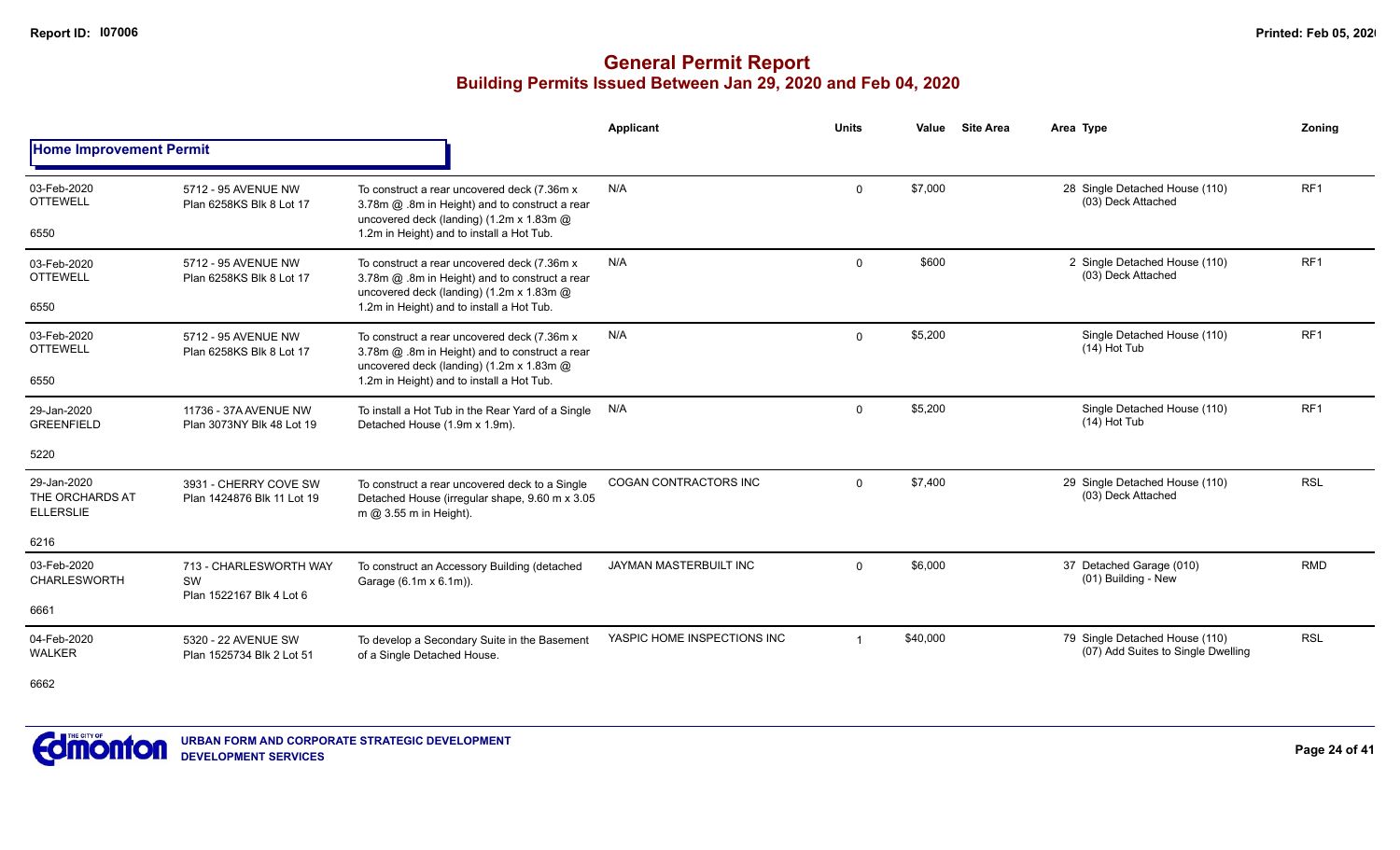|                                       |                                                      |                                                                                                                                                                | Applicant            | <b>Units</b> | Value     | <b>Site Area</b> | Area Type                                                            | Zonina               |
|---------------------------------------|------------------------------------------------------|----------------------------------------------------------------------------------------------------------------------------------------------------------------|----------------------|--------------|-----------|------------------|----------------------------------------------------------------------|----------------------|
| <b>Home Improvement Permit</b>        |                                                      |                                                                                                                                                                |                      |              |           |                  |                                                                      |                      |
| 04-Feb-2020<br><b>ALLARD</b>          | 4639 - ALWOOD WAY SW<br>Plan 1823179 Blk 19 Lot 43   | To develop a Secondary Suite in the Basement<br>of the Single Detached House.                                                                                  | <b>SUITE BUILDER</b> |              | \$48,000  |                  | 60 Single Detached House (110)<br>(07) Add Suites to Single Dwelling | <b>RMD</b>           |
| 5458                                  |                                                      |                                                                                                                                                                |                      |              |           |                  |                                                                      |                      |
| 29-Jan-2020<br><b>KESWICK AREA</b>    | 1159 - KESWICK DRIVE SW<br>Plan 1920225 Blk 8 Lot 15 | To construct an Accessory Building (detached<br>mutual Garage 18.3 m x 6.5 m).                                                                                 | PACESETTER HOMES LTD | $\Omega$     | \$19,200  |                  | 119 Detached Garage (010)<br>(01) Building - New                     | <b>RF5, RF5, RF5</b> |
| 5576                                  |                                                      |                                                                                                                                                                |                      |              |           |                  |                                                                      |                      |
| 30-Jan-2020 THE<br><b>HAMPTONS</b>    | 729 - HARDY POINT NW<br>Plan 0626545 Blk 15 Lot 14   | To construct interior alterations to a Single<br>Detached House (Basement development, NOT<br>to be used as an additional Dwelling).                           | N/A                  | $\mathbf 0$  | \$17,000  |                  | Single Detached House (110)<br>(03) Interior Alterations             | <b>RSL</b>           |
| 4461                                  |                                                      |                                                                                                                                                                |                      |              |           |                  |                                                                      |                      |
| 30-Jan-2020<br><b>LAURIER HEIGHTS</b> | 7808 - 144 STREET NW<br>Plan 2600KS Blk 15 Lot 1     | To construct an addition, interior and exterior<br>alterations to a Single Detached House (second<br>storey addition; Basement development, NOT to             | N/A                  | $\Omega$     | \$350,000 |                  | Single Detached House (110)<br>(02) Addition                         | RF <sub>1</sub>      |
| 3270                                  |                                                      | be used as an additional Dwelling; interior<br>alterations and replacing windows with door on<br>main floor).                                                  |                      |              |           |                  |                                                                      |                      |
| 30-Jan-2020<br><b>LAURIER HEIGHTS</b> | 7808 - 144 STREET NW<br>Plan 2600KS Blk 15 Lot 1     | To construct an addition, interior and exterior<br>alterations to a Single Detached House (second<br>storey addition; Basement development, NOT to             | N/A                  | $\mathbf 0$  |           |                  | Single Detached House (110)<br>(03) Exterior Alterations             | RF1                  |
| 3270                                  |                                                      | be used as an additional Dwelling; interior<br>alterations and replacing windows with door on<br>main floor).                                                  |                      |              |           |                  |                                                                      |                      |
| 30-Jan-2020<br><b>LAURIER HEIGHTS</b> | 7808 - 144 STREET NW<br>Plan 2600KS Blk 15 Lot 1     | To construct an addition, interior and exterior<br>alterations to a Single Detached House (second                                                              | N/A                  | 0            |           |                  | Single Detached House (110)<br>(03) Interior Alterations             | RF1                  |
| 3270                                  |                                                      | storey addition; Basement development, NOT to<br>be used as an additional Dwelling; interior<br>alterations and replacing windows with door on<br>main floor). |                      |              |           |                  |                                                                      |                      |

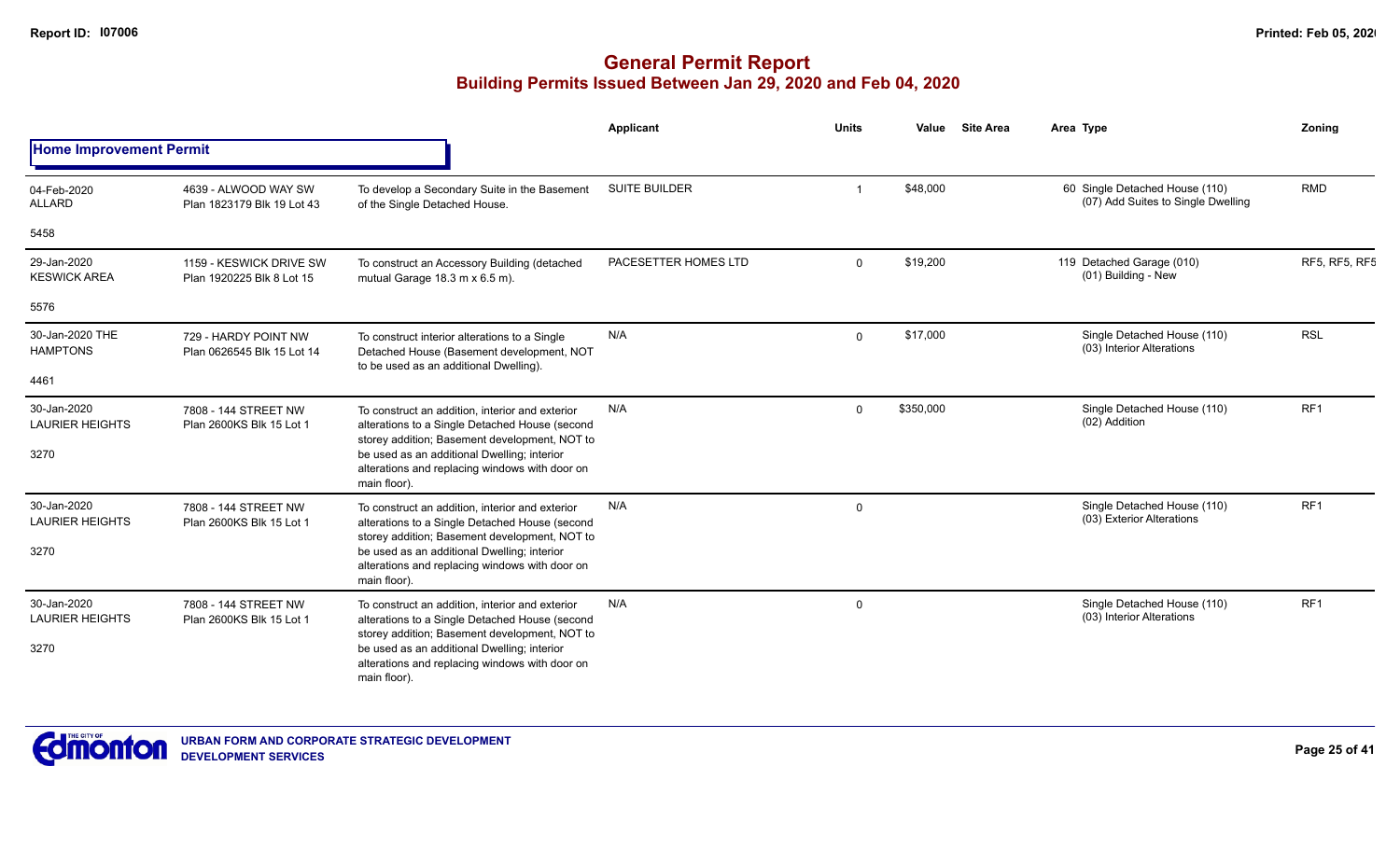|                                              |                                                      |                                                                                                                                                                                                                                                                                                                                               | <b>Applicant</b>           | <b>Units</b> | Value     | <b>Site Area</b> | Area Type                                                | Zoning          |
|----------------------------------------------|------------------------------------------------------|-----------------------------------------------------------------------------------------------------------------------------------------------------------------------------------------------------------------------------------------------------------------------------------------------------------------------------------------------|----------------------------|--------------|-----------|------------------|----------------------------------------------------------|-----------------|
| <b>Home Improvement Permit</b>               |                                                      |                                                                                                                                                                                                                                                                                                                                               |                            |              |           |                  |                                                          |                 |
| 29-Jan-2020<br><b>RHATIGAN RIDGE</b><br>5350 | 232 - RONNING CLOSE NW<br>Plan 8721933 Blk 63 Lot 13 | To construct interior and exterior alterations to a<br>Single Detached House (Basement development<br>w/ wetbar - 1 additional bedroom, bath room,<br>storage room & living area, NOT to be used as<br>an additional Dwelling, and main floor<br>renovations (interior alterations and changing<br>windows on rear and right side of house)). | N/A                        | $\mathbf 0$  | \$100,000 |                  | Single Detached House (110)<br>(03) Interior Alterations | RF <sub>1</sub> |
| 03-Feb-2020<br><b>FOREST HEIGHTS</b><br>6230 | 10517 - 83 STREET NW<br>Plan 2020063 Blk 50 Lot 4A   | To construct an Accessory building (detached<br>Garage, 5.79m x 7.01m).                                                                                                                                                                                                                                                                       | <b>NEW URBAN HOMES LTD</b> | $\mathbf 0$  | \$6,800   |                  | 41 Detached Garage (010)<br>(01) Building - New          | RF3, RF3        |
| 31-Jan-2020<br><b>RITCHIE</b><br>6610        | 9638 - 74 AVENUE NW<br>Plan 2262S Blk 31 Lot 32      | To construct an addition to a Single Detached<br>House (Second Storey) and to construct<br>interior alterations (Basement development,<br>NOT to be used as an additional Dwelling) and<br>to construct a rear uncovered deck (4.26m x<br>2.42m @ 1.52m in Height).                                                                           | N/A                        | 0            |           |                  | Single Detached House (110)<br>(03) Interior Alterations | RF <sub>3</sub> |
| 31-Jan-2020<br><b>RITCHIE</b><br>6610        | 9638 - 74 AVENUE NW<br>Plan 2262S Blk 31 Lot 32      | To construct an addition to a Single Detached<br>House (Second Storey) and to construct<br>interior alterations (Basement development,<br>NOT to be used as an additional Dwelling) and<br>to construct a rear uncovered deck (4.26m x<br>2.42m @ 1.52m in Height).                                                                           | N/A                        | $\mathbf 0$  | \$80,000  |                  | Single Detached House (110)<br>(02) Addition             | RF <sub>3</sub> |
| 31-Jan-2020<br><b>RITCHIE</b><br>6610        | 9638 - 74 AVENUE NW<br>Plan 2262S Blk 31 Lot 32      | To construct an addition to a Single Detached<br>House (Second Storey) and to construct<br>interior alterations (Basement development,<br>NOT to be used as an additional Dwelling) and<br>to construct a rear uncovered deck (4.26m x<br>2.42m @ 1.52m in Height).                                                                           | N/A                        | $\mathbf 0$  | \$2,600   |                  | 10 Single Detached House (110)<br>(03) Deck Attached     | RF <sub>3</sub> |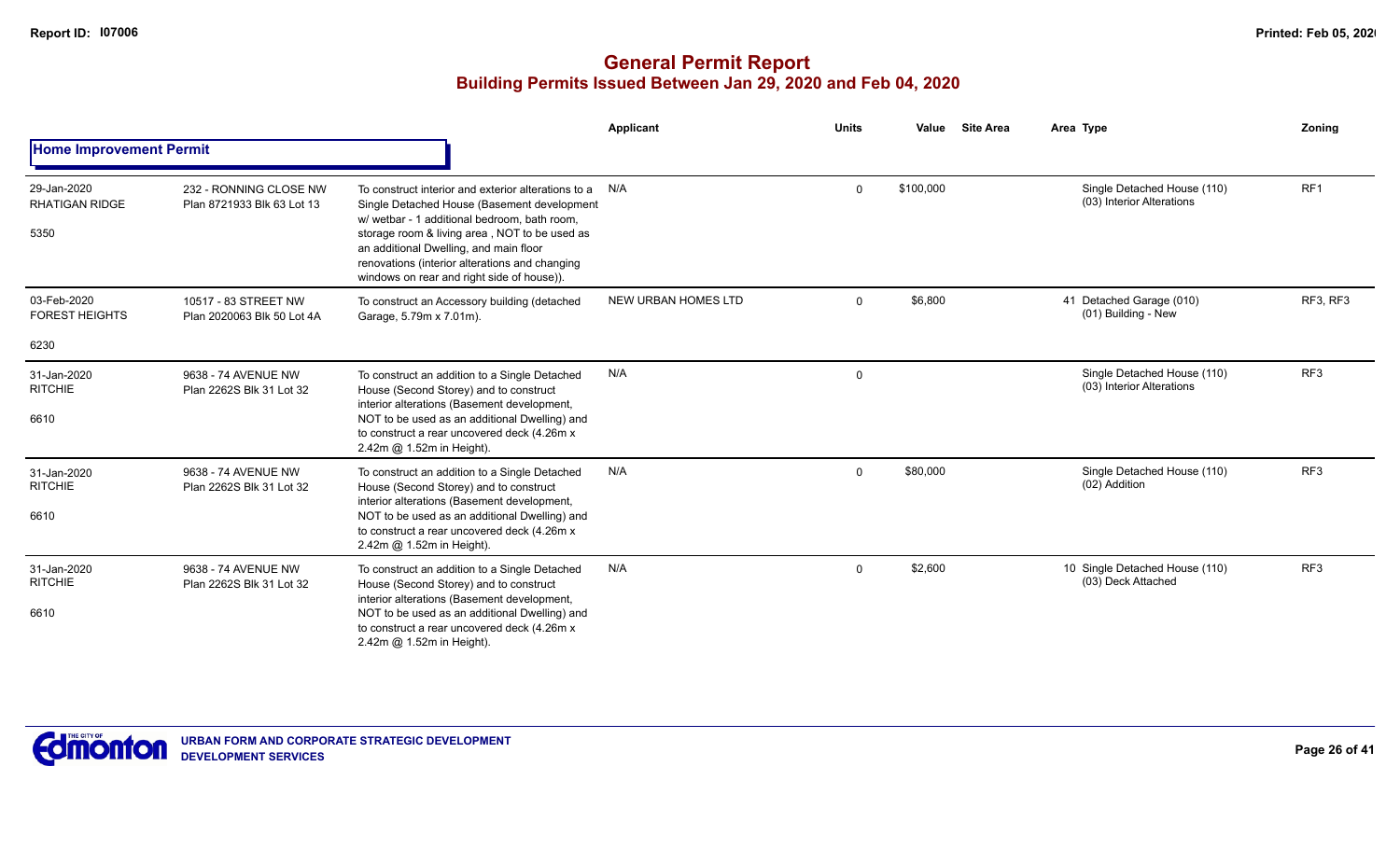|                                                            |                                                             |                                                                                                                                                                                                                                                                                                                                                      | Applicant                | <b>Units</b> | Value    | <b>Site Area</b> | Area Type                                                | Zonina          |
|------------------------------------------------------------|-------------------------------------------------------------|------------------------------------------------------------------------------------------------------------------------------------------------------------------------------------------------------------------------------------------------------------------------------------------------------------------------------------------------------|--------------------------|--------------|----------|------------------|----------------------------------------------------------|-----------------|
| <b>Home Improvement Permit</b>                             |                                                             |                                                                                                                                                                                                                                                                                                                                                      |                          |              |          |                  |                                                          |                 |
| 04-Feb-2020<br><b>QUEEN MARY PARK</b>                      | 10948 - 118 STREET NW<br>Plan 2674HW Blk 18 Lot 323         | To demolish a Single Detached House and<br>detached Garage.                                                                                                                                                                                                                                                                                          | <b>GLENORA HOMES LTD</b> | 0            | \$3,400  |                  | Detached Garage(010)<br>(99) Demolition                  | RF <sub>1</sub> |
| 1180                                                       |                                                             |                                                                                                                                                                                                                                                                                                                                                      |                          |              |          |                  |                                                          |                 |
| 04-Feb-2020<br><b>QUEEN MARY PARK</b>                      | 10948 - 118 STREET NW<br>Plan 2674HW Blk 18 Lot 323         | To demolish a Single Detached House and<br>detached Garage.                                                                                                                                                                                                                                                                                          | <b>GLENORA HOMES LTD</b> | $-1$         | \$6,500  |                  | Single Detached House (110)<br>(99) Demolition           | RF <sub>1</sub> |
| 1180                                                       |                                                             |                                                                                                                                                                                                                                                                                                                                                      |                          |              |          |                  |                                                          |                 |
| 03-Feb-2020<br>THE ORCHARDS AT<br><b>ELLERSLIE</b><br>6216 | 3129 - CHOKECHERRY BEND<br>SW<br>Plan 1822450 Blk 18 Lot 54 | To construct interior alterations to a Single<br>Detached House (Basement development, NOT<br>to be used as an additional Dwelling, 1<br>Bedroom, 1 Mech Room, 1 Bathroom, 1 Theatre<br>room.).                                                                                                                                                      | N/A                      | $\Omega$     | \$15,000 |                  | Single Detached House (110)<br>(03) Interior Alterations | <b>RMD</b>      |
| 03-Feb-2020<br><b>EDGEMONT</b><br>4462                     | 813 - EAGLESON LINK NW<br>Plan 1620118 Blk 28 Lot 12        | To construct interior alterations to a Single<br>Detached House (Basement development, NOT<br>to be used as an additional Dwelling). 1<br>BEDROOM, 1 BATHROOM                                                                                                                                                                                        | N/A                      | 0            | \$15,000 |                  | Single Detached House (110)<br>(03) Interior Alterations | <b>RSL</b>      |
| 03-Feb-2020<br><b>BROOKSIDE</b><br>5090                    | 5224 - 142 STREET NW<br>Plan 4011RS Blk 19 Lot 16           | To construct interior and exterior alterations to a N/A<br>Single Detached House (Basement<br>development, NOT to be used as an additional<br>Dwelling, relocation of internal stairs servicing<br>the Basement, and enlarging two Basement<br>windows on the north elevation). 2 Bedrooms,<br>1 Bathroom, 1 Wet Bar, 1 Mech Room. 1 Living<br>Room. |                          | 0            |          |                  | Single Detached House (110)<br>(03) Interior Alterations | RF <sub>1</sub> |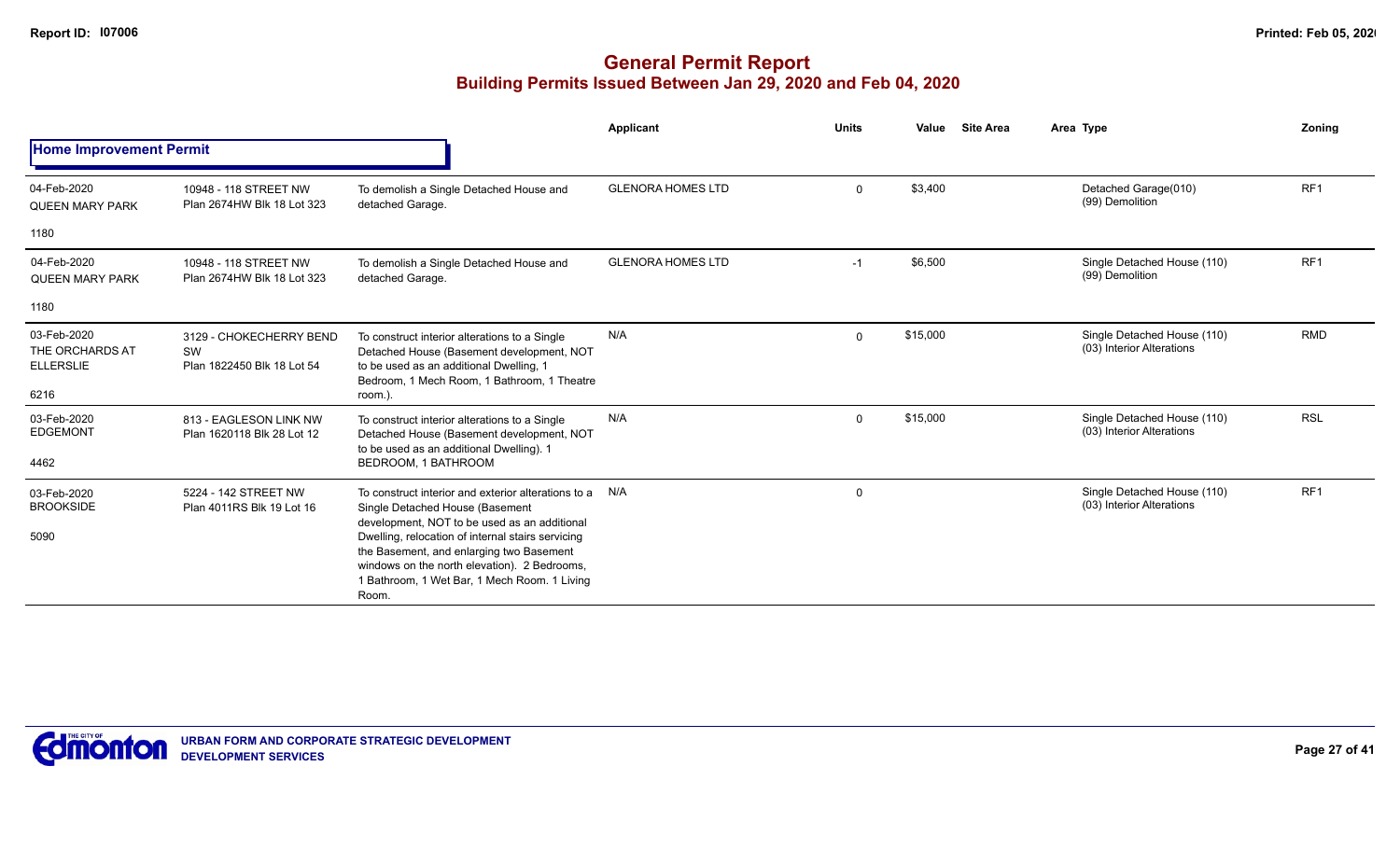|                                               |                                                       |                                                                                                                                                                                                                                                                                                                                                  | Applicant                 | <b>Units</b> | Value    | <b>Site Area</b> | Area Type                                                         | Zoning          |
|-----------------------------------------------|-------------------------------------------------------|--------------------------------------------------------------------------------------------------------------------------------------------------------------------------------------------------------------------------------------------------------------------------------------------------------------------------------------------------|---------------------------|--------------|----------|------------------|-------------------------------------------------------------------|-----------------|
| <b>Home Improvement Permit</b>                |                                                       |                                                                                                                                                                                                                                                                                                                                                  |                           |              |          |                  |                                                                   |                 |
| 03-Feb-2020<br><b>BROOKSIDE</b><br>5090       | 5224 - 142 STREET NW<br>Plan 4011RS Blk 19 Lot 16     | To construct interior and exterior alterations to a<br>Single Detached House (Basement<br>development, NOT to be used as an additional<br>Dwelling, relocation of internal stairs servicing<br>the Basement, and enlarging two Basement<br>windows on the north elevation). 2 Bedrooms,<br>1 Bathroom, 1 Wet Bar, 1 Mech Room. 1 Living<br>Room. | N/A                       | $\mathbf 0$  |          |                  | Single Detached House (110)<br>(03) Exterior Alterations          | RF <sub>1</sub> |
| 03-Feb-2020<br><b>GLENRIDDING HEIGHTS</b>     | 16035 - 13 AVENUE SW<br>Plan 1525396 Blk 2 Lot 107    | To construct an Accessory Building (detached<br>Garage, 6.71m x 7.32m).                                                                                                                                                                                                                                                                          | N/A                       | $\Omega$     | \$7,900  |                  | 49 Detached Garage (010)<br>(01) Building - New                   | <b>RPL</b>      |
| 5578                                          |                                                       |                                                                                                                                                                                                                                                                                                                                                  |                           |              |          |                  |                                                                   |                 |
| 31-Jan-2020<br><b>FULTON PLACE</b>            | 10112 - 52 STREET NW<br>Plan 1841KS Blk 6 Lot 15      | To construct an addition to an Accessory<br>building (garage addition, 2.47m x 6.76m),<br>existing without permits.                                                                                                                                                                                                                              | PERMIT MASTERS            | $\mathbf 0$  | \$0      |                  | 17 Addition To Existing Accessory Building<br>(01) Building - New | RF <sub>1</sub> |
| 6240                                          |                                                       |                                                                                                                                                                                                                                                                                                                                                  |                           |              |          |                  |                                                                   |                 |
| 03-Feb-2020<br><b>CHAPPELLE AREA</b>          | 1675 - CHAPMAN WAY SW<br>Plan 1026746 Blk 2 Lot 11B   | To construct interior alterations to a<br>Semi-Detached House (Basement development,<br>NOT to be used as an additional Dwelling). 1                                                                                                                                                                                                             | N/A                       | $\Omega$     | \$2,000  |                  | Semi-Detached House (210)<br>(03) Interior Alterations            | RF4             |
| 5462                                          |                                                       | BEDROOM, 0 BATHROOMS                                                                                                                                                                                                                                                                                                                             |                           |              |          |                  |                                                                   |                 |
| 31-Jan-2020<br><b>GREENVIEW</b>               | 5564 - 39 AVENUE NW<br>Plan 7721465 Blk 10 Lot 55     | To construct fire restorations to a Single<br>Detached House (Remove and replace with<br>new Roof Trusses from fire Damages).                                                                                                                                                                                                                    | <b>ONSIDE RESTORATION</b> | $\Omega$     |          |                  | Single Detached House (110)<br>(03) Exterior Alterations          | RF <sub>1</sub> |
| 6280                                          |                                                       |                                                                                                                                                                                                                                                                                                                                                  |                           |              |          |                  |                                                                   |                 |
| 31-Jan-2020<br><b>DESROCHERS AREA</b><br>5463 | 2901 - DUKE CRESCENT SW<br>Plan 1721585 Blk 12 Lot 46 | To construct interior alterations to a<br>Semi-Detached House (Basement development,<br>NOT to be used as an additional Dwelling).                                                                                                                                                                                                               | N/A                       | $\Omega$     | \$33,900 |                  | Semi-Detached House (210)<br>(03) Interior Alterations            | <b>RMD</b>      |

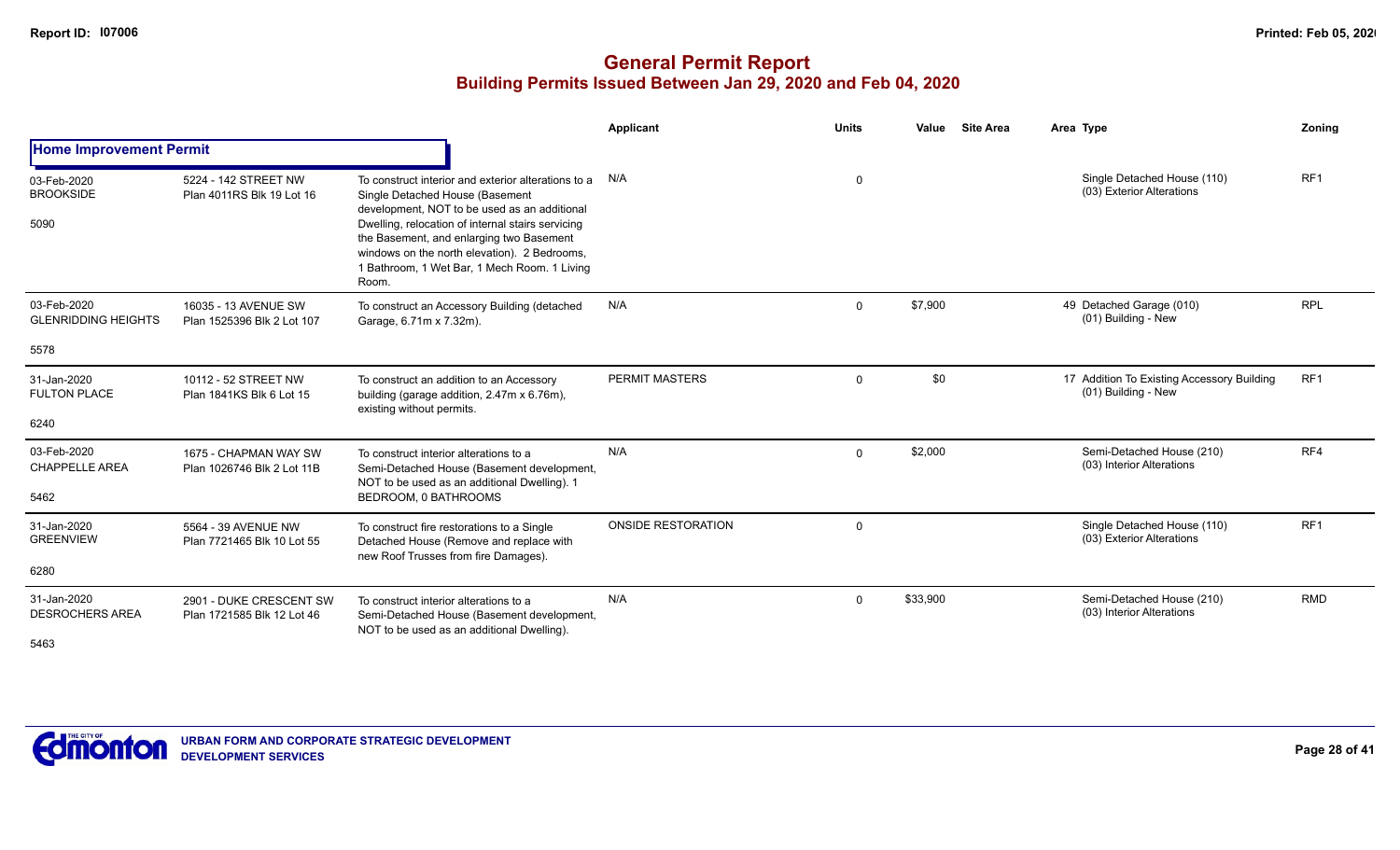## **General Permit Report Building Permits Issued Between Jan 29, 2020 and Feb 04, 2020**

|                                 |                                                     |                                                                                                                                                                                                      | <b>Applicant</b>                                 | <b>Units</b> | Value    | <b>Site Area</b> | Area Type                                                | Zoning          |
|---------------------------------|-----------------------------------------------------|------------------------------------------------------------------------------------------------------------------------------------------------------------------------------------------------------|--------------------------------------------------|--------------|----------|------------------|----------------------------------------------------------|-----------------|
| <b>Home Improvement Permit</b>  |                                                     |                                                                                                                                                                                                      |                                                  |              |          |                  |                                                          |                 |
| 03-Feb-2020<br><b>MAPLE</b>     | 307 - 42 AVENUE NW<br>Plan 1623032 Blk 12 Lot 24    | To construct an Accessory Building (detached<br>Garage (6.1m x 7.31m).                                                                                                                               | PREMIER BUILT GARAGES                            | $\mathbf{0}$ | \$7,200  |                  | 45 Detached Garage (010)<br>(01) Building - New          | <b>RMD</b>      |
| 6441                            |                                                     |                                                                                                                                                                                                      |                                                  |              |          |                  |                                                          |                 |
| 29-Jan-2020<br><b>PAISLEY</b>   | 4326 - PROWSE LINK SW<br>Plan 1424774 Blk 8 Lot 27  | To construct exterior alterations to a Single<br>Detached House (Pergola, 3.83m x 2.71m),<br>existing without the permits.                                                                           | N/A                                              | 0            |          |                  | Single Detached House (110)<br>(03) Exterior Alterations | <b>HVLD</b>     |
| 5469                            |                                                     |                                                                                                                                                                                                      |                                                  |              |          |                  |                                                          |                 |
| 30-Jan-2020<br><b>CRESTWOOD</b> | 9631 - 146 STREET NW<br>Plan 1823147 Blk 86 Lot 15A | To construct interior alterations to a Single<br>Detached House (Basement development, NOT<br>to be used as an additional Dwelling), (1                                                              | 1739717 ALBERTA LTD O/A HARDWELL<br><b>HOMES</b> | $\mathbf 0$  | \$35,000 |                  | Single Detached House (110)<br>(03) Interior Alterations | RF <sub>1</sub> |
| 3140                            |                                                     | bedroom, 1 office room, 1 bathroom, 1 rec<br>room, mechanical room, NO wet bar or kitchen).                                                                                                          |                                                  |              |          |                  |                                                          |                 |
| 30-Jan-2020<br><b>ATHLONE</b>   | 12932 - 136 STREET NW<br>Plan 9925061 Blk 10 Lot 9  | To demolish a Single Detached House.                                                                                                                                                                 | TITAN CONSTRUCTION (1989) LTD                    | $-1$         | \$6,700  |                  | Single Detached House (110)<br>(99) Demolition           | RF <sub>1</sub> |
| 3010                            |                                                     |                                                                                                                                                                                                      |                                                  |              |          |                  |                                                          |                 |
| 29-Jan-2020<br><b>DELWOOD</b>   | 13604 - 70 STREET NW<br>Plan 6338MC Blk 7 Lot 28    | To construct interior alterations to a Single<br>Detached House (Basement development, NOT                                                                                                           | <b>RDA CONTRACTING</b>                           | 0            | \$4,800  |                  | Single Detached House (110)<br>(03) Interior Alterations | RF <sub>1</sub> |
| 2230                            |                                                     | to be used as an additional Dwelling), partially<br>existing without permits, (1 bathroom, 1 office<br>room, 1 storage room, 1 rec room, 1 laundry<br>area, mechanical room. NO wet bar or kitchen). |                                                  |              |          |                  |                                                          |                 |
| 30-Jan-2020<br><b>EDGEMONT</b>  | 6739 - ELSTON LANE NW<br>Plan 1721675 Blk 3 Lot 43  | To construct an Accessory Building (rear<br>detached Garage, 6.10m x 6.10m).                                                                                                                         | N/A                                              | $\mathbf 0$  | \$6,200  |                  | 37 Detached Garage (010)<br>(01) Building - New          | <b>RPL</b>      |
| $\overline{\phantom{a}}$        |                                                     |                                                                                                                                                                                                      |                                                  |              |          |                  |                                                          |                 |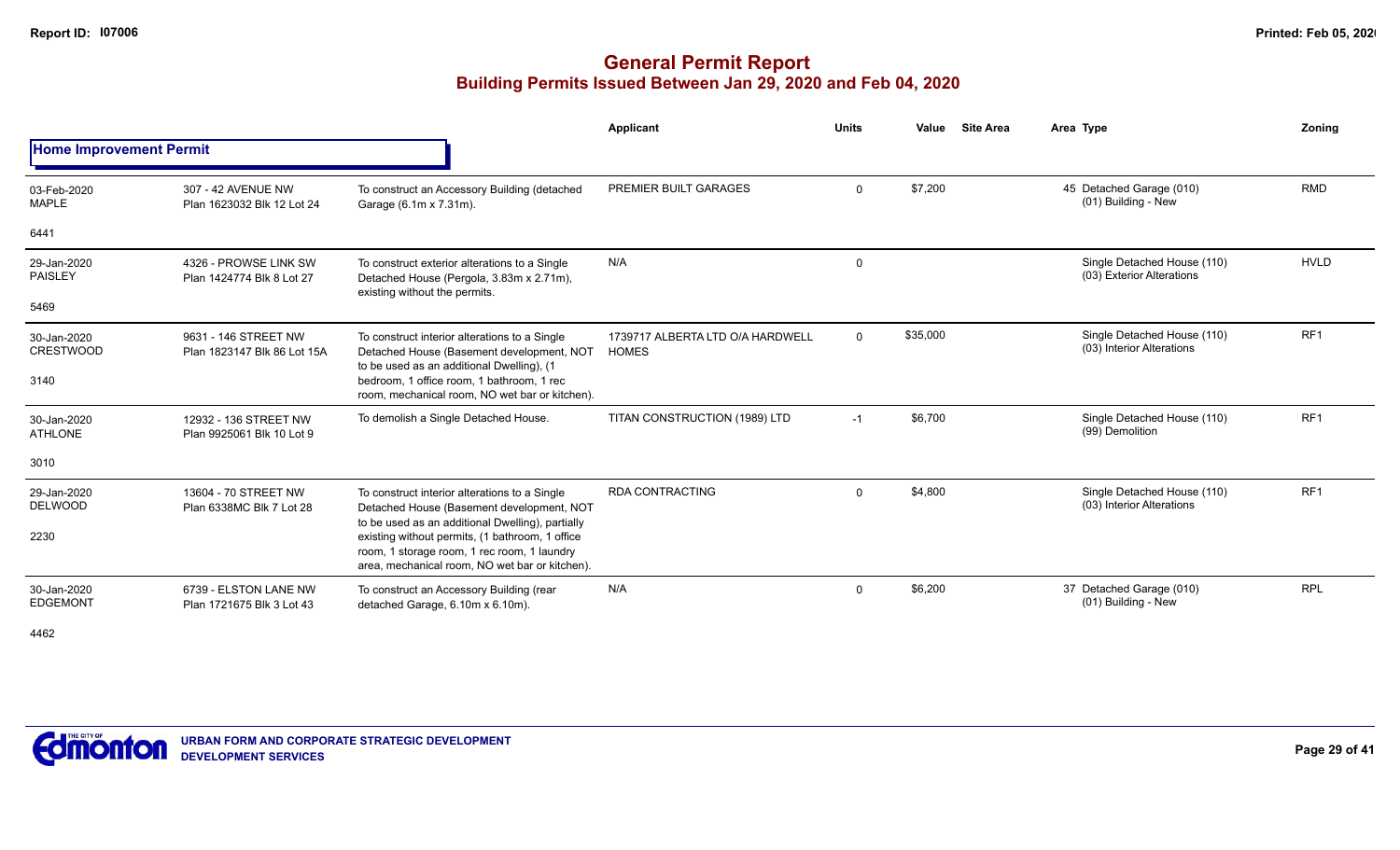## **General Permit Report Building Permits Issued Between Jan 29, 2020 and Feb 04, 2020**

|                                  |                                                    |                                                                                                                                                   | Applicant                                              | <b>Units</b> | Value     | <b>Site Area</b> | Area Type                                                             | Zonina          |
|----------------------------------|----------------------------------------------------|---------------------------------------------------------------------------------------------------------------------------------------------------|--------------------------------------------------------|--------------|-----------|------------------|-----------------------------------------------------------------------|-----------------|
| <b>Home Improvement Permit</b>   |                                                    |                                                                                                                                                   |                                                        |              |           |                  |                                                                       |                 |
| 31-Jan-2020<br><b>CRESTWOOD</b>  | 9640 - 148 STREET NW<br>Plan 1923456 Blk 75 Lot 2B | To construct an Accessory building (mutual<br>detached Garage, 12.20m x 6.25m).                                                                   | <b>NEW VIBE HOMES LTD</b>                              | $\mathbf 0$  | \$12,300  |                  | 76 Detached Garage (010)<br>(01) Building - New                       | RF1             |
| 3140                             |                                                    |                                                                                                                                                   |                                                        |              |           |                  |                                                                       |                 |
| 31-Jan-2020<br><b>CRESTWOOD</b>  | 9516 - 145 STREET NW<br>Plan 6334HW Blk 90 Lot 31  | To construct an addition (rear main Floor<br>addition, irregular shape 12.60 m x 6.58 m).                                                         | 2002995 ALBERTA LTD O/A ALAIR<br><b>HOMES EDMONTON</b> | $\mathbf 0$  | \$180,000 |                  | Single Detached House (110)<br>(02) Addition                          | RF <sub>1</sub> |
| 3140                             |                                                    |                                                                                                                                                   |                                                        |              |           |                  |                                                                       |                 |
| 30-Jan-2020<br><b>CALDER</b>     | 12758 - 117 STREET NW<br>Plan 4761AZ Blk 7 Lot 30  | To develop a Secondary Suite in the Basement<br>of a Single Detached House.                                                                       | N/A                                                    | -1           | \$4,500   |                  | 700 Single Detached House (110)<br>(07) Add Suites to Single Dwelling | RF <sub>2</sub> |
| 3070                             |                                                    |                                                                                                                                                   |                                                        |              |           |                  |                                                                       |                 |
| 03-Feb-2020<br><b>DALY GROVE</b> | 2123 - 39 STREET NW<br>Plan 7823016 Blk 17 Lot 12  | To demolish a Single Detached House.                                                                                                              | <b>ENSTYLE HOMES LTD</b>                               | $-1$         | \$6,500   |                  | Single Detached House (110)<br>(99) Demolition                        | RF <sub>1</sub> |
| 6150                             |                                                    |                                                                                                                                                   |                                                        |              |           |                  |                                                                       |                 |
| 30-Jan-2020<br><b>HILLVIEW</b>   | Plan 7721468 Blk 18 Lot 17                         | 3542 - HILL VIEW CRESCENT N\ To re-construct a rear attached garage to an<br>existing Single Detached House (7.44m x<br>8.27m, fire restoration). | TITAN CONSTRUCTION (1989) LTD.                         | $\Omega$     | \$180,000 |                  | Single Detached House (110)<br>(02) Addition                          | RF <sub>1</sub> |
| 6300                             |                                                    |                                                                                                                                                   |                                                        |              |           |                  |                                                                       |                 |
| 31-Jan-2020<br><b>GOLD BAR</b>   | 10608 - 40 STREET NW<br>Plan 4233KS Blk 79 Lot 30  | To install an Interior Solid-Fuel-Burning<br>Appliance in the Basement of the Single<br>Detached House (Pre-manufactured, Make:                   | N/A                                                    | 0            |           |                  | Single Detached House (110)<br>(03) Interior Alterations              | RF1             |
| 6270                             |                                                    | NAPOLEON, Model: EPA 1100).                                                                                                                       |                                                        |              |           |                  |                                                                       |                 |
| 04-Feb-2020<br><b>MCLEOD</b>     | 6307 - 152 AVENUE NW<br>Plan 5782NY Blk 39 Lot 11  | To construct an Accessory Building (shed).                                                                                                        | N/A                                                    | 0            | \$400     |                  | 13 Shed (040)<br>(01) Building - New                                  | RF <sub>1</sub> |

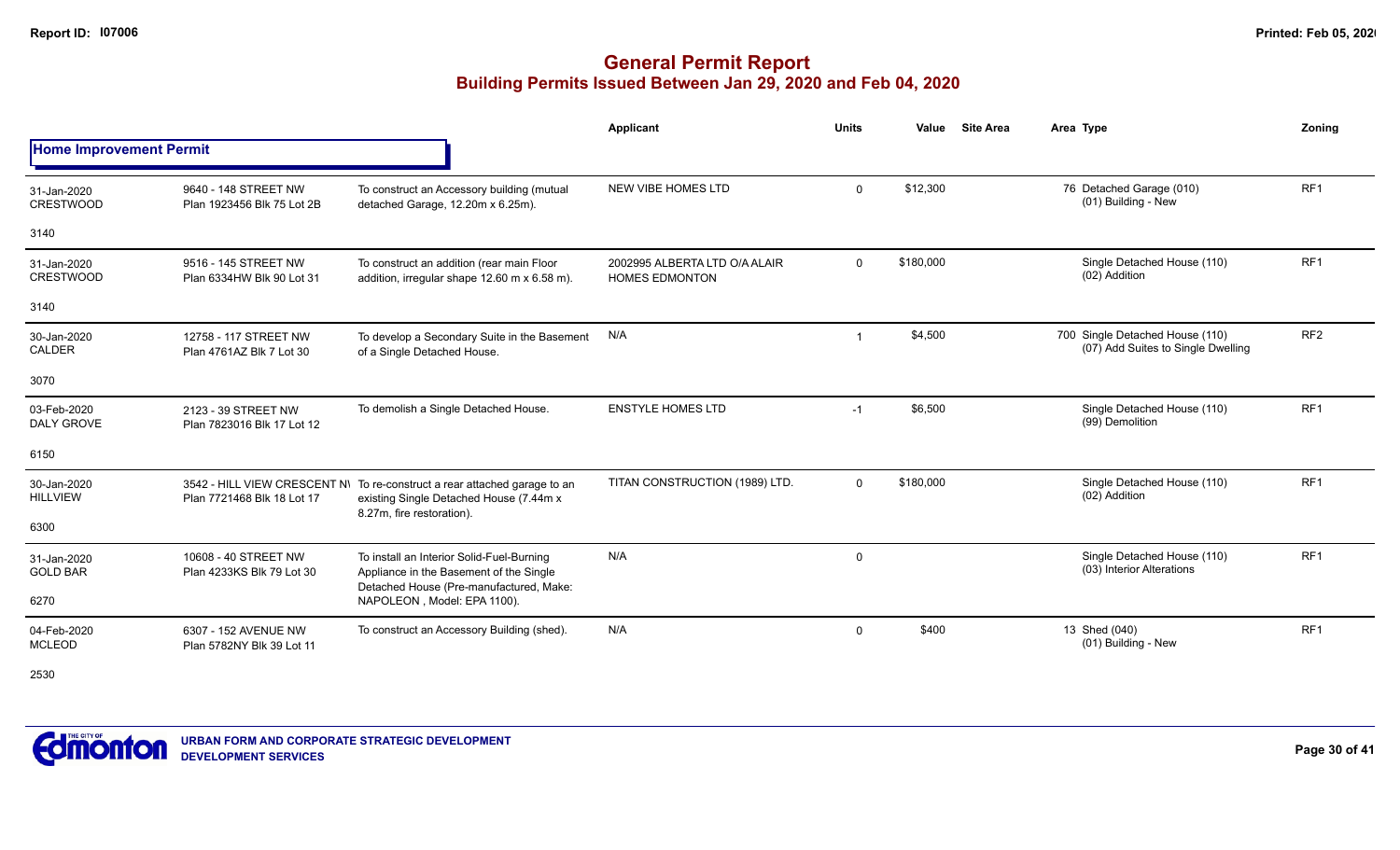### **General Permit Report Building Permits Issued Between Jan 29, 2020 and Feb 04, 2020**

|                                      |                                                        |                                                                                                                                        | Applicant                    | <b>Units</b> | Value    | <b>Site Area</b> | Area Type                                                             | Zoning          |
|--------------------------------------|--------------------------------------------------------|----------------------------------------------------------------------------------------------------------------------------------------|------------------------------|--------------|----------|------------------|-----------------------------------------------------------------------|-----------------|
| <b>Home Improvement Permit</b>       |                                                        |                                                                                                                                        |                              |              |          |                  |                                                                       |                 |
| 31-Jan-2020<br><b>ALBANY</b>         | 216 - ALBANY DRIVE NW<br>Plan 1323863 Blk 4 Lot 12     | To develop a Secondary Suite in the Basement<br>of the Single Detached House (New Suite).                                              | N/A                          |              | \$45,000 |                  | 748 Single Detached House (110)<br>(07) Add Suites to Single Dwelling | <b>RSL</b>      |
| 3460                                 |                                                        |                                                                                                                                        |                              |              |          |                  |                                                                       |                 |
| 04-Feb-2020<br><b>CHAPPELLE AREA</b> | 6406 - CRAWFORD CLOSE SW<br>Plan 1722558 Blk 29 Lot 16 | To develop a Secondary Suite in the Basement<br>of a Single Detached House (New Suite).                                                | N/A                          |              | \$10,000 |                  | Single Detached House (110)<br>(07) Add Suites to Single Dwelling     | <b>RSL</b>      |
| 5462                                 |                                                        |                                                                                                                                        |                              |              |          |                  |                                                                       |                 |
| 30-Jan-2020<br><b>RITCHIE</b>        | 9356 - 74 AVENUE NW<br>Plan 1721758 Blk 13 Lot 35B     | To construct exterior alterations to a Single<br>Detached House (to keep windows clear<br>instead of frosted on the west side facade), | <b>ACCENT INFILLS LTD</b>    | 0            |          |                  | Single Detached House (110)<br>(03) Exterior Alterations              | RF <sub>3</sub> |
| 6610                                 |                                                        | existing without permits.                                                                                                              |                              |              |          |                  |                                                                       |                 |
| 30-Jan-2020<br><b>RITCHIE</b>        | 9356 - 74 AVENUE NW<br>Plan 1721758 Blk 13 Lot 35B     | To construct exterior alterations to a Single<br>Detached House (to keep windows clear<br>instead of frosted on the west side facade), | <b>ACCENT INFILLS LTD</b>    | 0            |          |                  | Single Detached House (110)<br>(03) Interior Alterations              | RF <sub>3</sub> |
| 6610                                 |                                                        | existing without permits.                                                                                                              |                              |              |          |                  |                                                                       |                 |
| 04-Feb-2020<br>CHARLESWORTH          | 6107 - 7 AVENUE SW<br>Plan 0626087 Blk 8 Lot 52        | To construct a rear uncovered deck on a Single<br>Detached House, existing without permits<br>(4.28m x 4.30m @ 0.72m in Height).       | N/A                          | $\Omega$     | \$4,600  |                  | 18 Single Detached House (110)<br>(03) Deck Attached                  | <b>RSL</b>      |
| 6661                                 |                                                        |                                                                                                                                        |                              |              |          |                  |                                                                       |                 |
| 30-Jan-2020<br><b>BONNIE DOON</b>    | 8830 - 93 STREET NW<br>Plan 1345AJ Blk 4 Lots 21-22    | To demolish a Single Detached House and<br>Accessory building (detached Garage).                                                       | <b>JUSTIN GRAY HOMES LTD</b> | $\Omega$     | \$3,400  |                  | Detached Garage(010)<br>(99) Demolition                               | RF3, RF3        |
| 6040                                 |                                                        |                                                                                                                                        |                              |              |          |                  |                                                                       |                 |
| 30-Jan-2020<br><b>BONNIE DOON</b>    | 8830 - 93 STREET NW<br>Plan 1345AJ Blk 4 Lots 21-22    | To demolish a Single Detached House and<br>Accessory building (detached Garage).                                                       | <b>JUSTIN GRAY HOMES LTD</b> | $-1$         | \$6,500  |                  | Single Detached House (110)<br>(99) Demolition                        | RF3, RF3        |

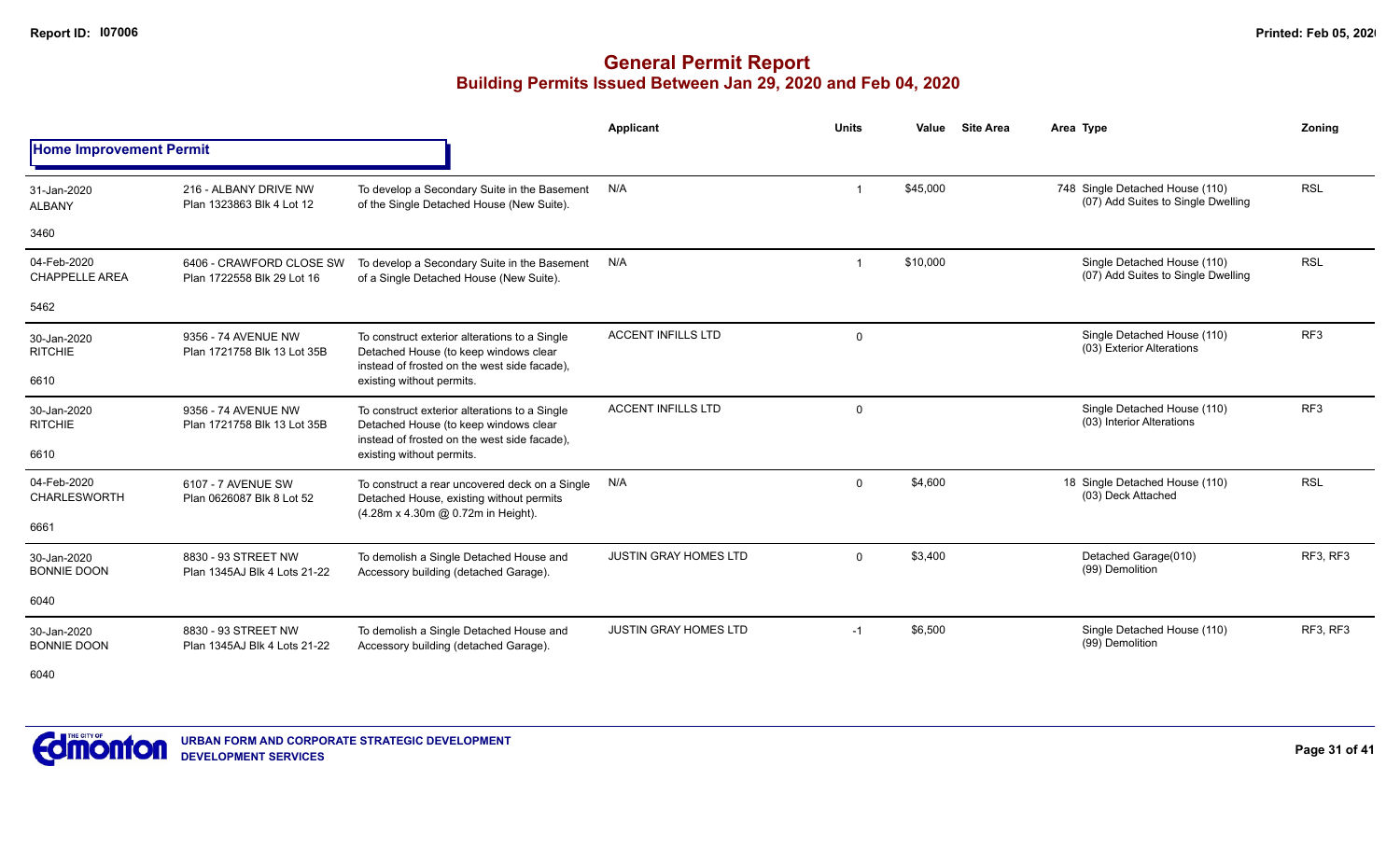|                                                                         |                                                          |                                                                                                                                                                                                                                    | <b>Applicant</b>               | <b>Units</b>            | Value    | <b>Site Area</b> | Area Type                                                            | Zoning          |
|-------------------------------------------------------------------------|----------------------------------------------------------|------------------------------------------------------------------------------------------------------------------------------------------------------------------------------------------------------------------------------------|--------------------------------|-------------------------|----------|------------------|----------------------------------------------------------------------|-----------------|
| <b>Home Improvement Permit</b>                                          |                                                          |                                                                                                                                                                                                                                    |                                |                         |          |                  |                                                                      |                 |
| 30-Jan-2020<br><b>MATT BERRY</b><br>2500                                | 6427 - 159 AVENUE NW<br>Plan 9120706 Blk 7 Lot 20        | To construct a rear uncovered deck with<br>landing (deck 8.84m x 4.57m @ 3.05m in Height;<br>landing 1.52m x 1.22m @ 0.71m in Height), and<br>to install a hot tub in the Rear Yard of a Single<br>Detached House (2.13m x 2.13m). | N/A                            | $\mathbf 0$             | \$5,200  |                  | Single Detached House (110)<br>$(14)$ Hot Tub                        | RF1             |
| 30-Jan-2020<br><b>MATT BERRY</b><br>2500                                | 6427 - 159 AVENUE NW<br>Plan 9120706 Blk 7 Lot 20        | To construct a rear uncovered deck with<br>landing (deck 8.84m x 4.57m @ 3.05m in Height;<br>landing 1.52m x 1.22m @ 0.71m in Height), and<br>to install a hot tub in the Rear Yard of a Single<br>Detached House (2.13m x 2.13m). | N/A                            | $\Omega$                | \$10,100 |                  | 40 Single Detached House (110)<br>(03) Deck Attached                 | RF <sub>1</sub> |
| 04-Feb-2020<br><b>DESROCHERS AREA</b>                                   | 1933 - DAVIDSON WYND SW<br>Plan 1723529 Blk 2 Lot 45     | To construct interior alterations (Basement<br>development, NOT to be used as an additional<br>Dwelling).                                                                                                                          | N/A                            | $\Omega$                | \$20,000 |                  | Single Detached House (110)<br>(03) Interior Alterations             | <b>RMD</b>      |
| 5463                                                                    |                                                          |                                                                                                                                                                                                                                    |                                |                         |          |                  |                                                                      |                 |
| 04-Feb-2020<br><b>GRAYDON HILL</b>                                      | 1687 - GRAYDON HILL LINK SW<br>Plan 1723470 Blk 8 Lot 22 | To develop a Secondary Suite in the basement<br>of a Single Detached House.                                                                                                                                                        | <b>GREENTOWN HOMES LTD</b>     | $\overline{\mathbf{1}}$ | \$20,000 |                  | 60 Single Detached House (110)<br>(07) Add Suites to Single Dwelling | <b>GHLD</b>     |
| 5468                                                                    |                                                          |                                                                                                                                                                                                                                    |                                |                         |          |                  |                                                                      |                 |
| 04-Feb-2020<br><b>PARKVIEW</b>                                          | 10 - VALLEYVIEW POINT NW<br>Plan 3792KS Blk 10 Lot 5     | To demolish a Single Detached House with an<br>attached Garage.                                                                                                                                                                    | N/A                            | $-1$                    | \$6,500  |                  | Single Detached House (110)<br>(99) Demolition                       | RF <sub>1</sub> |
| 3330                                                                    |                                                          |                                                                                                                                                                                                                                    |                                |                         |          |                  |                                                                      |                 |
| 31-Jan-2020<br><b>RURAL NORTH EAST</b><br><b>SOUTH STURGEON</b><br>2690 | 826 - 166 AVENUE NE<br>Plan 1122674 Blk 3 Lot 1          | To construct interior alterations to a Single<br>Detached House (Basement development, NOT<br>to be used as an additional Dwelling) (1<br>bedroom, 1 bathroom, mechanical room).                                                   | <b>EMERGE HOMES LTD.</b>       | $\mathbf 0$             | \$28,000 |                  | Single Detached House (110)<br>(03) Interior Alterations             | RF <sub>1</sub> |
| 30-Jan-2020                                                             | 14515 - 88 AVENUE NW                                     | To construct an Accessory Building (detached                                                                                                                                                                                       | TITAN CONSTRUCTION (1989) LTD. | $\Omega$                | \$8,200  |                  | 51 Detached Garage (010)                                             | RF <sub>1</sub> |
| <b>PARKVIEW</b>                                                         | Plan 1760KS Blk 13 Lot 2                                 | Garage, 7.62m x 6.71m).                                                                                                                                                                                                            |                                |                         |          |                  | (01) Building - New                                                  |                 |
| 3330                                                                    |                                                          |                                                                                                                                                                                                                                    |                                |                         |          |                  |                                                                      |                 |

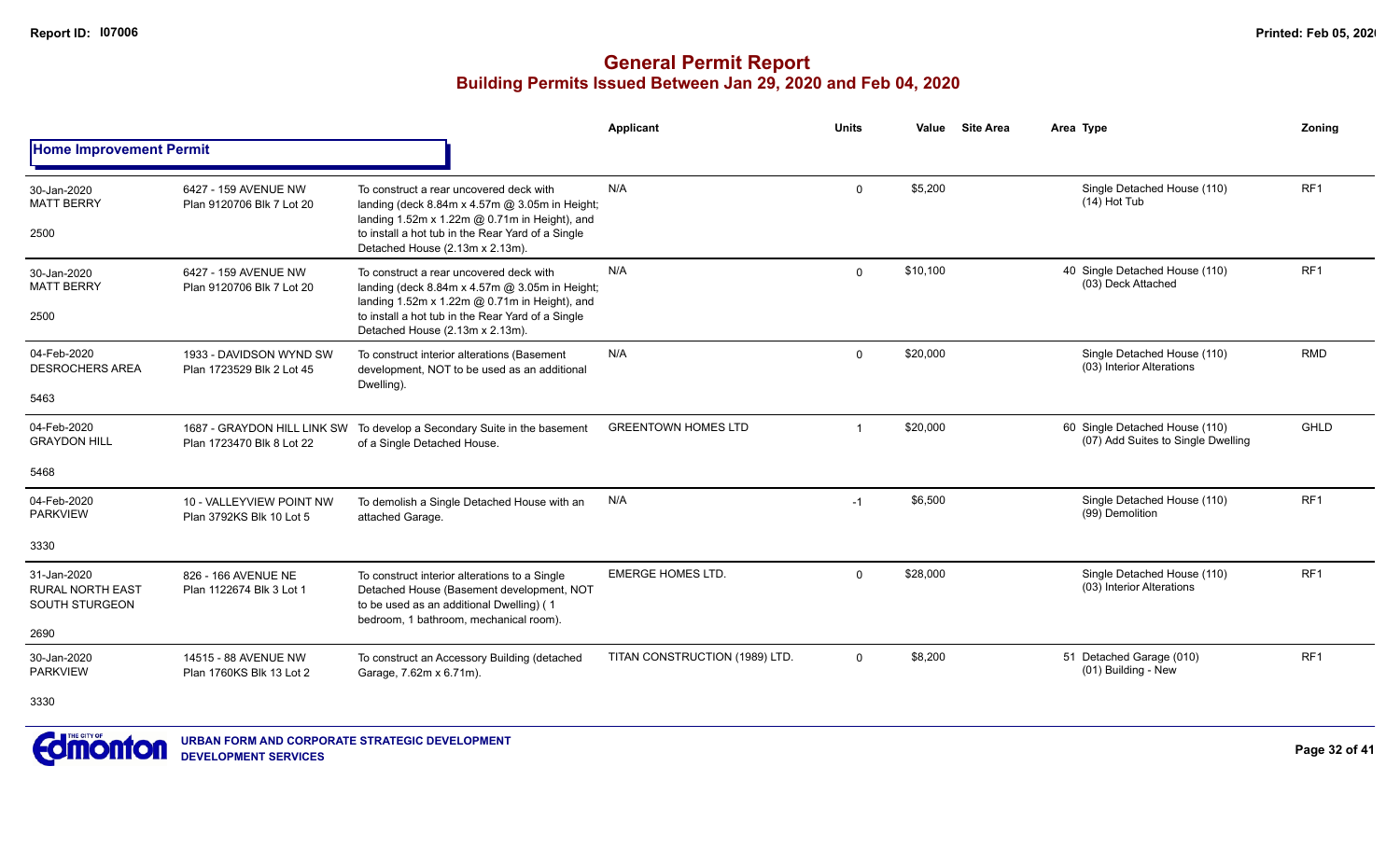### **General Permit Report Building Permits Issued Between Jan 29, 2020 and Feb 04, 2020**

|                                     |                                                     |                                                                                                                                           | Applicant                   | <b>Units</b> | <b>Site Area</b><br>Value | Area Type                                                              | Zoning          |
|-------------------------------------|-----------------------------------------------------|-------------------------------------------------------------------------------------------------------------------------------------------|-----------------------------|--------------|---------------------------|------------------------------------------------------------------------|-----------------|
| <b>Home Improvement Permit</b>      |                                                     |                                                                                                                                           |                             |              |                           |                                                                        |                 |
| 30-Jan-2020<br><b>FRASER</b>        | 162 - FRASER WAY NW<br>Plan 1026119 Blk 109 Lot 41  | To develop a Secondary Suite in the Basement<br>(Existing Suite) and construct exterior<br>alterations to a Single Detached House (new    | N/A                         |              | \$25,000                  | 1137 Single Detached House (110)<br>(07) Add Suites to Single Dwelling | RF <sub>1</sub> |
| 2280                                |                                                     | side door).                                                                                                                               |                             |              |                           |                                                                        |                 |
| 04-Feb-2020<br><b>HIGHLANDS</b>     | 5108 - ADA BOULEVARD NW<br>Plan 0923063 Blk 3 Lot 3 | To demolish a Single Detached House and<br>detached Garage.                                                                               | <b>GLENORA HOMES LTD.</b>   | $\Omega$     | \$3,400                   | Detached Garage(010)<br>(99) Demolition                                | RF <sub>1</sub> |
| 2330                                |                                                     |                                                                                                                                           |                             |              |                           |                                                                        |                 |
| 04-Feb-2020<br><b>HIGHLANDS</b>     | 5108 - ADA BOULEVARD NW<br>Plan 0923063 Blk 3 Lot 3 | To demolish a Single Detached House and<br>detached Garage.                                                                               | <b>GLENORA HOMES LTD.</b>   | $-1$         | \$6,500                   | Single Detached House (110)<br>(99) Demolition                         | RF <sub>1</sub> |
| 2330                                |                                                     |                                                                                                                                           |                             |              |                           |                                                                        |                 |
| 31-Jan-2020<br><b>WILD ROSE</b>     | 1915 - 37B AVENUE NW<br>Plan 0024159 Blk 51 Lot 20  | To construct an Accessory Building (pergola<br>(2.78m x 3.86m)), existing without permits.                                                | <b>PERMIT MASTERS</b>       | $\Omega$     | \$0                       | 11 Pergola<br>(01) Building - New                                      | <b>RPL</b>      |
| 6790                                |                                                     |                                                                                                                                           |                             |              |                           |                                                                        |                 |
| 31-Jan-2020<br><b>RIDEAU PARK</b>   | 10732 - 42 AVENUE NW<br>Plan 1452TR Blk 24 Lot 33   | To construct interior alterations to a Single<br>Detached House (main floor wall removal in<br>kitchen and living / dining room area; and | <b>WALLY'S CONSTRUCTION</b> | $\Omega$     | \$15,000                  | Single Detached House (110)<br>(03) Interior Alterations               | RF <sub>1</sub> |
| 5360                                |                                                     | removing the hallway desk and framing a closet<br>with bifold doors).                                                                     |                             |              |                           |                                                                        |                 |
| 03-Feb-2020<br><b>NORTH GLENORA</b> | 13332 - 110 AVENUE NW<br>Plan 4312HW Blk 1 Lot 107  | To demolish a Single Detached House and<br>detached Garage.                                                                               | TIMBER HAUS DEVELOPMENTS    | $\Omega$     | \$3,400                   | Detached Garage(010)<br>(99) Demolition                                | RF <sub>1</sub> |
| 3310                                |                                                     |                                                                                                                                           |                             |              |                           |                                                                        |                 |
| 03-Feb-2020<br><b>NORTH GLENORA</b> | 13332 - 110 AVENUE NW<br>Plan 4312HW Blk 1 Lot 107  | To demolish a Single Detached House and<br>detached Garage.                                                                               | TIMBER HAUS DEVELOPMENTS    | $-1$         | \$6,500                   | Single Detached House (110)<br>(99) Demolition                         | RF <sub>1</sub> |

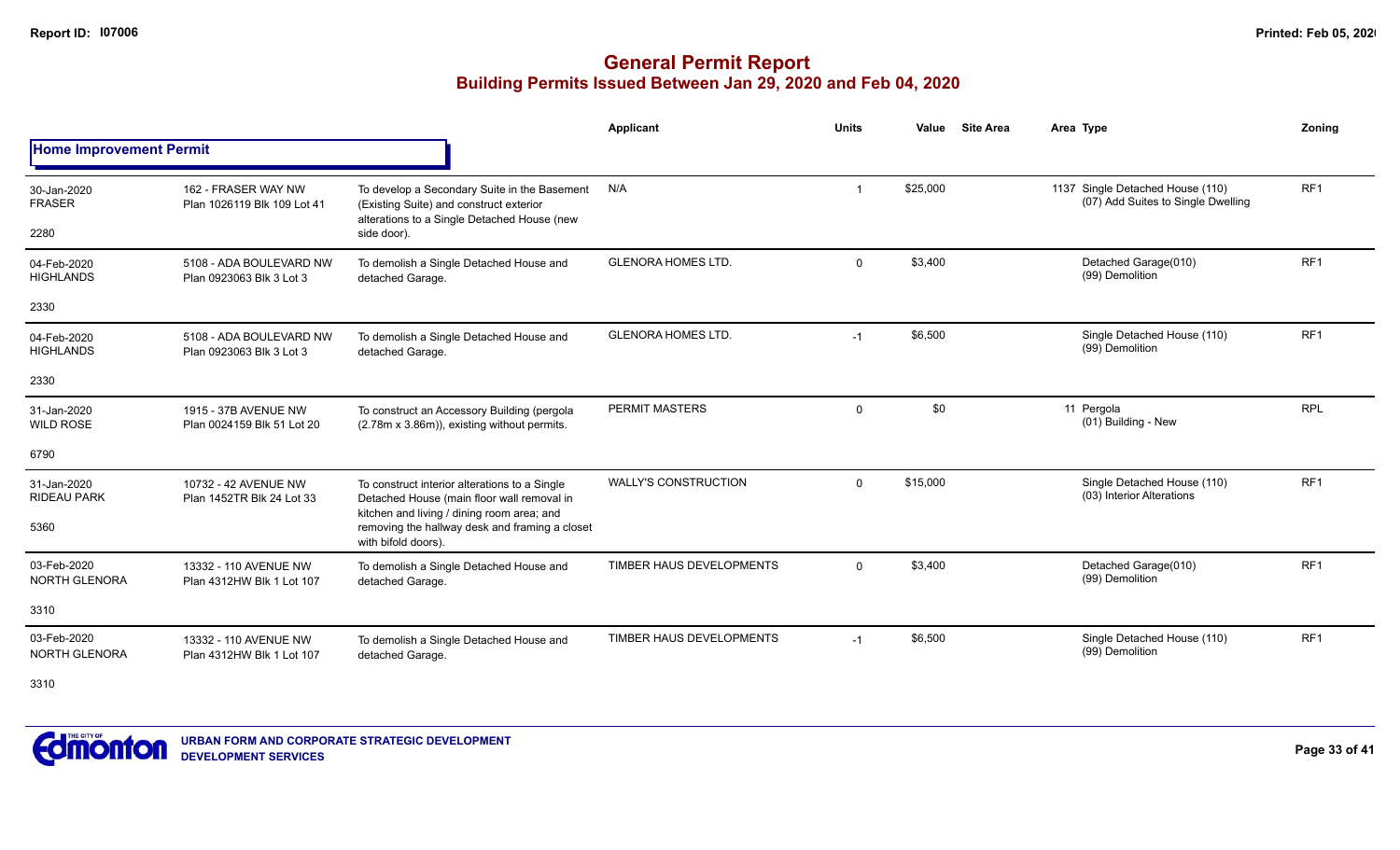|                                   |                                                                                                  |                                                                                                                                     | Applicant                 | <b>Units</b>   | Value    | <b>Site Area</b> | Area Type                                                | Zoning          |
|-----------------------------------|--------------------------------------------------------------------------------------------------|-------------------------------------------------------------------------------------------------------------------------------------|---------------------------|----------------|----------|------------------|----------------------------------------------------------|-----------------|
| <b>Home Improvement Permit</b>    |                                                                                                  |                                                                                                                                     |                           |                |          |                  |                                                          |                 |
| 29-Jan-2020<br><b>BONNIE DOON</b> | 8810 - 91 STREET NW<br>Plan 170HW Blk 8 Lot 23                                                   | To install a Renewable Energy Device On a<br>Garage (13 Solar PhotoVoltaic (PV) Panel(s) on<br>the Roof).                           | KUBY RENEWABLE ENERGY LTD | $\overline{0}$ | \$0      |                  | Single Detached House (110)<br>(03) Exterior Alterations | RF <sub>3</sub> |
| 6040                              |                                                                                                  |                                                                                                                                     |                           |                |          |                  |                                                          |                 |
| 03-Feb-2020<br>ALBERTA AVENUE     | 12160 - 92 STREET NW<br>Plan 935AJ Blk 13 Lot 9                                                  | To erect a fence 1.85 m in Height in the Front<br>Yard and Flanking Side Yard, existing without<br>permits.                         | N/A                       | $\mathbf 0$    | \$0      |                  | Single Detached House (110)<br>(03) Exterior Alterations | RF <sub>3</sub> |
| 1010                              |                                                                                                  |                                                                                                                                     |                           |                |          |                  |                                                          |                 |
| 29-Jan-2020<br>KING EDWARD PARK   | 7733 - 81 AVENUE NW<br>Plan 1922793 Blk 52 Lot 29B                                               | To construct interior alterations to a<br>Semi-Detached House (Basement development,<br>NOT to be used as an additional Dwelling, 1 | NEW ERA LUXURY HOMES      | $\mathbf 0$    | \$15,000 |                  | Semi-Detached House (210)<br>(03) Interior Alterations   | RF <sub>3</sub> |
| 6360                              |                                                                                                  | Bedroom, 1 Bathroom, 1 Living Room, 1 Mech<br>Room).                                                                                |                           |                |          |                  |                                                          |                 |
| 31-Jan-2020<br><b>CRESTWOOD</b>   | 9832 - 142 STREET NW<br>Plan 5838HW Blk 137 Lot 22                                               | To demolish a Single Detached House,<br>swimming pool, and Accessory building                                                       | THE BUI NAM               | $\mathbf{0}$   | \$3,400  |                  | Detached Garage(010)<br>(99) Demolition                  | RF <sub>1</sub> |
| 3140                              |                                                                                                  | (detached Garage).                                                                                                                  |                           |                |          |                  |                                                          |                 |
| 31-Jan-2020<br><b>CRESTWOOD</b>   | 9832 - 142 STREET NW<br>Plan 5838HW Blk 137 Lot 22                                               | To demolish a Single Detached House,<br>swimming pool, and Accessory building<br>(detached Garage).                                 | THE BUI NAM               | $-1$           | \$3,400  |                  | <b>Other Accessory Building</b><br>(99) Demolition       | RF <sub>1</sub> |
| 3140                              |                                                                                                  |                                                                                                                                     |                           |                |          |                  |                                                          |                 |
| 31-Jan-2020<br><b>CRESTWOOD</b>   | 9832 - 142 STREET NW<br>Plan 5838HW Blk 137 Lot 22                                               | To demolish a Single Detached House,<br>swimming pool, and Accessory building<br>(detached Garage).                                 | THE BUI NAM               | $-1$           | \$6,500  |                  | Single Detached House (110)<br>(99) Demolition           | RF <sub>1</sub> |
| 3140                              |                                                                                                  |                                                                                                                                     |                           |                |          |                  |                                                          |                 |
| 29-Jan-2020<br><b>HOMESTEADER</b> | 12603 - 45 STREET NW<br>Plan 1620841 Blk 28 Lot 12                                               | To construct interior alterations to a Row House<br>(Basement development, NOT to be used as an                                     | N/A                       | $\mathbf 0$    | \$9,000  |                  | Row House (330)<br>(03) Interior Alterations             | RF <sub>5</sub> |
| 2350                              | additional Dwelling, 1 Family Room, 1 Bathroom,<br>1 Mech Room, 1 Storage Room. NO<br>BEDROOMS). |                                                                                                                                     |                           |                |          |                  |                                                          |                 |

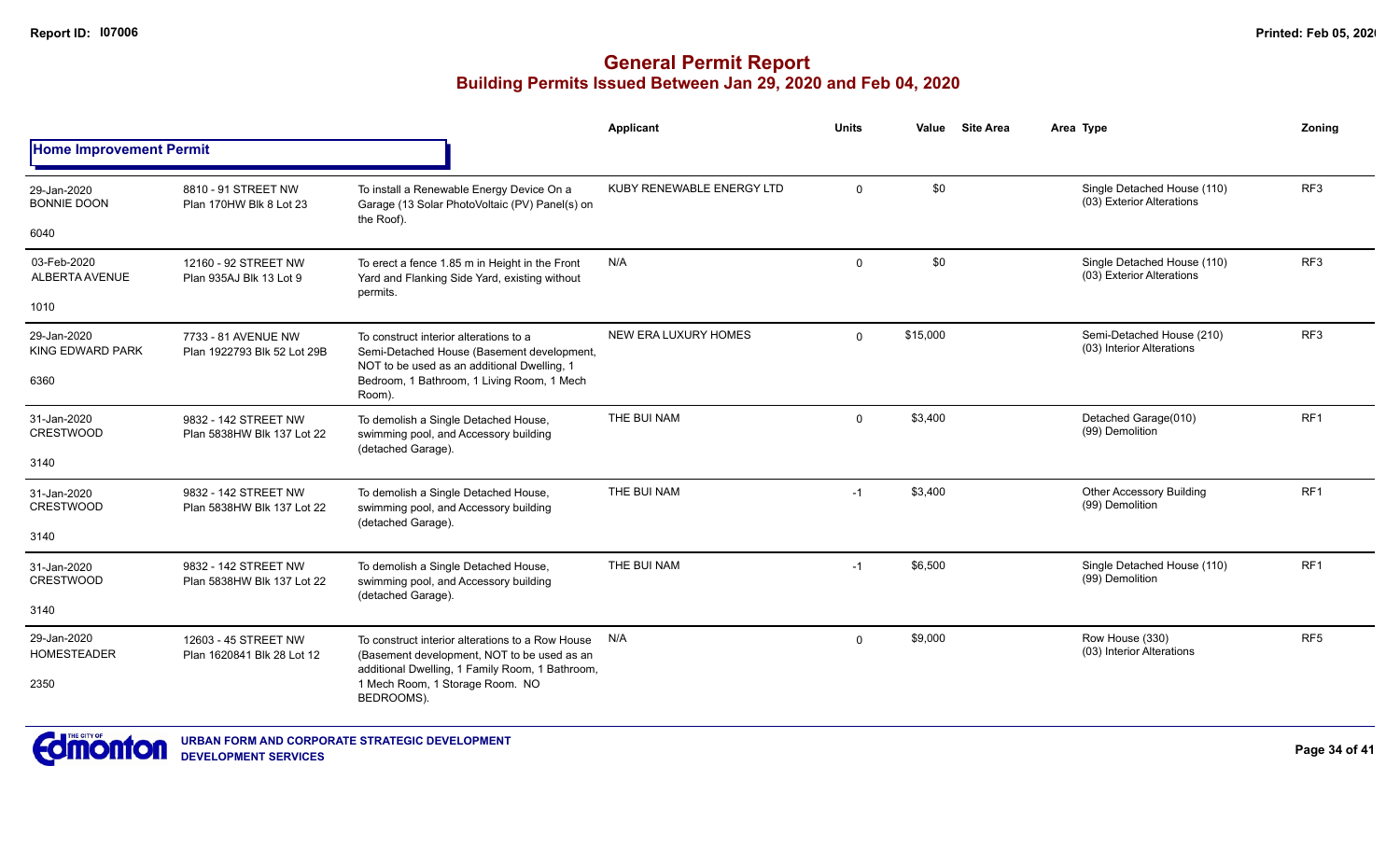|                                           |                                                                                                                       |                                                                                                                                         | <b>Applicant</b>             | <b>Units</b> | Value    | <b>Site Area</b> | Area Type                                                | Zoning          |
|-------------------------------------------|-----------------------------------------------------------------------------------------------------------------------|-----------------------------------------------------------------------------------------------------------------------------------------|------------------------------|--------------|----------|------------------|----------------------------------------------------------|-----------------|
| <b>Home Improvement Permit</b>            |                                                                                                                       |                                                                                                                                         |                              |              |          |                  |                                                          |                 |
| 30-Jan-2020<br>PLEASANTVIEW               | 10812 - 59 AVENUE NW<br>Plan 6139RS Blk 10A Lot 10                                                                    | To demolish a Single Detached House with<br>attached Garage.                                                                            | <b>STRAIGHT LINE HOMES</b>   | $-1$         | \$6,700  |                  | Single Detached House (110)<br>(99) Demolition           | RF <sub>1</sub> |
| 5320                                      |                                                                                                                       |                                                                                                                                         |                              |              |          |                  |                                                          |                 |
| 03-Feb-2020<br>CANOSSA                    | 17108 - 119 STREET NW<br>Plan 0325228 Blk 94 Lot 45                                                                   | To construct a rear uncovered deck on a Single<br>Detached House (4.37m x 3.84m @ 1.47m in<br>Height).                                  | N/A                          | 0            | \$4,200  |                  | 17 Single Detached House (110)<br>(03) Deck Attached     | <b>RSL</b>      |
| 3080                                      |                                                                                                                       |                                                                                                                                         |                              |              |          |                  |                                                          |                 |
| 29-Jan-2020<br><b>GLENRIDDING HEIGHTS</b> | 16355 - 18 AVENUE SW<br>Plan 1525107 Blk 3 Lot 68                                                                     | To construct interior alterations to a Single<br>Detached House (Basement development, NOT<br>to be used as an additional Dwelling, 1   | N/A                          | $\mathbf 0$  | \$6,500  |                  | Single Detached House (110)<br>(03) Interior Alterations | <b>RSL</b>      |
| 5578                                      |                                                                                                                       | Bedroom, 1 Bathroom, 1 Living Room, 1 Mech<br>Room).                                                                                    |                              |              |          |                  | Single Detached House (110)                              |                 |
| 30-Jan-2020<br><b>CAMERON HEIGHTS</b>     | 1306 - CLEMENT COURT NW<br>Plan 1521376 Blk 1 Lot 2                                                                   | To construct interior alterations to a Single<br>Detached House (Basement development, NOT<br>to be used as an additional Dwelling), (3 | N/A                          | 0            | \$25,000 |                  | (03) Interior Alterations                                | <b>RSL</b>      |
| 4466                                      |                                                                                                                       | bedroom, 1 bathroom, 1 storage room, 1 family<br>room, NO wet bar or kitchen).                                                          |                              |              |          |                  |                                                          |                 |
| 03-Feb-2020<br><b>MCCONACHIE AREA</b>     | 17733 - 63A STREET NW<br>Plan 1922721 Blk 31 Lot 29                                                                   | To construct an Accessory building (detached<br>Garage, 6.10m x 6.10m).                                                                 | STERLING HOMES EDMONTON LTD. | $\Omega$     | \$6,200  |                  | 37 Detached Garage (010)<br>(01) Building - New          | <b>RPL</b>      |
| 2521                                      |                                                                                                                       |                                                                                                                                         |                              |              |          |                  |                                                          |                 |
| 03-Feb-2020<br><b>CHAPPELLE AREA</b>      | 3426 - CUTLER CRESCENT SW<br>Plan 1320325 Blk 1 Lot 59                                                                | To construct interior alterations to a Single<br>Detached House (Basement development, NOT                                              | N/A                          | 0            | \$4,000  |                  | Single Detached House (110)<br>(03) Interior Alterations | <b>RPL</b>      |
| 5462                                      | to be used as an additional Dwelling).<br>(1 Living room/ recreation area, 1 Bathroom,<br>and 1 Utility/storage room) |                                                                                                                                         |                              |              |          |                  |                                                          |                 |
| 29-Jan-2020<br><b>STRATHCONA</b>          | 9663 - 88 AVENUE NW<br>Plan 9321968 Blk 7 Lot 5A                                                                      | To demolish an Accessory building (front<br>detached Garage).                                                                           | THE HOUSE COMPANY LTD        | $\Omega$     | \$3,500  |                  | Detached Garage(010)<br>(99) Demolition                  | RF <sub>2</sub> |
| 5480                                      |                                                                                                                       |                                                                                                                                         |                              |              |          |                  |                                                          |                 |

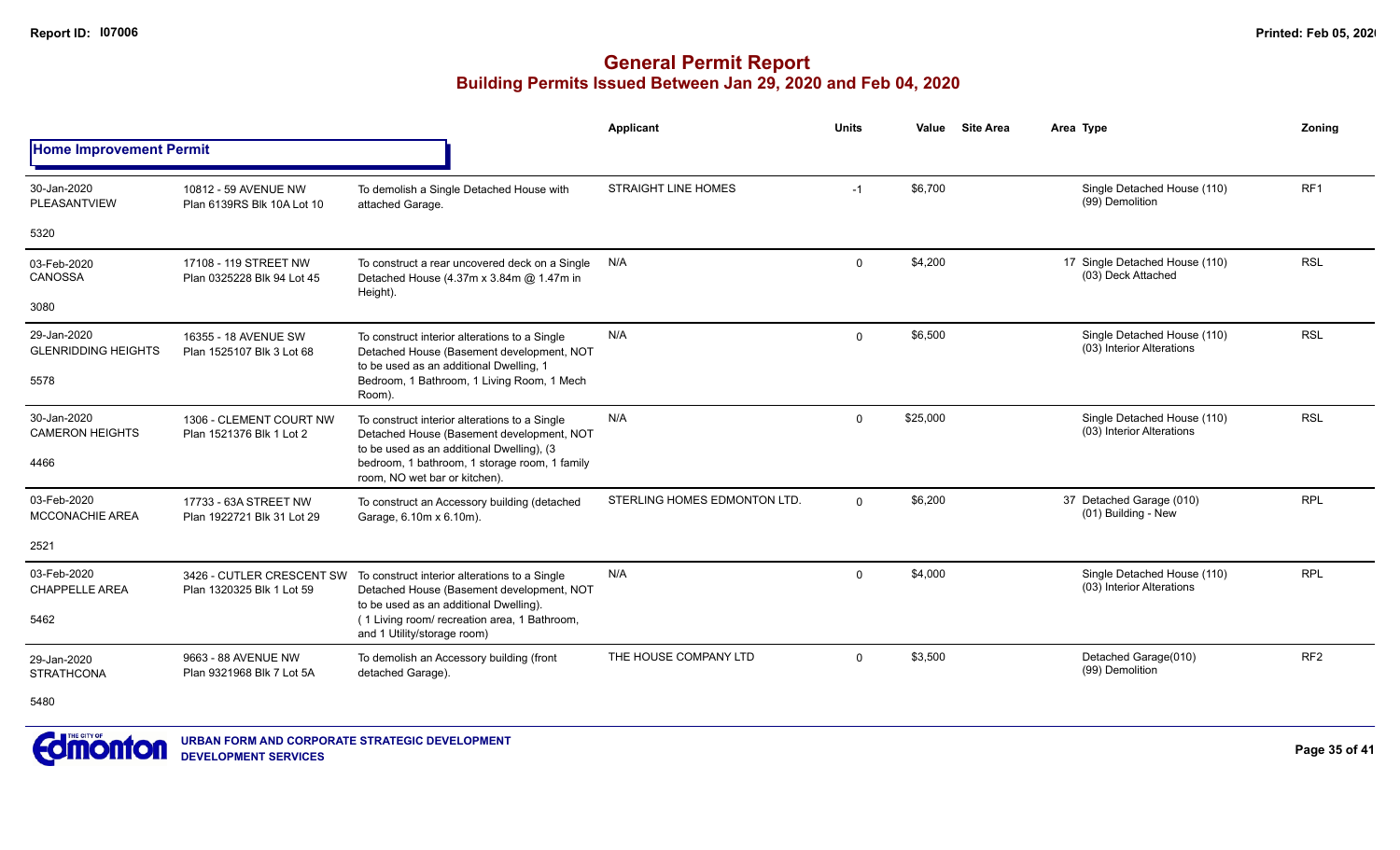|                                                    |                                                             |                                                                                                                                           | Applicant                               | <b>Units</b> | Value    | <b>Site Area</b> | Area Type                                                            | Zonina          |
|----------------------------------------------------|-------------------------------------------------------------|-------------------------------------------------------------------------------------------------------------------------------------------|-----------------------------------------|--------------|----------|------------------|----------------------------------------------------------------------|-----------------|
| <b>Home Improvement Permit</b>                     |                                                             |                                                                                                                                           |                                         |              |          |                  |                                                                      |                 |
| 03-Feb-2020<br>THE ORCHARDS AT<br><b>ELLERSLIE</b> | 8030 - ORCHARDS GREEN SW<br>Plan 1723624 Blk 23 Lot 15      | To construct an Accessory Building (detached<br>Garage, 6.10m x 6.71m).                                                                   | ROHIT COMMUNITIES INC                   | $\mathbf{0}$ | \$6,800  |                  | 41 Detached Garage (010)<br>(01) Building - New                      | <b>RMD</b>      |
| 6216                                               |                                                             |                                                                                                                                           |                                         |              |          |                  |                                                                      |                 |
| 03-Feb-2020<br><b>WALKER</b>                       | 6124 - 12 AVENUE SW<br>Plan 0729907 Blk 4 Lot 5             | To construct interior alterations to a Single<br>Detached House (Basement development, NOT                                                | N/A                                     | $\mathbf{0}$ | \$5,000  |                  | Single Detached House (110)<br>(03) Interior Alterations             | <b>RSL</b>      |
| 6662                                               |                                                             | to be used as an additional Dwelling), (1<br>bedroom, 1 bathroom, 1 living room, 1<br>storage/mechanical room, NO wet bar or<br>kitchen). |                                         |              |          |                  |                                                                      |                 |
| 30-Jan-2020<br><b>ALBERTA AVENUE</b>               | 11705 - 91 STREET NW<br>Condo Common Area (Plan<br>2020220) | To develop a Secondary Suite in the Basement<br>of a Semi-Detached House.                                                                 | <b>VIDA NOVA HOMES LTD</b>              |              | \$40,000 |                  | 41 Single Detached House (110)<br>(07) Add Suites to Single Dwelling | RF <sub>3</sub> |
| 1010                                               |                                                             |                                                                                                                                           |                                         |              |          |                  |                                                                      |                 |
| 04-Feb-2020<br><b>MCKERNAN</b>                     | 11256 - 78 AVENUE NW<br>Plan 1422013 Blk 12 Lot 16          | To construct a rear uncovered deck (1.80m x<br>1.20m) with privacy screen @1.8m in Height.                                                | WILD ROSE FENCING & DECKS INC.          | $\mathbf{0}$ | \$600    |                  | 2 Semi-Detached Condo (215)<br>(03) Deck Attached                    | RF <sub>3</sub> |
| 5290                                               |                                                             |                                                                                                                                           |                                         |              |          |                  |                                                                      |                 |
| 04-Feb-2020<br><b>MAPLE</b>                        | 221 - 40A AVENUE NW<br>Plan 1623032 Blk 14 Lot 34           | To construct a rear uncovered deck to a<br>Semi-Detached House (3.05m x 3.66m @ 0.70m<br>in Height).                                      | <b>BEDROCK HOMES LTD</b>                | $\Omega$     | \$2,900  |                  | 11 Semi-Detached House (210)<br>(03) Deck Attached                   | <b>RMD</b>      |
| 6441                                               |                                                             |                                                                                                                                           |                                         |              |          |                  |                                                                      |                 |
| 04-Feb-2020<br><b>CHAPPELLE AREA</b>               | 4326 - COOKE LANE SW<br>Plan 1821165 Blk 15 Lot 53          | To construct a rear uncovered deck with<br>privacy screen to a Semi-Detached House (Lot                                                   | <b>BROOKFIELD RESIDENTIAL PROPERTIE</b> | $\Omega$     | \$2,400  |                  | 9 Single Detached House (110)<br>(03) Deck Attached                  | <b>RMD</b>      |
| 5462                                               |                                                             | 53 only) (deck, 3.05m x 3.05m @ 1.20m in<br>Height and privacy screen @ 1.80m in Height).                                                 |                                         |              |          |                  |                                                                      |                 |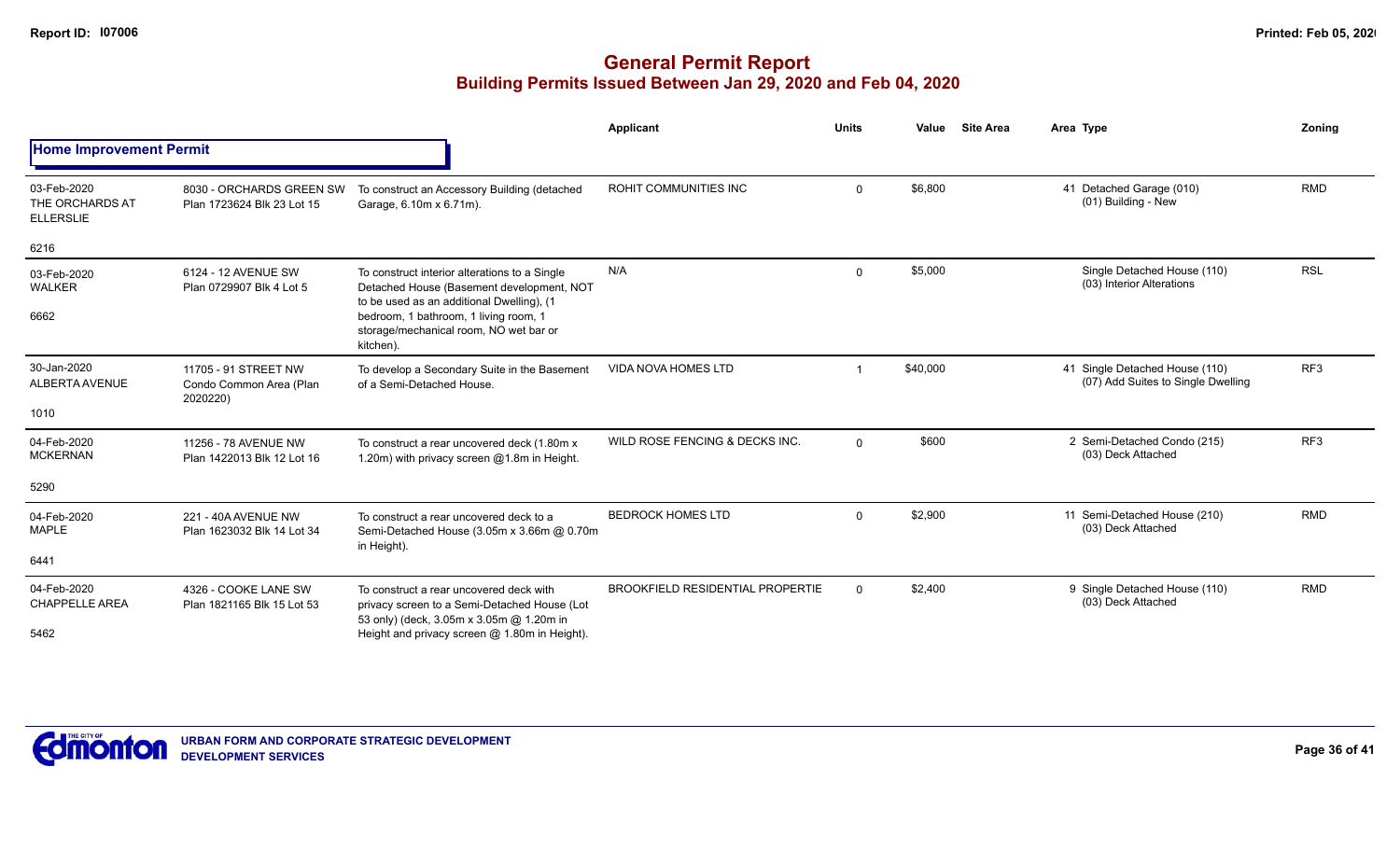|                                                 |                                                        |                                                                                                                                                                                                                                                           | Applicant             | <b>Units</b> | Value    | <b>Site Area</b> | Area Type                                                | Zoning           |
|-------------------------------------------------|--------------------------------------------------------|-----------------------------------------------------------------------------------------------------------------------------------------------------------------------------------------------------------------------------------------------------------|-----------------------|--------------|----------|------------------|----------------------------------------------------------|------------------|
| <b>Home Improvement Permit</b>                  |                                                        |                                                                                                                                                                                                                                                           |                       |              |          |                  |                                                          |                  |
| 04-Feb-2020<br>CAVANAGH                         | 179 - CAVANAGH COMMON SW<br>Plan 1822496 Blk 14 Lot 35 | To construct an Accessory Building (detached<br>Garage, 6.10m x 6.10m).                                                                                                                                                                                   | ROHIT COMMUNITIES INC | $\Omega$     | \$6,200  |                  | 37 Detached Garage (010)<br>(01) Building - New          | <b>RMD</b>       |
| 5467                                            |                                                        |                                                                                                                                                                                                                                                           |                       |              |          |                  |                                                          |                  |
| 03-Feb-2020<br><b>GRIESBACH</b><br>3111         | 630 - ORTONA WAY NW<br>Plan 1221972 Blk 21 Lot 72      | To construct interior alterations to a Single<br>Detached House (Basement development, NOT<br>to be used as an additional Dwelling).<br>(2 Storage rooms, 1 Rec room, 1 Sitting room, 1<br>Bath, and 1 Utility)                                           | N/A                   | $\Omega$     | \$4,500  |                  | Single Detached House (110)<br>(03) Interior Alterations | RF <sub>5q</sub> |
| 04-Feb-2020<br><b>ROSENTHAL</b>                 | 21719 - 85 AVENUE NW<br>Plan 1324177 Blk 7 Lot 27      | To construct interior alterations to a Single<br>Detached House (Basement development, NOT<br>to be used as an additional Dwelling).                                                                                                                      | N/A                   | $\Omega$     | \$1,500  |                  | Single Detached House (110)<br>(03) Interior Alterations | <b>RSL</b>       |
| 4750                                            |                                                        |                                                                                                                                                                                                                                                           |                       |              |          |                  |                                                          |                  |
| 04-Feb-2020<br>THE UPLANDS                      | 20335 - 29 AVENUE NW<br>Plan 1721611 Blk 3 Lot 24      | To construct interior alterations to a Single<br>Detached House (Basement development, NOT<br>to be used as an additional Dwelling).                                                                                                                      | N/A                   | $\Omega$     | \$1,500  |                  | Single Detached House (110)<br>(03) Interior Alterations | <b>RSL</b>       |
| 4464                                            |                                                        |                                                                                                                                                                                                                                                           |                       |              |          |                  |                                                          |                  |
| 04-Feb-2020<br><b>WEBBER GREENS</b><br>4740     | 9614 - 207A STREET NW<br>Plan 1125714 Blk 42 Lot 20    | To construct interior alterations to a Single<br>Detached House (Basement development, NOT<br>to be used as an additional Dwelling), existing<br>without permits, (2 bedrooms, 1 bathroom, 1<br>great-room, 1 mechanical room, NO wet bar or<br>kitchen). | N/A                   | $\Omega$     | \$13,000 |                  | Single Detached House (110)<br>(03) Interior Alterations | <b>RSL</b>       |
| 04-Feb-2020<br><b>WEST JASPER PLACE</b><br>4580 | 9737 - 151 STREET NW<br>Plan 8289ET Blk 56 Lot 18      | To construct interior alterations to a Single<br>Detached House (Basement development, NOT<br>to be used as an additional Dwelling).                                                                                                                      | N/A                   | $\Omega$     | \$10,000 |                  | Single Detached House (110)<br>(03) Interior Alterations | RF <sub>1</sub>  |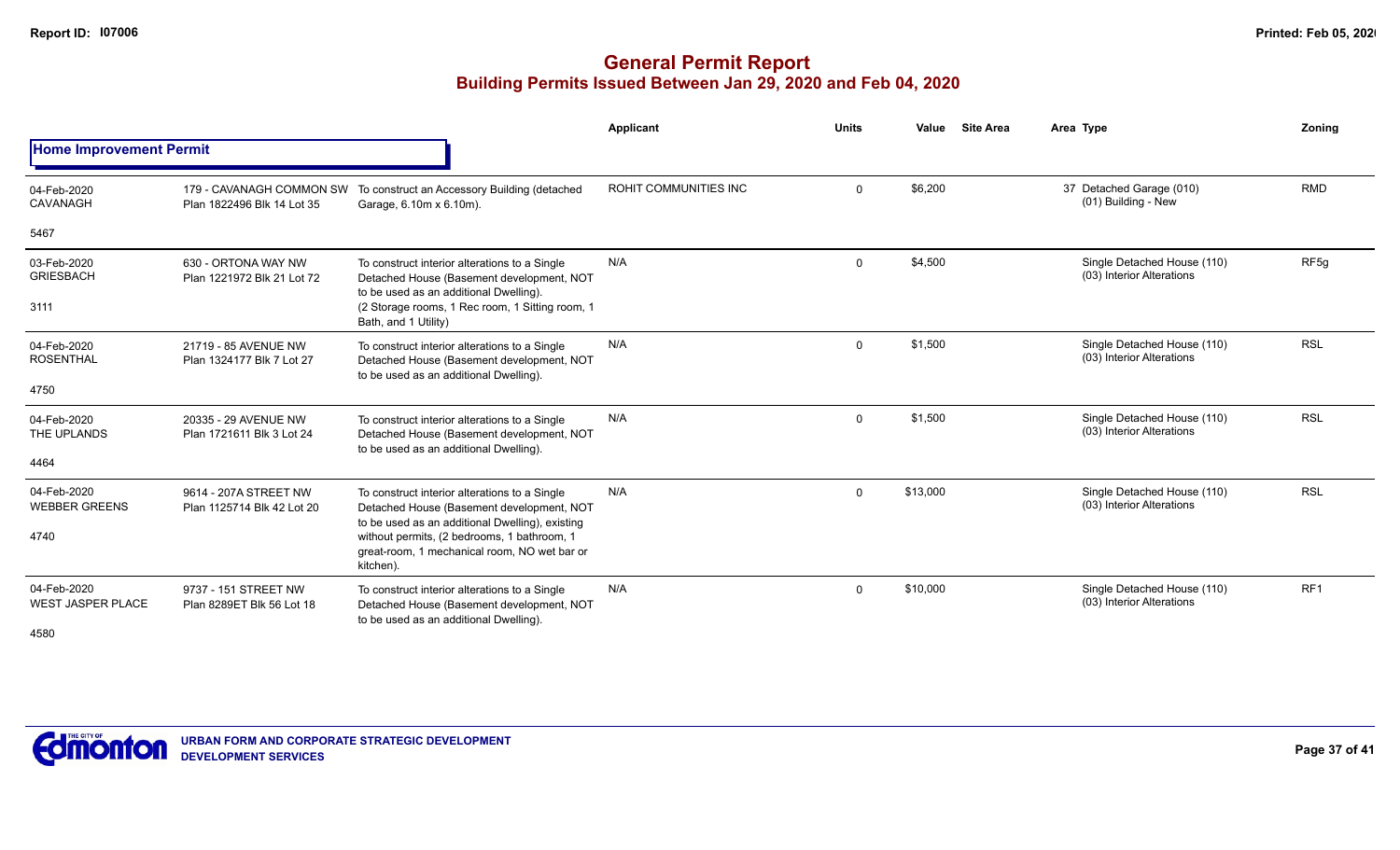|                                  |                                                      |                                                                                                                                               | Applicant             | <b>Units</b> | Value    | <b>Site Area</b> | Area Type                                                | Zoning          |
|----------------------------------|------------------------------------------------------|-----------------------------------------------------------------------------------------------------------------------------------------------|-----------------------|--------------|----------|------------------|----------------------------------------------------------|-----------------|
| <b>Home Improvement Permit</b>   |                                                      |                                                                                                                                               |                       |              |          |                  |                                                          |                 |
| 04-Feb-2020<br><b>OXFORD</b>     | 12816 - 157 AVENUE NW<br>Plan 8820680 Blk 1 Lot 43   | To construct interior alterations to a Single<br>Detached House (Basement development, NOT                                                    | N/A                   | $\mathbf 0$  | \$2,500  |                  | Single Detached House (110)<br>(03) Interior Alterations | RF <sub>1</sub> |
| 3320                             |                                                      | to be used as an additional Dwelling).                                                                                                        |                       |              |          |                  |                                                          |                 |
| 03-Feb-2020<br>WALKER            | 5118 - 22 AVENUE SW<br>Plan 1525734 Blk 1 Lot 261    | To construct interior alterations to a 4 Dwelling<br>Row House (Basement development (5118 22<br>Ave SW ONLY), NOT to be used as an           | N/A                   | 0            | \$5,000  |                  | Row House (330)<br>(03) Interior Alterations             | RF <sub>5</sub> |
| 6662                             |                                                      | additional Dwelling), (1 bathroom, 1 office room,<br>1 living room, 1 mechanical room, NO kitchen or<br>wet bar).                             |                       |              |          |                  |                                                          |                 |
| 03-Feb-2020<br><b>KENILWORTH</b> | 7203 - 89 AVENUE NW<br>Plan 2921MC Blk 58 Lot 6      | To construct interior alterations to a Single<br>Detached House (Basement development, NOT<br>to be used as an additional Dwelling), existing | N/A                   | $\mathbf 0$  | \$9,700  |                  | Single Detached House (110)<br>(03) Interior Alterations | RF <sub>1</sub> |
| 6350                             |                                                      | basement. (1 bathroom, 1 office room, 1 media<br>room, 1 laundry, living room, 1 mechanical room,<br>NO kitchen or wet bar).                  |                       |              |          |                  |                                                          |                 |
| 03-Feb-2020<br><b>ALLARD</b>     | 2107 - AUXIER COURT SW<br>Plan 1520863 Blk 20 Lot 10 | To construct interior alterations to Single<br>Detached House (Basement development, NOT<br>to be used as an additional Dwelling), (1 office  | WHITE EAGLE HOMES LTD | $\mathbf{0}$ | \$10,000 |                  | Single Detached House (110)<br>(03) Interior Alterations | <b>RSL</b>      |
| 5458                             |                                                      | room, 1 bathroom, 1 family room, 1 mechanical<br>room, NO kitchen or wet bar).                                                                |                       |              |          |                  |                                                          |                 |
| 03-Feb-2020<br><b>TAMARACK</b>   | 3613 - 12 STREET NW<br>Plan 0725967 Blk 8 Lot 28     | To construct interior alterations to a Single<br>Detached House (Basement development, NOT<br>to be used as an additional Dwelling), (1       | N/A                   | $\mathbf 0$  | \$10,000 |                  | Single Detached House (110)<br>(03) Interior Alterations | <b>RPL</b>      |
| 6443                             |                                                      | bathroom, 1 storage room, 1 lounge area, 1<br>mechanical room, NO wet bar or kitchen).                                                        |                       |              |          |                  |                                                          |                 |
| 03-Feb-2020<br><b>ROSENTHAL</b>  | 8110 - 223 STREET NW<br>Plan 1325400 Blk 2 Lot 25    | To construct interior alterations to a<br>Semi-Detached House (Basement development<br>(8110 223 ST NW ONLY), NOT to be used as an            | N/A                   | $\mathbf 0$  | \$10,000 |                  | Semi-Detached House (210)<br>(03) Interior Alterations   | RF4             |
| 4750                             |                                                      | additional Dwelling), (1 bathroom, 1 laundry<br>area, 1 living room, 1 mechanical room, NO wet<br>bar or kitchen).                            |                       |              |          |                  |                                                          |                 |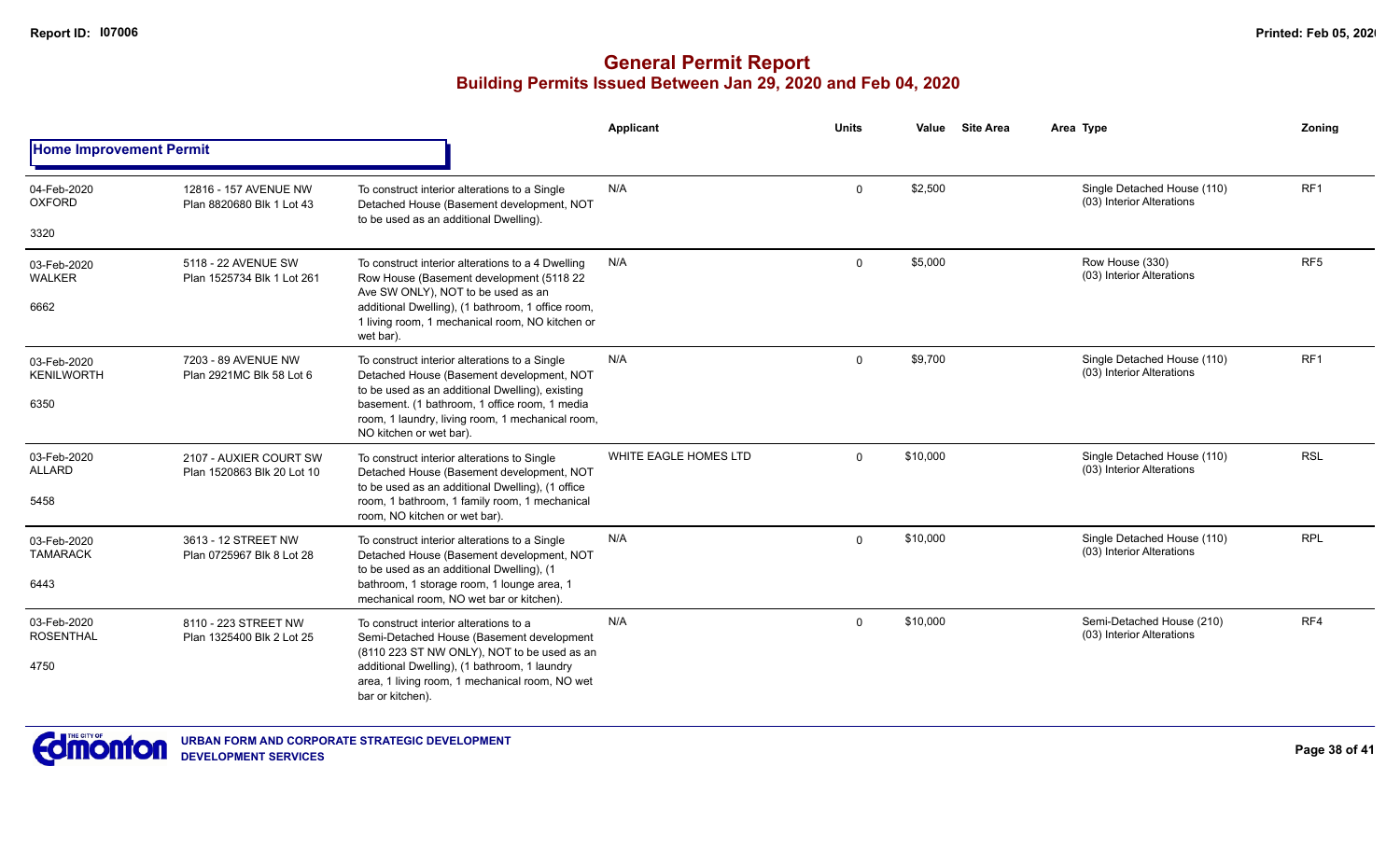|                                                     |                                                                 |                                                                                                                                                                                                                                                                   | Applicant                 | <b>Units</b> | Value   | <b>Site Area</b> | Area Type                                                | Zoning          |
|-----------------------------------------------------|-----------------------------------------------------------------|-------------------------------------------------------------------------------------------------------------------------------------------------------------------------------------------------------------------------------------------------------------------|---------------------------|--------------|---------|------------------|----------------------------------------------------------|-----------------|
| <b>Home Improvement Permit</b>                      |                                                                 |                                                                                                                                                                                                                                                                   |                           |              |         |                  |                                                          |                 |
| 03-Feb-2020<br><b>CRYSTALLINA NERA WEST</b><br>2463 | 7838 - 174A AVENUE NW<br>Plan 1822549 Blk 15 Lot 8              | To construct interior alterations to a Single<br>Detached House (Basement development w/<br>wetbar. NOT to be used as an additional<br>Dwelling).<br>(1 Bedroom, 1 office room, 1 Washroom, 1<br>Living area, and 1 Mechanical room)                              | <b>BELVISTA HOMES LTD</b> | $\Omega$     | \$9,500 |                  | Single Detached House (110)<br>(03) Interior Alterations | <b>RMD</b>      |
| 03-Feb-2020<br><b>BRINTNELL</b><br>2110             | 16307 - 49 STREET NW<br>Plan 0523420 Blk 15 Lot 77              | To construct interior alterations to a Single<br>Detached House (Basement development, NOT<br>to be used as an additional Dwelling), existing<br>without permits, (2 bedroom, 1 bathroom, 1<br>living room, 1 mechanical room, NO wet bar or<br>kitchen).         | N/A                       | $\Omega$     | \$5,000 |                  | Single Detached House (110)<br>(03) Interior Alterations | <b>RSL</b>      |
| 04-Feb-2020<br><b>AVONMORE</b><br>6020              | 8119 - 76 AVENUE NW<br>Plan 961KS Blk 1 Lot 24                  | To construct interior alterations to a Single<br>Detached House (Basement development w/<br>kitchen, NOT to be used as an additional<br>Dwelling), existing w/o permits.                                                                                          | N/A                       | $\Omega$     | \$9,000 |                  | Single Detached House (110)<br>(03) Interior Alterations | RF <sub>1</sub> |
| 04-Feb-2020<br><b>BRINTNELL</b><br>2110             | 16118 - 49 STREET NW<br>Plan 0325362 Blk 11 Lot 17              | To construct interior alterations to a Single<br>Detached House (Basement development, NOT<br>to be used as an additional Dwelling), existing<br>without permits, (1 bathroom, 1 open room, 1<br>TV room, 1 mechanical / laundry room, NO<br>kitchen or wet bar). | N/A                       | $\mathbf 0$  | \$8,000 |                  | Single Detached House (110)<br>(03) Interior Alterations | <b>RSL</b>      |
| 04-Feb-2020<br><b>BULYEA HEIGHTS</b><br>5100        | 10, 330 - BULYEA ROAD NW<br>Condo Common Area (Plan<br>1821729) | To construct interior alterations to a 4 Dwelling<br>Row House (Basement development (Unit #10<br>ONLY), NOT to be used as an additional<br>Dwelling), (1 bedroom, 1 bathroom, 1 rec room,<br>1 mechanical room, NO kitchen or wet bar).                          | N/A                       | $\Omega$     | \$7,000 |                  | Single Detached House (110)<br>(03) Interior Alterations | <b>CS3, CS3</b> |
| 04-Feb-2020<br><b>WEBBER GREENS</b><br>4740         | 9503 - 206 STREET NW<br>Plan 1125611 Blk 40 Lot 27              | To construct interior alterations to a Single<br>Detached House (Basement development, NOT<br>to be used as an additional Dwelling).                                                                                                                              | N/A                       | $\Omega$     | \$6,000 |                  | Single Detached House (110)<br>(03) Interior Alterations | <b>RSL</b>      |

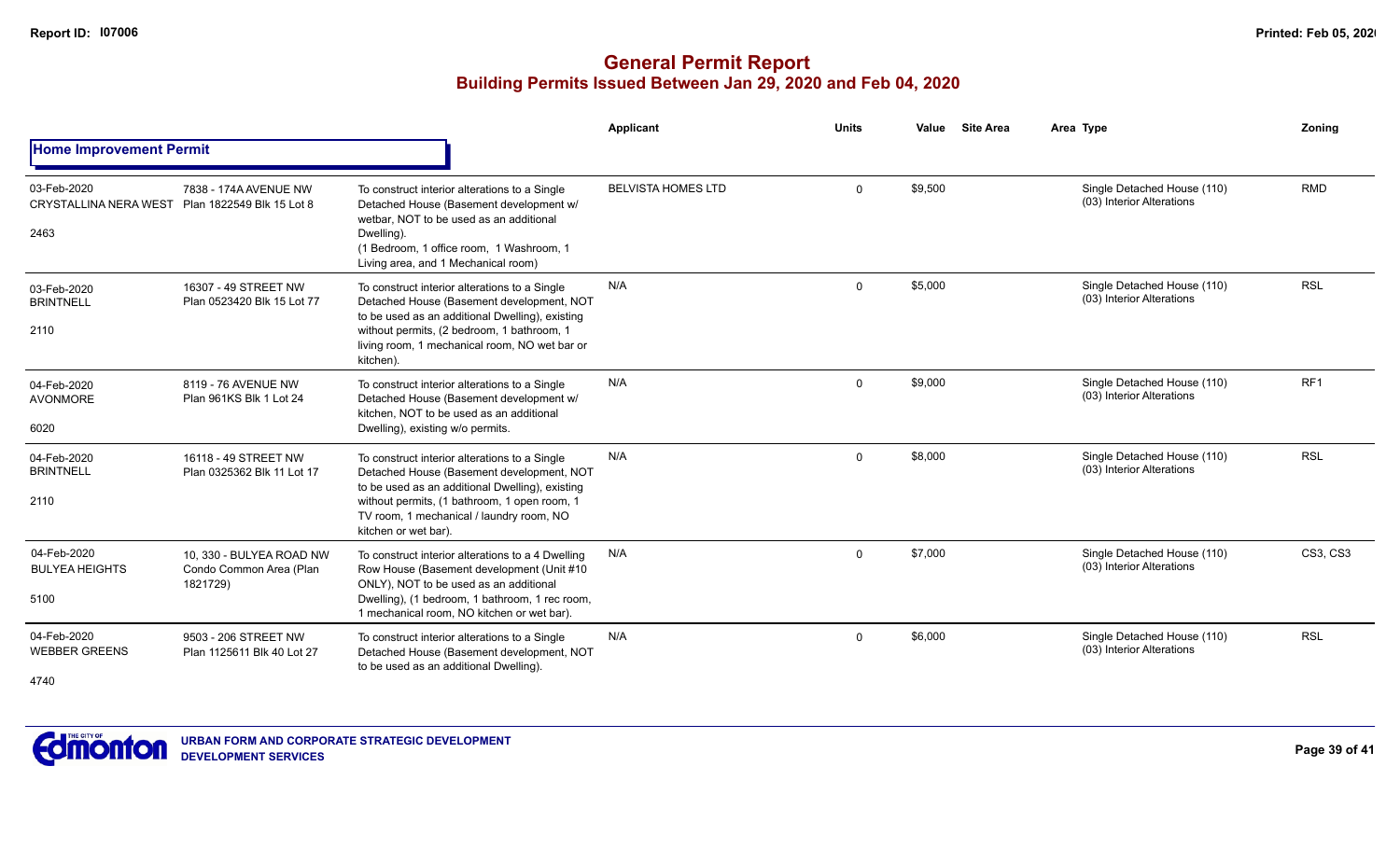### **General Permit Report Building Permits Issued Between Jan 29, 2020 and Feb 04, 2020**

|                                           |                                                             |                                                                                                                                                                                                                                                                             | Applicant             | <b>Units</b> | Value    | <b>Site Area</b> | Area Type                                                | Zonina          |
|-------------------------------------------|-------------------------------------------------------------|-----------------------------------------------------------------------------------------------------------------------------------------------------------------------------------------------------------------------------------------------------------------------------|-----------------------|--------------|----------|------------------|----------------------------------------------------------|-----------------|
| <b>Home Improvement Permit</b>            |                                                             |                                                                                                                                                                                                                                                                             |                       |              |          |                  |                                                          |                 |
| 30-Jan-2020<br><b>RAPPERSWILL</b><br>3370 | 12210 - 167A AVENUE NW<br>Plan 1220016 Blk 97 Lot 14        | To construct interior alterations to a Single<br>Detached House (Basement development, NOT<br>to be used as an additional Dwelling), (1<br>bedroom, 1 bathroom, 1 entertainment room, 1<br>laundry / mechanical room, NO wet bar or<br>kitchen).                            | N/A                   | $\Omega$     | \$20,000 |                  | Single Detached House (110)<br>(03) Interior Alterations | <b>RPL</b>      |
| 29-Jan-2020<br>ALBERTA AVENUE<br>1010     | 12034 - 93 STREET NW<br>Condo Common Area (Plan<br>1822823) | To construct interior alterations to a<br>Semi-Detached House (Basement development<br>(12034 93 ST NW ONLY), NOT to be used as an<br>additional Dwelling), (1 bedroom, 1 bathroom, 1<br>rec room, mechanical room, NO wet bar or<br>kitchen).                              | PLATINUM LIVING HOMES | $\Omega$     | \$8,000  |                  | Semi-Detached House (210)<br>(03) Interior Alterations   | RF <sub>3</sub> |
| 29-Jan-2020<br><b>GLENORA</b><br>3200     | 10316 - 132 STREET NW<br>Plan 2803AF Blk 89 Lot 1           | To construct interior alterations to a Single<br>Detached House (Basement development, NOT<br>to be used as an additional Dwelling), (partially<br>existing), (1 bedroom, 1 bathroom, 1 office, 1<br>laundry, 1 storage, 1 den, mechanical room, NO<br>wet bar or kitchen). | N/A                   | $\Omega$     | \$7,700  |                  | Single Detached House (110)<br>(03) Interior Alterations | RF <sub>1</sub> |
| 29-Jan-2020<br><b>WINDERMERE</b><br>5570  | 17535 - 13 AVENUE SW<br>Plan 1222844 Blk 3 Lot 130          | To construct interior alterations to a<br>Semi-Detached House (Basement development,<br>NOT to be used as an additional Dwelling), (1<br>bathroom, 1 storage room, 1 play area,<br>mechanical room, NO wet bar or kitchen).                                                 | N/A                   | $\Omega$     | \$3,900  |                  | Semi-Detached House (210)<br>(03) Interior Alterations   | RF4             |
| 30-Jan-2020<br>PAISLEY<br>5469            | 2123 - PRICE LANDING SW<br>Plan 1720738 Blk 7 Lot 131       | To construct interior alterations to a<br>Semi-Detached House (Basement development<br>(Lot 131 ONLY), NOT to be used as an<br>additional Dwelling), (1 bathroom, 1 storage<br>room, 1 living room, mechanical room, NO wet<br>bar or kitchen).                             | N/A                   | $\Omega$     | \$2.000  |                  | Semi-Detached House (210)<br>(03) Interior Alterations   | <b>HVLD</b>     |

**Uncovered Deck Combo Permit**